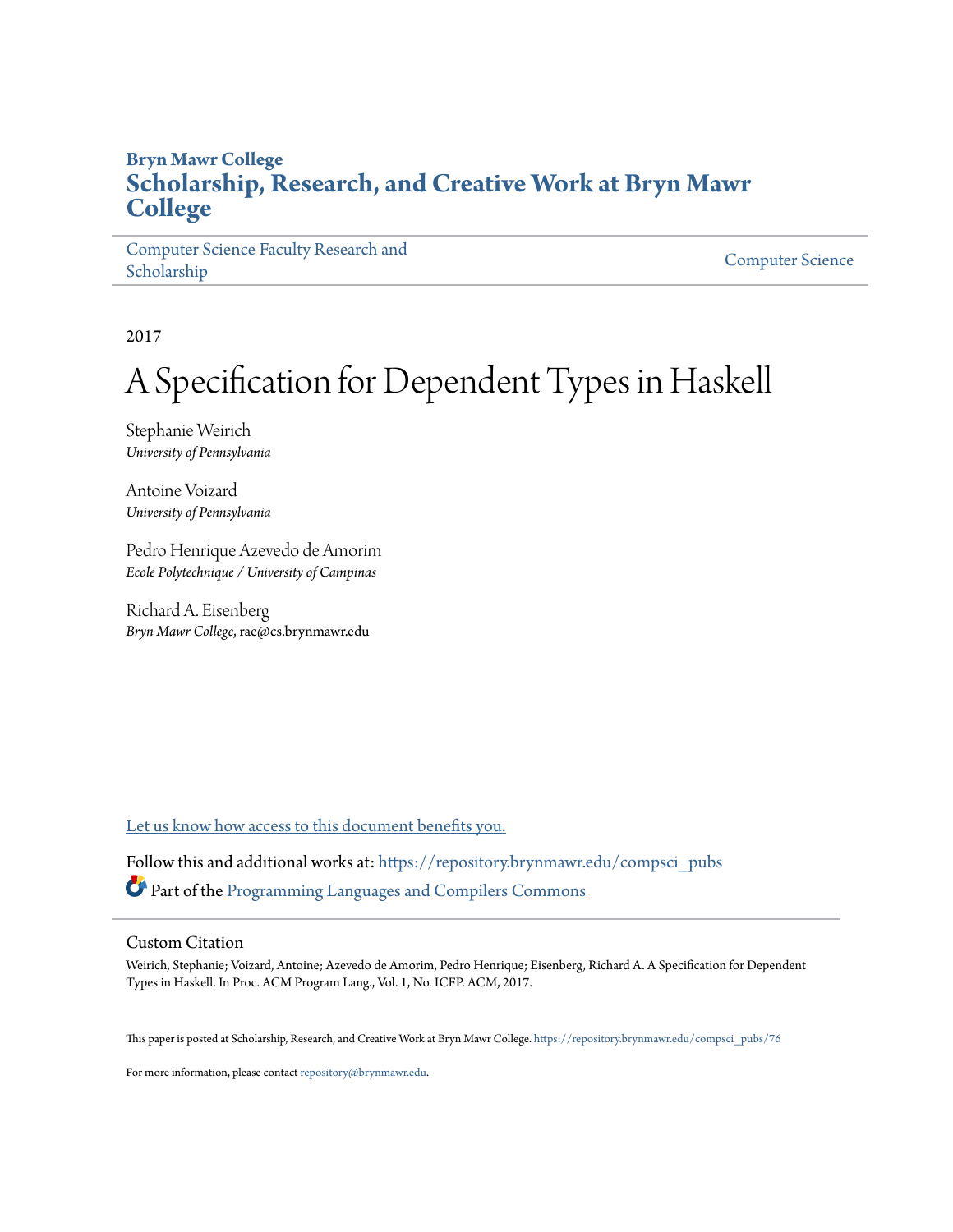

<span id="page-1-0"></span>STEPHANIE WEIRICH, University of Pennsylvania, USA ANTOINE VOIZARD, University of Pennsylvania, USA PEDRO HENRIQUE AZEVEDO DE AMORIM, Ecole Polytechnique, France and University of Campinas, Brazil RICHARD A. EISENBERG, Bryn Mawr College, USA

We propose a core semantics for Dependent Haskell, an extension of Haskell with full-spectrum dependent types. Our semantics consists of two related languages. The first is a Curry-style dependently-typed language with nontermination, irrelevant arguments, and equality abstraction. The second, inspired by the Glasgow Haskell Compiler's core language FC, is its explicitly-typed analogue, suitable for implementation in GHC. All of our results–chiefly, type safety, along with theorems that relate these two languages–have been formalized using the Coq proof assistant. Because our work is backwards compatible with Haskell, our type safety proof holds in the presence of nonterminating computation. However, unlike other full-spectrum dependently-typed languages, such as Coq, Agda or Idris, because of this nontermination, Haskell's term language does not correspond to a consistent logic.

CCS Concepts: • Software and its engineering  $\rightarrow$  Functional languages; Polymorphism; • Theory of com**putation**  $\rightarrow$  Type theory;

Additional Key Words and Phrases: Haskell, Dependent Types

#### ACM Reference Format:

Stephanie Weirich, Antoine Voizard, Pedro Henrique Azevedo de Amorim, and Richard A. Eisenberg. 2017. A Specification for Dependent Types in Haskell. Proc. ACM Program. Lang. 1, ICFP, Article 31 (September 2017), [29](#page-29-0) pages.

<https://doi.org/10.1145/3110275>

# 1 INTRODUCTION

Our goal is to design Dependent Haskell, an extension of the Glasgow Haskell Compiler with fullspectrum dependent types. The main feature of Dependent Haskell is that it makes no distinction between types and terms; unlike current Haskell, both compile-time and runtime computation share the same syntax and semantics.

For example, in current Haskell,<sup>1</sup> length-indexed vectors may be indexed only by type-level structures. So in the definition below, we say that Vec is a GADT [\[Cheney and Hinze 2003;](#page-27-0) [Peyton](#page-28-0) [Jones et al.](#page-28-0) [2006;](#page-28-0) [Vytiniotis et al.](#page-29-1) [2011\]](#page-29-1) indexed by the *promoted datatype* Nat [\[Yorgey et al.](#page-29-2) [2012\]](#page-29-2).<sup>2</sup>

| data Nat :: Type where | data Vec :: Type $\rightarrow$ Nat $\rightarrow$ Type where |
|------------------------|-------------------------------------------------------------|
| O :: Nat               | Nil :: Vec a 0                                              |
| S :: Nat -> Nat        | $(:>)$ :: a -> Vec a m -> Vec a (S m)                       |

Glasgow Haskell Compiler (GHC), version 8.0.1, with extensions.

2 In this version of GHC, the kind of ordinary types can be written Type as well as  $\star$ .



This work is licensed under a Creative Commons Attribution 4.0 International License.

© 2017 Copyright held by the owner/author(s). 2475-1421/2017/9-ART31 <https://doi.org/10.1145/3110275>

31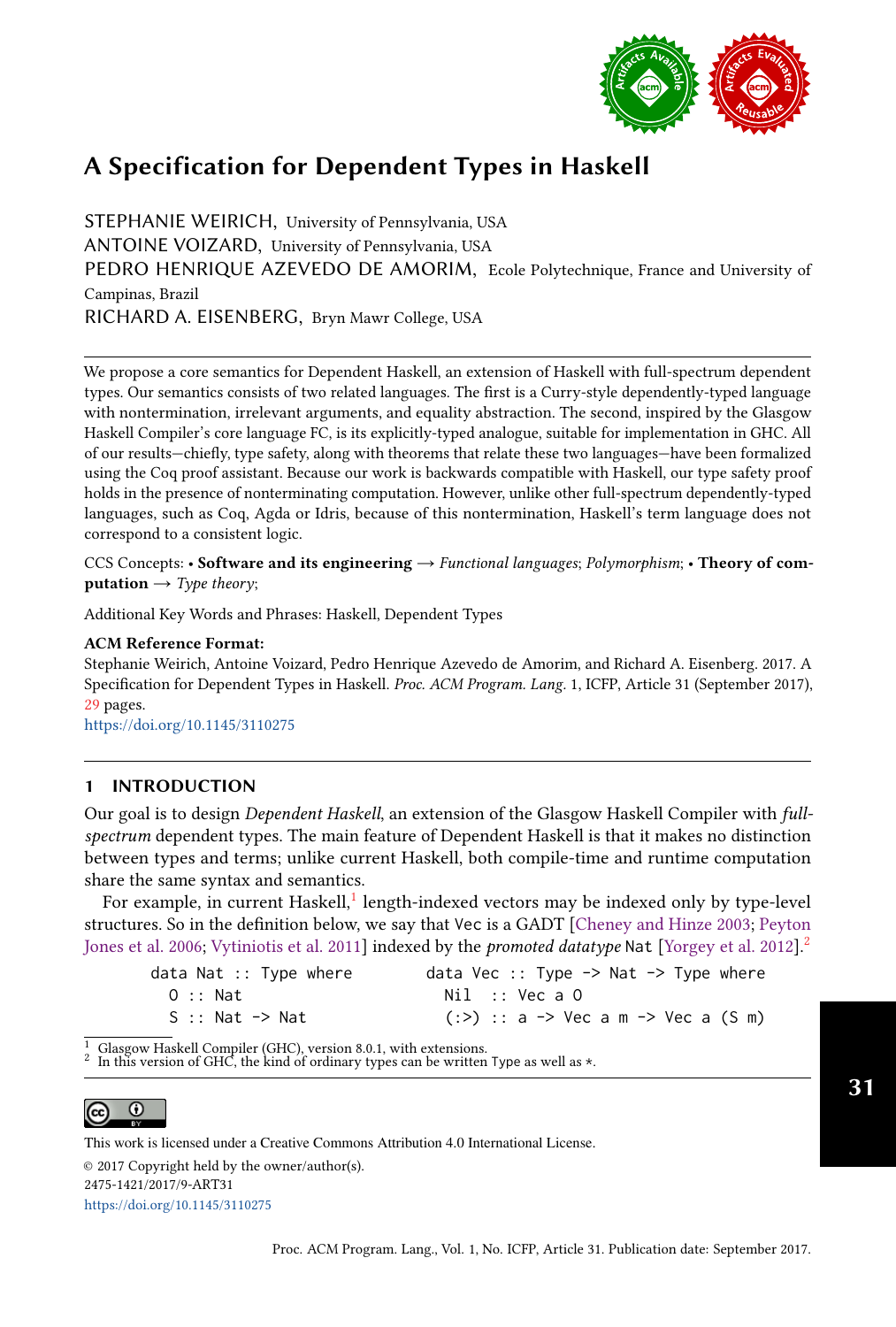This distinction between compiletime and runtime computation is both subtle and awkward. For example, if we want to compute one of these promoted natural numbers to use as the index of a vector, we must define a type-level function, called a type family in GHC [\[Chakravarty et al.](#page-27-1) [2005\]](#page-27-1). For example, the type family Plus, defined below, may only be applied to promoted natural numbers.

```
type One = S O -- type abbreviation
type family Plus (x :: Nat) (y :: Nat) :: Nat where
  Plus 0 y = yPlus (S \times) y = S (Plus x y)
example :: Vec Char (Plus One (Plus One One))
example = 'G' :> 'H' :> 'C' :> Nil
```
Regular Haskell functions are not applicable to type-level data. As a result, programmers must duplicate their definitions if they would like them to be available at both compile time and runtime.

However, Dependent Haskell makes no such distinctions. Instead, Vec may be written exactly as above—but the meaning is that elements of type Nat are just normal values. As a result, we can use standard Haskell terms, such as one and plus below, directly in types.

```
one :: Nat <br>plus :: Nat -> Nat -> Nat
one = \begin{array}{ccc} 5 & 0 \\ 0 & 0 \end{array} plus \begin{array}{ccc} 0 & y & = y \\ y & = & y \end{array}plus (S x) y = S (plus x y)example :: Vec Char (one `plus` one `plus` one)
example = 'G' :> 'H' :> 'C' :> Nil
```
We plan to extend GHC with full-spectrum dependent types in a way that is compatible with the current implementation, with the goal of simplifying and unifying many of GHC's extensions.

GHC is a compiler designed for language research. Its front-end elaborates source Haskell programs to an explicitly typed core language, called FC [\[Sulzmann et al.](#page-29-3) [2007\]](#page-29-3). As a result, researchers can explore semantic consequences of their designs independent of interactions with type inference. FC itself is based on an explicitly typed variant of System F [\[Girard 1971;](#page-28-1) [Reynolds](#page-28-2) [1974\]](#page-28-2) with type equality coercions. These coercions provide evidence for type equalities, necessary to support (potentially unbounded) type-level computation [\[Schrijvers et al.](#page-29-4) [2008\]](#page-29-4) and GADTs. Their inclusion means that FC has a decidable, syntax-directed type checking algorithm.

This paper defines the semantics of Dependent Haskell by developing a dependently typed replacement for FC, called System DC. This version of the core language retains FC's explicit coercion proofs but replaces System F with a calculus based on full-spectrum dependent types. The result is a core language with a rich, decidable type system that can model an extension of Haskell with dependent types while still supporting existing Haskell programs.

The key idea that makes this work is the observation that we can replace FC in a backwards compatible way as long as the dependently-typed core language supports irrelevant quantification [\[Barras and Bernardo 2008;](#page-27-2) [Miquel 2001;](#page-28-3) [Pfenning 2001\]](#page-28-4). Irrelevant quantification marks all terms (whether they are types or not) as erasable as long as they can be safely removed without changing the behavior of a program. Haskell is an efficient language because (among many other optimizations) GHC erases type arguments during compilation. Even though we conflate types and terms in DC, we must retain the ability to perform this erasure. Therefore, DC disentangles the notion of "type" from that of "erasable component".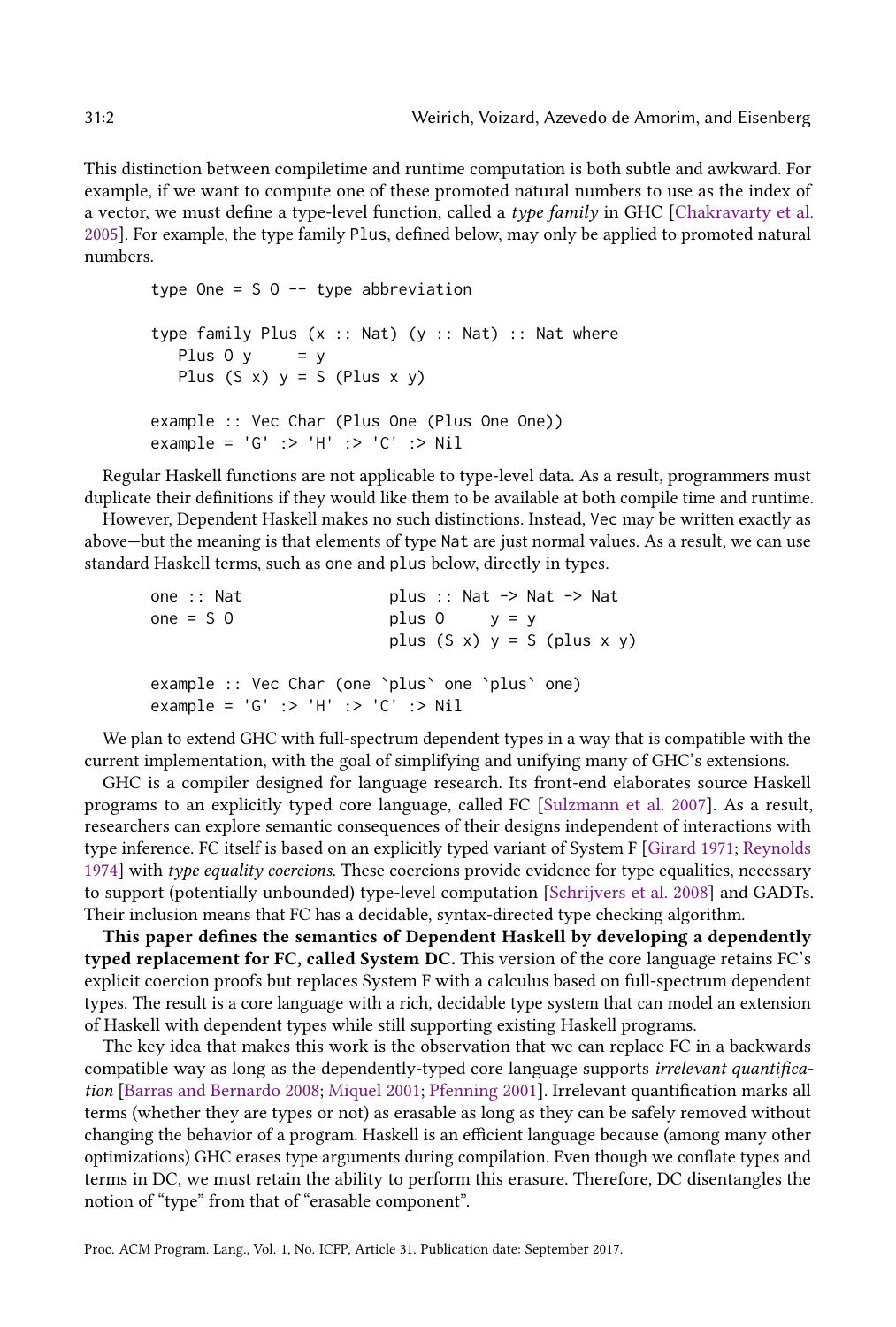Our design of DC is strongly based on two recent dissertations that combine type equality coercions and irrelevant quantification in dependently-typed core calculi [\[Eisenberg 2016;](#page-28-5) [Gundry 2013\]](#page-28-6) as well as an extension of FC with kind equalities [\[Weirich et al.](#page-29-5) [2013\]](#page-29-5). Although DC is inspired by this prior work, we make a number of improvements to these designs (see Section [8.1\)](#page-24-0). The most important change is that we show that the use of *homogeneous* equality propositions is com-patible with explicit coercion proofs. Prior work, inspired by heterogeneous equality [\[McBride](#page-28-7) [2000\]](#page-28-7), did not require terms to have related types in an equality proposition. However, by changing our treatment of equality propositions, we are able to simplify both the language semantics and the proofs of its metatheoretic properties (see Section [6.2\)](#page-21-0) with no cost to expressiveness.

A second major contribution of our work is that, in parallel with DC, we develop System D, an *implicitly* typed version of DC. D is a Curry-style language, similar to implicit System F, in that it does not support decidable type checking $^3$  $^3$ . However, D is otherwise equivalent to DC; any program in DC can be erased to a well-typed program in D, and for any typing derivation in D, there exists a well-typed program in DC that erases to it (Section [5\)](#page-13-0).

D has many advantages over explicitly-typed DC.

- First, the design of D exchanges decidable type checking for a simpler specification, as we show in Sections [3](#page-6-0) and [5.](#page-13-0) This simplicity is due to the fact that D does not need to do as much bookkeeping as DC; only computationally relevant information appears in D terms. As a result, the proofs of key metatheoretic properties, such as the consistency of definitional equality, can be simplified. Furthermore, we can also avoid some complications in reasoning about DC by appealing to analogous results about D.
- It is also the case that D is more canonical than DC. There are many ways to annotate terms in support of decidable type checking. There are accordingly many variants of DC that we can prove equivalent (through erasure) to D. We propose one such variant in this paper based on what we think will work best in the GHC implementation. However, we discuss alternatives in Section [6.4.](#page-22-0)
- Finally, D itself serves as an inspiration for type inference in the source language. Although type checking is undecidable, it serves as an "ideal" that clever inference algorithms can approximate. This process has already happened for the System FC-based core language: some GHC extensions augment Damas-Milner type inference [\[Damas and Milner 1982\]](#page-28-8) with features of System F, such as first-class polymorphism [\[Peyton Jones et al.](#page-28-9) [2007;](#page-28-9) [Vytiniotis](#page-29-6) [et al. 2008\]](#page-29-6) and visible type applications [\[Eisenberg et al. 2016\]](#page-28-10).

Our final contribution is a mechanization of all of the metatheory of this paper using the Coq proof assistant  $[{\rm Coq}$  development team 200[4](#page-1-0)]. These proofs are available online.<sup>4</sup>This contribution is significant because these proofs require a careful analysis of the allowable interactions between dependent types, coercion abstraction, nontermination and irrelevance. This combination is hard to get right and at least two previous efforts have suffered from errors, as we describe in Section [7.2.](#page-24-1) Furthermore, some of our own initial designs of the two languages were flawed, in intricate, hard-to-spot ways. Formalizing all the proofs in Coq provides a level of confidence about our results that we could not possibly achieve otherwise. Moreover, these results are available for further extension.

This paper concludes with a discussion that relates our work to the field of research in the design of dependent type systems (Section [8\)](#page-24-2). In particular, we provide a close comparison of DC to prior extensions of FC with dependent types [\[Eisenberg 2016;](#page-28-5) [Gundry 2013;](#page-28-6) [Weirich et al.](#page-29-5) [2013\]](#page-29-5) and with existing dependently-typed languages. The most significant difference between Dependent Haskell

 $^3\,$  We use the words type checking and type inference interchangeably—they are equivalent in this setting and both problems are undecidable [\[Pfenning 1992;](#page-28-11) [Wells 1999\]](#page-29-7). <sup>4</sup> At <https://github.com/sweirich/corespec> and in the ACM digital library.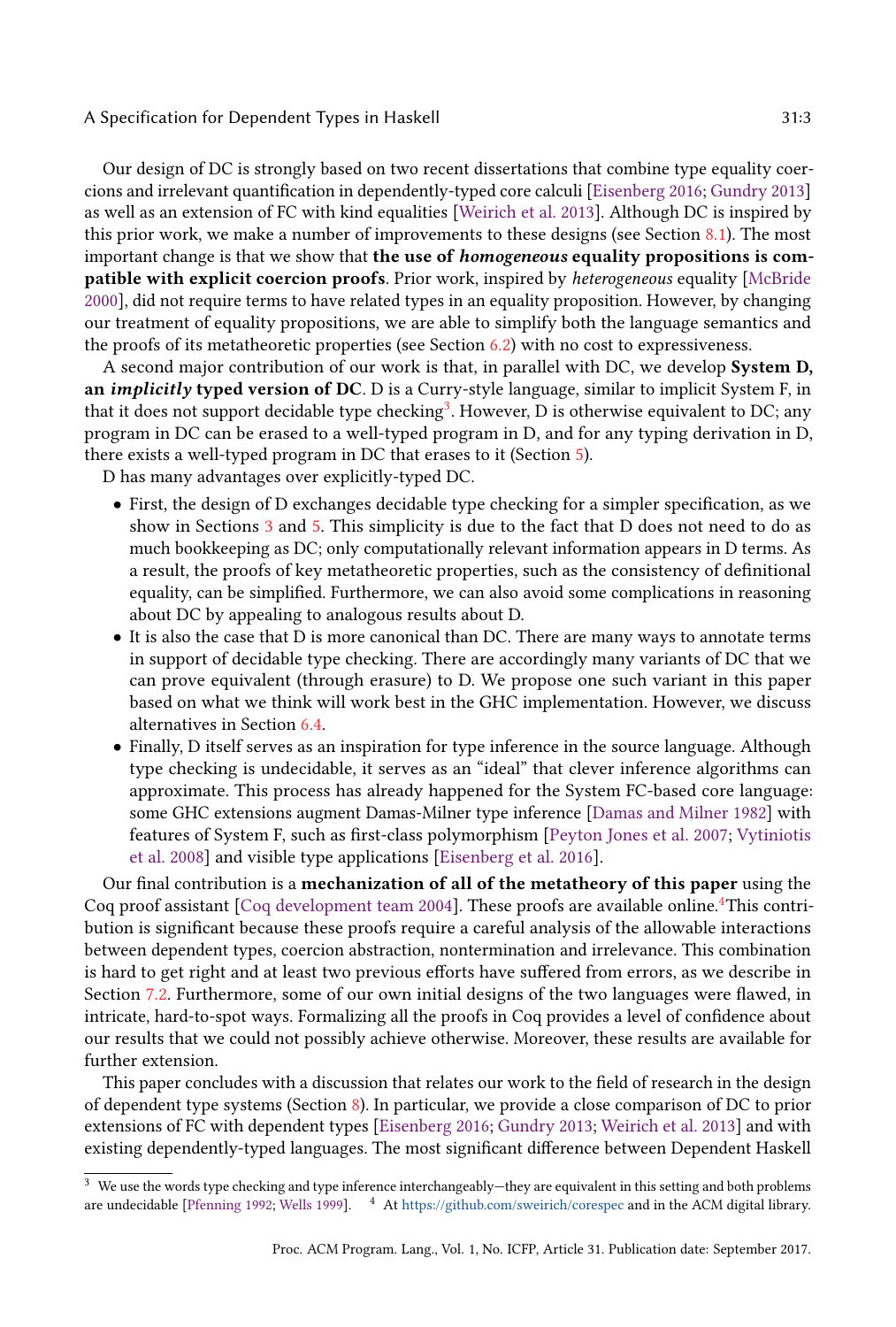and many other languages, such as Coq, Agda and Idris, is that the Haskell type system does not require expressions to terminate. As a result, the Dependent Haskell expressions cannot be used as proofs of propositions encoded as types; indeed, all types are inhabited (by ⊥) in Haskell. As a result, the important result for this paper is type soundness [\[Wright and Felleisen 1994\]](#page-29-8), the fact that well typed terms do not get stuck. In contrast, terminating dependent type theories support the property of logical consistency, which shows that the type system includes uninhabited types. In this paper, our proof of type soundness also requires a property called consistency, but it is not the same property as logical consistency above. In this paper, consistency means that definitional equality (in D) and explicit coercion proofs (in DC) cannot equate two types with different head forms (see Section [4.2\)](#page-12-0).

# 2 SYSTEM D, SYSTEM DC AND THE DESIGN OF DEPENDENT HASKELL

One purpose of GHC's explicitly-typed core language is to give a semantics to Haskell programs in a manner that is independent of type inference. This division is important: it allows language designers to experiment with various type inference algorithms, while still preserving the semantics of Haskell programs. It also inspires Haskell source language extensions with features that do not admit effective type inference, through the use of type annotations.

Below, we give an example that illustrates the key features of DC and D, by showing how source-level Dependent Haskell expressions can be elaborated into an explicitly typed core. Note that the DC and D calculi that we define in this paper are designed to investigate the interaction between dependent types, coercion abstraction, irrelevant arguments and nontermination. The examples below demonstrate how these features interact in an implementation, like GHC, that includes primitive datatypes and pattern matching. For simplicity, DC and D do not include these as primitive, but can encode these examples using standard techniques.<sup>[5](#page-1-0)</sup>

Consider the zip function, which combines two equal-length vectors into a vector of pairs, using the datatypes Nat and Vec from the introduction.

 $zip :: for all n a b. Vec a n -> Vec b n -> Vec (a,b) n$  $zip Nil = Nil = Nil$  $zip (x : > xs) (y : > ys) = (x, y) : > zip xs ys$ 

The type of zip is dependent because the first argument (a natural number) appears later in the type. For efficiency, we also do not want this argument around at runtime, so we mark it as erasable by using the "forall n" quantifier. Not that this program already compiles with GHC 8.0. However, the meaning of this program is different here–remember that n is an invisible and irrelevant term argument in Dependent Haskell, not a promoted datatype.

The zip function type checks because in the first branch n is equal to zero, so Nil has a type equal to Vec a n. In the second branch, when n is equal to S m, then the result of the recursive call has type Vec a m, so the result type of the branch is Vec a (S m), also equal to Vec a n. This pattern matching is exhaustive because the two vectors have the same length; the two remaining patterns are not consistent with the annotated type.

In an explicitly-typed core language, such as DC, we use typing annotations to justify this reasoning. First, consider the elaborated version of the Vec datatype definition shown below. This definition explicitly binds the argument m to the (:>) constructor, using forall to note that the argument need not be stored at runtime. Furthermore, the type of each data constructor includes a context of equality constraints, describing the information gained during pattern matching.

<sup>5</sup> Such as a Scott encoding (see page 504 of [Curry et al.](#page-28-12) [\[1972\]](#page-28-12)).

Proc. ACM Program. Lang., Vol. 1, No. ICFP, Article 31. Publication date: September 2017.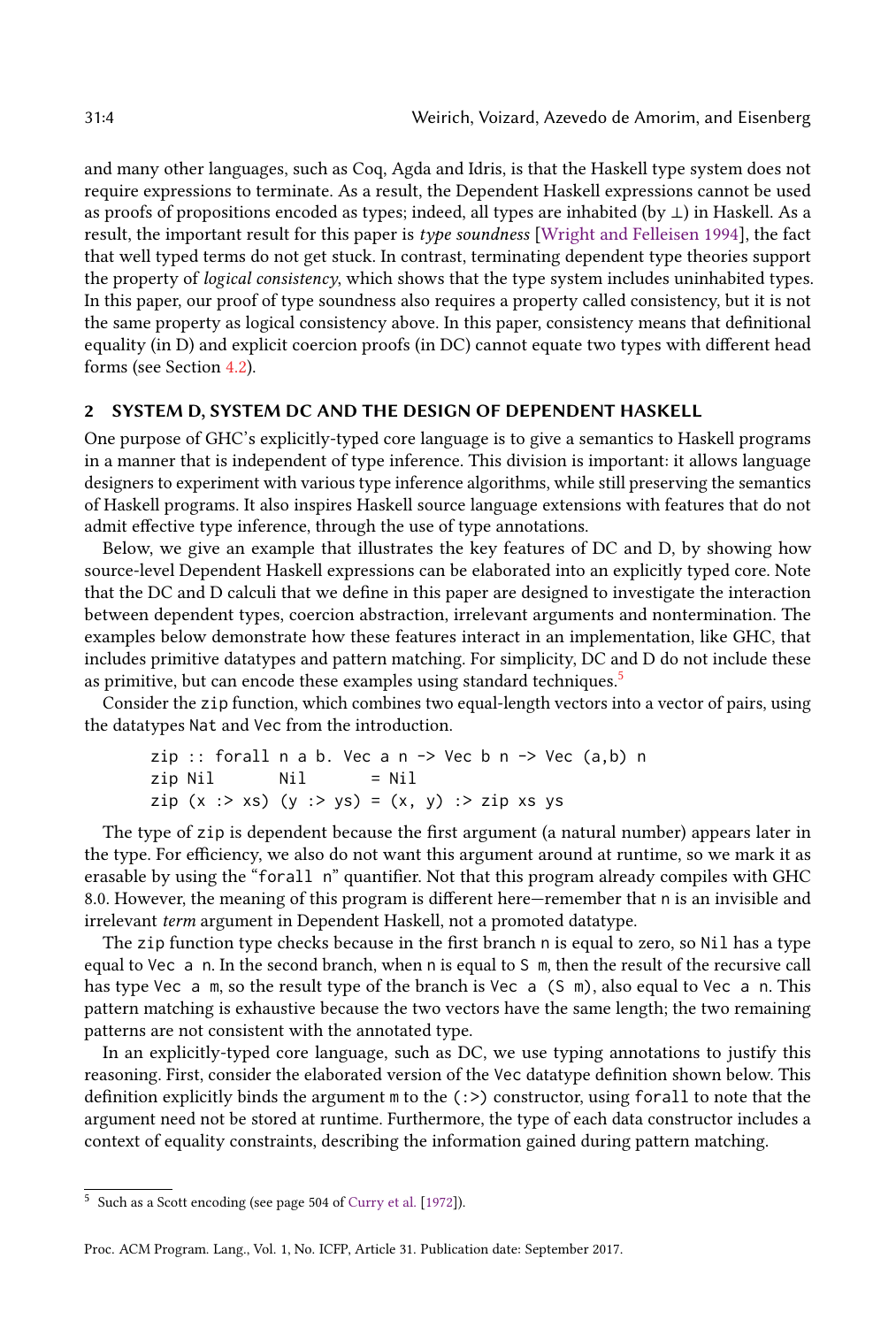```
data Vec (a :: Type) (n :: Nat) :: Type where
   Nil :: (n \sim \emptyset) => Vec a n
   (:) :: forall (m :: Nat). (n ~ S m) => a -> Vec a m -> Vec a n
```
The core language version of  $z$ ip, shown below, uses the binder  $\setminus$ - to abstract irrelevant arguments and the binder /\ to abstract coercions. The core language does not include nested pattern matching, so the case analysis of each list must be done separately. Each case expression includes two branches, one for each data constructor (Nil and  $(:)$ ). Each branch then quantifies over the arguments to the matched data constructor, including coercions. For example,  $(:>)$  above takes four arguments, the implicit length m, the coercion (n  $\sim$  S m), the head of the vector (of type a) and the tail of the vector (of type Vec a m).

zip = \-n:Nat. \-a:Type. \-b:Type. \xs:Vec a n. \ys:Vec a n. case xs of Nil -> /\c1:(n ~ 0). case ys of Nil -> /\c2:(n ~ 0). Nil [a][n][c1] (:>) -> \-m:Nat. /\c2:(n ~ S m). \y:b. \ys:Vec b m. absurd [sym c1; c2] (:>) -> \m1:Nat. /\c1:(n ~ S m1). \x:a. \xs:Vec a m1. case ys of Nil -> /\c2:(n ~ 0). absurd [sym c1; c2] (:>) -> \-m2:Nat. /\c2:(n ~ S m2). \y:b. \ys:Vec b m2. (:>) [a][n][m1][c1] ((,) [a][b] x y) (zip [m1][a][b] xs (ys |> Vec b (nth 2 [sym c2; c1]))

The core language zip function must provide all arguments to data constructors and functions, even those that are inferred in the source language. Arguments that are not relevant to computation are marked with square brackets. These arguments include the datatype parameters (n and a) as well as explicit proofs for the equality constraints (c1). The impossible cases in this example are marked with explicit proofs of contradiction, in this case that ( $0 \sim S$  m). Finally, in the recursive call, the type of ys must be coerced from Vec b m2 to Vec b m1 using an explicit proof that these two types are equal.

Although the explicit arguments and coercions simplify type checking, they obscure the meaning of terms like zip. Furthermore, there are many possible ways of annotating programs in support of decidable type checking-it would be good to know that choices made in these annotations do not matter. For example, the Nil [a][n][c1] case above could be replaced with Nil [a][n][c2] instead, because both c1 and c2 are proofs of the same equality. Making this change should not affect the definition of zip.

In fact, the same program in D includes no annotations.

```
zip = \lceil -n \rceil, \lceil -a \rceil, \lceil -b \rceil, \lceil -x \rceil, \lceil -x \rceil, \lceil -x \rceil, \lceil -x \rceil, \lceil -x \rceil, \lceil -x \rceil, \lceil -x \rceil, \lceil -x \rceil, \lceil -x \rceil, \lceil -x \rceil, \lceil -x \rceil, \lceil -x \rceil, \lceil -x \rceil, \lceil -x \rceil, \lceil -x \rceil, \lceil -x \rceil, \lceil -x \rceil, \lceil -x \rceil, \lceil -x \rceil, \lceil -x \rceil, \lceil -x \rceil, \lNil -> /\c1. case ys of
              Nil \rightarrow //c2. Nil [][][]
               (:>) -> \-m. /\c2. \y. \ys. absurd []
        (:>) -> \m1. /\c1. \x. \xs. case ys of
               Nil -> /\c2. absurd []
               (:>) -> \-m2. /\c2. \y. \ys.
                         (:>) [][][][] ((,) [][] x y) (zip [][][] xs ys)
```
Besides being more similar to the source, this version captures exactly what this code does at runtime. It also justifies equating the two differently annotated versions. If two DC programs erase to the same D term, we know that the annotations chosen by the type inferencer do not affect the runtime behavior of the program.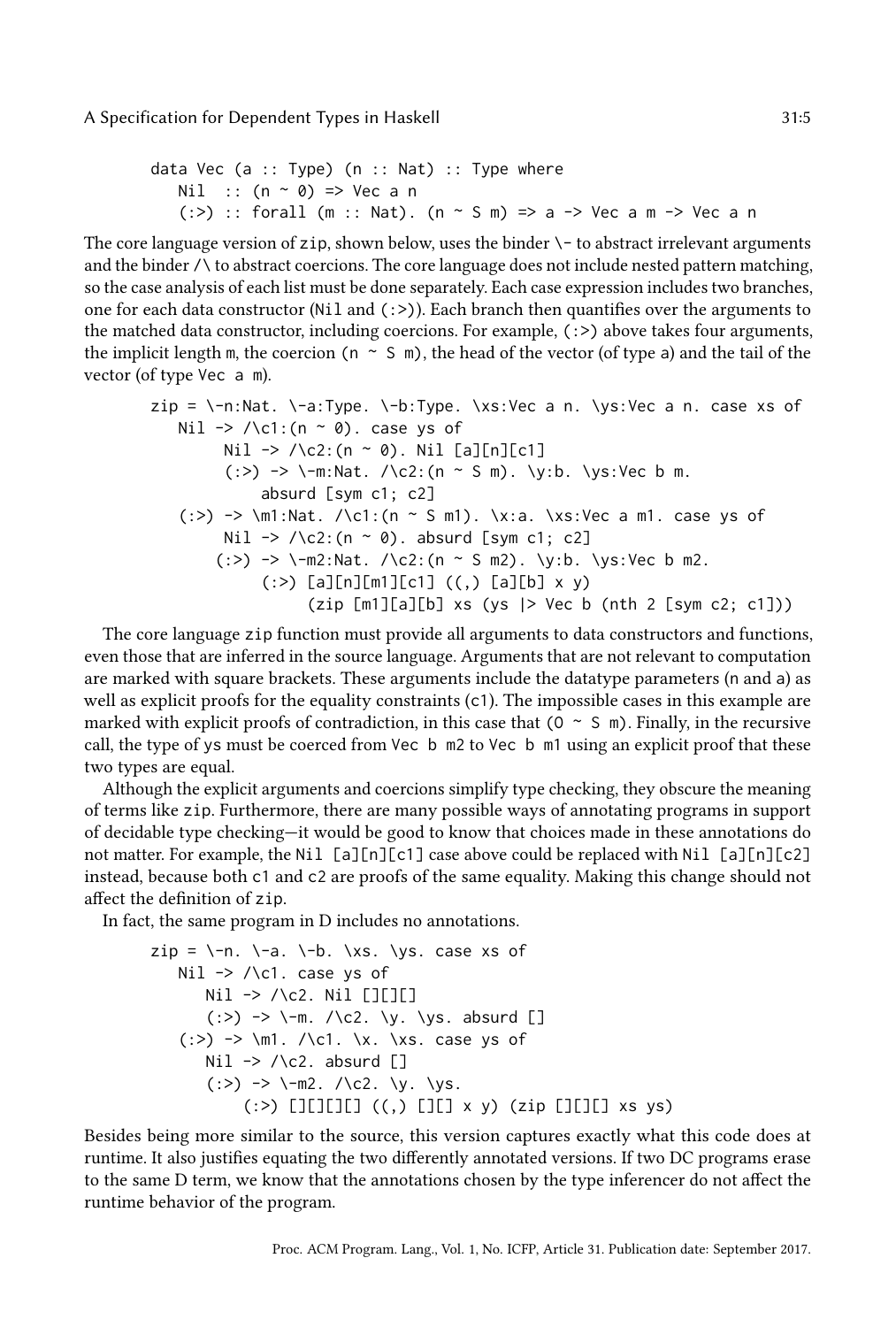<span id="page-6-1"></span>

|                               |                                                  | DC                                                  |
|-------------------------------|--------------------------------------------------|-----------------------------------------------------|
| Typing                        | $\Gamma \models a : A$                           | $\Gamma \vdash a : A$                               |
| Proposition well-formedness   | $\Gamma \models \phi$ ok                         | $\Gamma \vdash \phi$ ok                             |
| Definitional equality (terms) | $\Gamma; \Delta \models a \equiv b : A$          | $\Gamma$ ; $\Delta \vdash \gamma : a \sim b$        |
| Definitional equality (props) | $\Gamma$ ; $\Delta \models \phi_1 \equiv \phi_2$ | $\Gamma; \Delta \vdash \gamma : \phi_1 \sim \phi_2$ |
| Context well-formedness       | $\models$ $\Gamma$                               | FΓ                                                  |
| Signature well-formedness     | $\models \Sigma$                                 | $\vdash \Sigma$                                     |
| Primitive reduction           | $\models a > b$                                  |                                                     |
| One-step reduction            | $\models a \rightsquigarrow b$                   | $\Gamma \vdash a \leadsto b$                        |

| Fig. 1. Summary of judgment forms |  |  |  |  |  |  |  |
|-----------------------------------|--|--|--|--|--|--|--|
|-----------------------------------|--|--|--|--|--|--|--|

<span id="page-6-2"></span>

|                        |                | terms, types $a, b, A, B ::= \star  x F  \lambda^{\rho} x.a   a b^{\rho}   \square$<br>$\Pi^{\rho} x:A \to B \mid \Lambda c.a \mid a[\bullet] \mid \forall c:\phi.A$ |
|------------------------|----------------|----------------------------------------------------------------------------------------------------------------------------------------------------------------------|
| propositions $\phi$    |                | $\therefore = a \sim_A b$                                                                                                                                            |
| relevance              | $\rho$ ::= + - |                                                                                                                                                                      |
| values                 | $\mathcal V$   | $\therefore$ $\lambda^+ x.a \mid \lambda^- x.v \mid \Lambda c.a \mid \star \mid \Pi^\rho x:A \rightarrow B \mid \forall c:\phi.A$                                    |
| contexts               |                | $\equiv \emptyset   \Gamma, x : A   \Gamma, c : \phi$                                                                                                                |
| available set $\Delta$ |                | $ ::= \emptyset   \Delta, c$                                                                                                                                         |
| signature              | $\sum$         | $\equiv \emptyset$ $\Sigma \cup \{F \sim a : A\}$                                                                                                                    |

Fig. 2. Syntax of D

# <span id="page-6-0"></span>3 SYSTEM D: A LANGUAGE WITH IMPLICIT EQUALITY PROOFS

We now make the two languages of this paper precise. These languages share parallel structure in their definitions. This is no coincidence. The annotated language DC is, in some sense, a reification of the derivations of D. To emphasize this connection, we reuse the same metavariables for analogous syntax in both languages. $6$  The judgment forms are summarized in Figure [1.](#page-6-1)

The syntax of D, the implicit language, is shown in Figure [2.](#page-6-2) This language, inspired by pure type systems [\[Barendregt 1991\]](#page-27-4), uses a shared syntax for terms and types. The language includes

- a single sort  $(\star)$  for classifying types,
- functions ( $\lambda^+ x. a$ ) with dependent types ( $\Pi^+ x: A \to B$ ), and their associated application form  $(a\;b^+),$
- functions with irrelevant arguments ( $\lambda^- x.a$ ), their types ( $\Pi^- x:A \to B$ ), and instantiation form  $(a \sqcup^-)$ ,
- coercion abstractions ( $\Lambda c.a$ ), their types ( $\forall c:\phi.A$ ), and instantiation form  $(a[\bullet])$ ,
- $\bullet$  and top-level recursive definitions (F).

In this syntax,  $x$  can be used for both term and type variables. These variables are bound in the bodies of functions and their types. Similarly, coercion variables, c, are bound in the bodies of coercion abstractions and their types. (Technically, irrelevant variables and coercion variables are prevented by the typing rules from actually appearing in the bodies of their respective abstractions.)

6 In fact, our Coq development uses the same syntax for both languages and relies on the judgment forms to identify the pertinent set of constructs.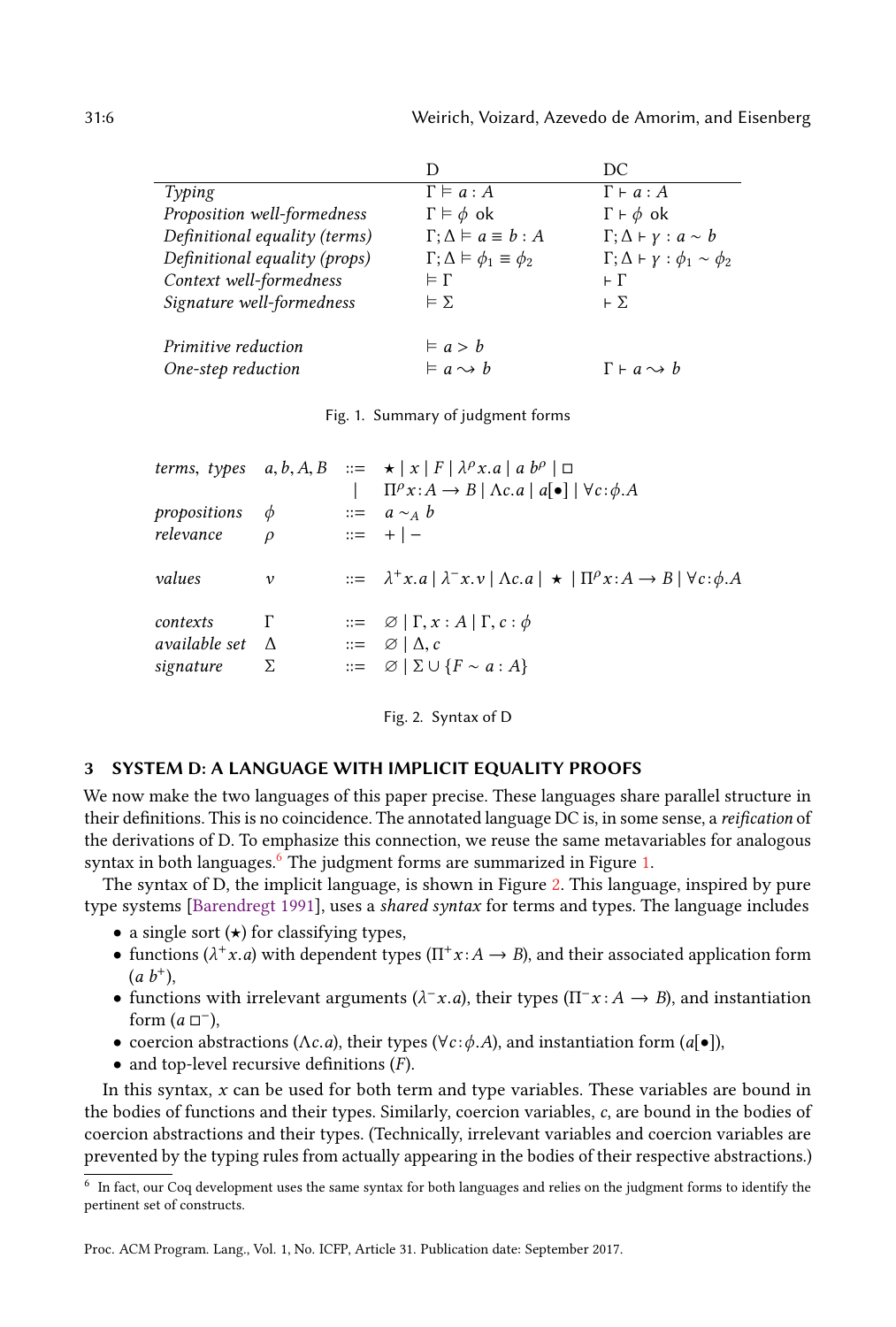We use the same syntax for relevant and irrelevant functions, marking which one we mean with a relevance annotation  $\rho$ . We sometimes omit relevance annotations  $\rho$  from applications a  $b^{\rho}$  when they are clear from context. We also write nondependent relevant function types  $\Pi^+ x : A \to B$  as  $A \rightarrow B$ , when x does not appear free in B, and write nondependent coercion abstraction types  $\forall c:\phi.A \text{ as } \phi \Rightarrow A$ , when c does not appear free in A.

# 3.1 Evaluation

The call-by-name small-step evaluation rules for D are shown below. The first three rules are primitive reductions–if a term steps using one of these first three rules only, then we use the notation  $\models a > b$ . The primitive reductions include call-by-name  $\beta$ -reduction of abstractions,  $\beta$ -reduction of coercion abstractions, and unfolding of top-level definitions.

<span id="page-7-1"></span><span id="page-7-0"></span>

| E-APPABS                                                                                                | E-CAPPCABS                                                                                            | E-AXIOM<br>$F \sim a : A \in \Sigma_0$                                                             |
|---------------------------------------------------------------------------------------------------------|-------------------------------------------------------------------------------------------------------|----------------------------------------------------------------------------------------------------|
| $\models (\lambda^{\rho} x. v) a^{\rho} \rightsquigarrow v\{a/x\}$                                      | $\models (\Lambda c.b)[\bullet] \rightsquigarrow b\{\bullet/c\}$                                      | $\models$ F $\rightsquigarrow$ a                                                                   |
| E-ABSTERM<br>$\models a \rightsquigarrow a'$<br>$\models \lambda^- x.a \rightsquigarrow \lambda^- x.a'$ | E-AppLEFT<br>$\models a \rightsquigarrow a'$<br>$\models$ a $b^{\rho} \rightsquigarrow$ a' $b^{\rho}$ | E-CAPPLEFT<br>$\models a \rightsquigarrow a'$<br>$\models a[\bullet] \rightsquigarrow a'[\bullet]$ |

The second three rules extend primitive reduction into a deterministic reduction relation called one-step reduction and written  $\models a \rightarrow b$ . When iterated, this relation models the operational semantics of Haskell by reducing expressions to their weak-head form.

The only unusual rule of this relation is rule E-ABSTERM, which allows reduction to continue underneath an irrelevant abstraction. (Analogously, an implicit abstraction is a value  $only$  when its body is also a value.) This rule means that D models the behavior of source Haskell when it comes to polymorphism-type generalization via implicit abstraction does not delay computation. This rule compensates for the fact that we do not erase implicit generalizations and instantiations completely in D; although the arguments are not present, the locations are still marked in the term. We choose this design to simplify the metatheory of D, as we discuss further in Section [6.3.](#page-22-1)

#### <span id="page-7-2"></span>3.2 Typing

The typing rules, shown in Figure [3,](#page-8-0) are based on a dependent type theory with  $\star : \star$ , as shown in the first rule (rule [E-Star\)](#page-8-1). Although this rule is known to violate logical consistency, it is not problematic in this context; Haskell is already logically inconsistent. Therefore, we avoid the complexity that comes with the stratified universe hierarchy needed to ensure termination in many dependently-typed languages.

The next five rules describe relevant and irrelevant abstractions. D includes irrelevant abstractions to support *parametric* polymorphism—irrelevant arguments are not present in terms though they may appear in an abstraction's (dependent) type. Abstractions (and their types) are marked by a relevance flag,  $\rho$ , indicating whether the type-or-term argument may be used in the body of the abstraction (+) or must be parametric (−). This usage is checked in rule [E-Abs](#page-8-2) by the disjunction  $(\rho = +) \vee (x \notin \text{fv } a)$ . This approach to irrelevant abstractions is directly inspired by ICC [\[Miquel](#page-28-3) [2001\]](#page-28-3). Irrelevant applications mark missing arguments with □. This is the only place where the typing rules allow the  $\Box$  term.

The next rule, rule [E-Conv,](#page-8-3) is conversion. This type system assigns types up to definitional equality, defined by the judgment  $\Gamma$ ;  $\Delta \models a \equiv b : A$  shown in Figure [4.](#page-10-0) This judgment is indexed by ∆, a set of available variables. For technical reasons that we return to in Section [4.2,](#page-12-0) we must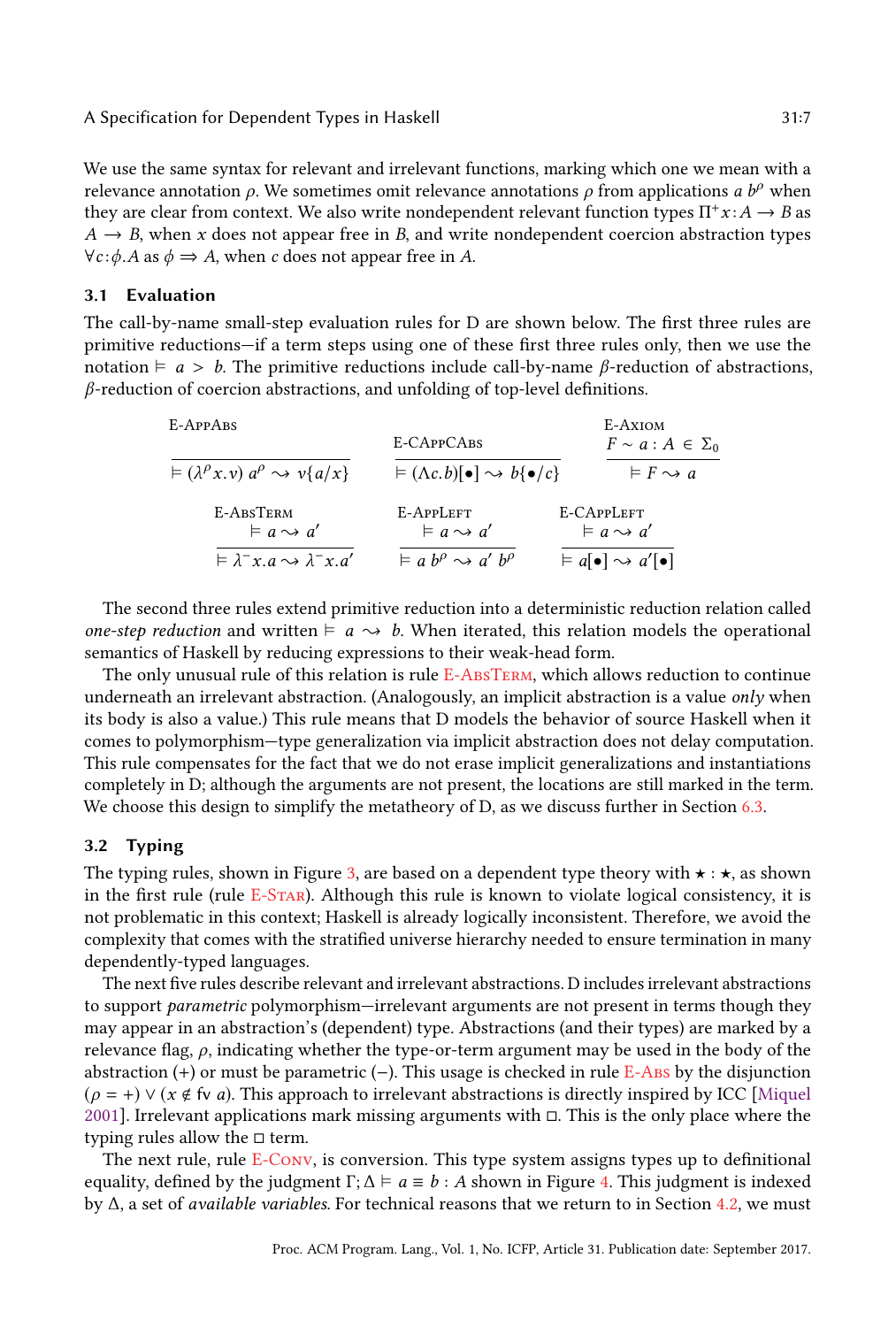<span id="page-8-10"></span><span id="page-8-9"></span><span id="page-8-8"></span><span id="page-8-7"></span><span id="page-8-3"></span><span id="page-8-2"></span><span id="page-8-1"></span><span id="page-8-0"></span>

| $\Gamma \vDash a:A$                            |                  |                                                                                       |                               |                        |                                            |                                                                                                                              |
|------------------------------------------------|------------------|---------------------------------------------------------------------------------------|-------------------------------|------------------------|--------------------------------------------|------------------------------------------------------------------------------------------------------------------------------|
|                                                |                  |                                                                                       |                               |                        | $E-ABS$                                    |                                                                                                                              |
| E-STAR                                         | E-VAR            |                                                                                       | $E-PI$                        |                        |                                            | $\Gamma, x : A \models a : B$                                                                                                |
| $\models \Gamma$                               |                  | $\models \Gamma \qquad x:A \in \Gamma$                                                | $\Gamma, x:A \vDash B: \star$ |                        |                                            | $(\rho = +) \vee (x \notin \text{fv } a)$                                                                                    |
| $\Gamma \models \star : \star$                 |                  | $\Gamma \models x : A$                                                                |                               |                        |                                            | $\Gamma \models \Pi^{\rho} x:A \rightarrow B : \star \qquad \Gamma \models \lambda^{\rho} x.a: \Pi^{\rho} x:A \rightarrow B$ |
| E-APP                                          |                  | E-IAPP                                                                                |                               | E-CONV                 |                                            | E-FAM                                                                                                                        |
| $\Gamma \models b : \Pi^+ x : A \rightarrow B$ |                  | $\Gamma \models b : \Pi^- x : A \rightarrow B$                                        |                               | $\Gamma \vDash a:A$    |                                            | $\models \Gamma$                                                                                                             |
| $\Gamma \models a : A$                         |                  |                                                                                       | $\Gamma \vDash a:A$           |                        |                                            | $\Gamma; \widetilde{\Gamma} \models A \equiv B : \star$ $F \sim a : A \in \Sigma_0$                                          |
|                                                |                  | $\Gamma \models b \ a^+ : B\{a/x\}$ $\Gamma \models b \Box^- : B\{a/x\}$              |                               | $\Gamma \models a : B$ |                                            | $\Gamma \models F : A$                                                                                                       |
| $E-CPI$                                        |                  | E-CABS                                                                                | E-CAPP                        |                        |                                            |                                                                                                                              |
|                                                |                  | $\Gamma, c : \phi \models B : \star$ $\Gamma, c : \phi \models a : B$                 |                               |                        |                                            | $\Gamma \vDash a_1 : \forall c : (a \sim_A b).B_1 \quad \Gamma; \overline{\Gamma} \vDash a \equiv b : A$                     |
|                                                |                  | $\Gamma \models \forall c:\phi.B:\star$ $\Gamma \models \Lambda c.a:\forall c:\phi.B$ |                               |                        | $\Gamma \models a_1[\bullet]: B_1{\phi/c}$ |                                                                                                                              |
| $\Gamma \models \phi$ ok                       |                  | $\models \Sigma$                                                                      |                               |                        |                                            |                                                                                                                              |
| $E-WFF$                                        |                  |                                                                                       | SIG-CONSAX                    |                        |                                            |                                                                                                                              |
| $\Gamma \models a:A \qquad \Gamma \models b:A$ |                  | SIG-EMPTY                                                                             |                               |                        |                                            | $\models \Sigma$ $\varnothing \models A : \star$ $\varnothing \models a : A$ $F \notin \text{dom } \Sigma$                   |
| $\Gamma \models a \sim_A b$ ok                 |                  | $\models \varnothing$                                                                 |                               |                        | $\models \Sigma \cup \{F \sim a : A\}$     |                                                                                                                              |
| $\models \Gamma$                               |                  |                                                                                       |                               |                        |                                            |                                                                                                                              |
|                                                | E-CONSTM         |                                                                                       |                               | E-CONSCO               |                                            |                                                                                                                              |
| E-EMPTY                                        | $\models \Gamma$ | $\Gamma \models A : \star \quad x \notin \text{dom }\Gamma$                           |                               | $\mathsf{F} \Gamma$    |                                            | $\Gamma \models \phi$ ok $c \notin \text{dom }\Gamma$                                                                        |
| $\models \varnothing$                          |                  | $\models \Gamma, x:A$                                                                 |                               |                        | $\models \Gamma, c : \phi$                 |                                                                                                                              |
|                                                |                  |                                                                                       |                               |                        |                                            |                                                                                                                              |

<span id="page-8-5"></span><span id="page-8-4"></span>Fig. 3. D Type system

<span id="page-8-6"></span>restrict the coercion assumptions that are available in proofs of definitional equality to those in this set. When definitional equality is used in the typing judgment, as it is in rule [E-Conv,](#page-8-3) all in-scope coercion variables are available. Therefore, the  $\Delta$  in this premise is marked by the notation  $\overline{\Gamma}$ , which refers to the set of all coercion variables in the domain of Γ.

The next rule, rule  $E$ -FAM, checks the occurrence of identifiers  $F$  with *recursive definitions*. These definitions are specified by some toplevel signature  $\Sigma_0$ . Our proofs about System D do not depend on the actual contents of this signature as long as it is well-formed according to the rules of  $\models \Sigma$ judgement.

For concreteness, our Coq development defines  $\Sigma_0$  to be a signature containing only a standard, polymorphic recursive fixpoint operator Fix. Because D is a full-spectrum language, Fix can be used to define recursive functions and recursive datatypes. We have shown that this signature is well-formed.

Lemma 3.1 (Fix well-formed<sup>[7](#page-1-0)</sup>).

 $\vDash$  Fix ~  $\lambda^- x \cdot \lambda^+ y \cdot (y \cdot (Fix \Box y)) : \Pi^- x : \star \to (x \to x) \to x$ 

<sup>7</sup> [fix\\_typing.v:FixDef\\_FixTy](fix_typing.v: FixDef_FixTy)

Proc. ACM Program. Lang., Vol. 1, No. ICFP, Article 31. Publication date: September 2017.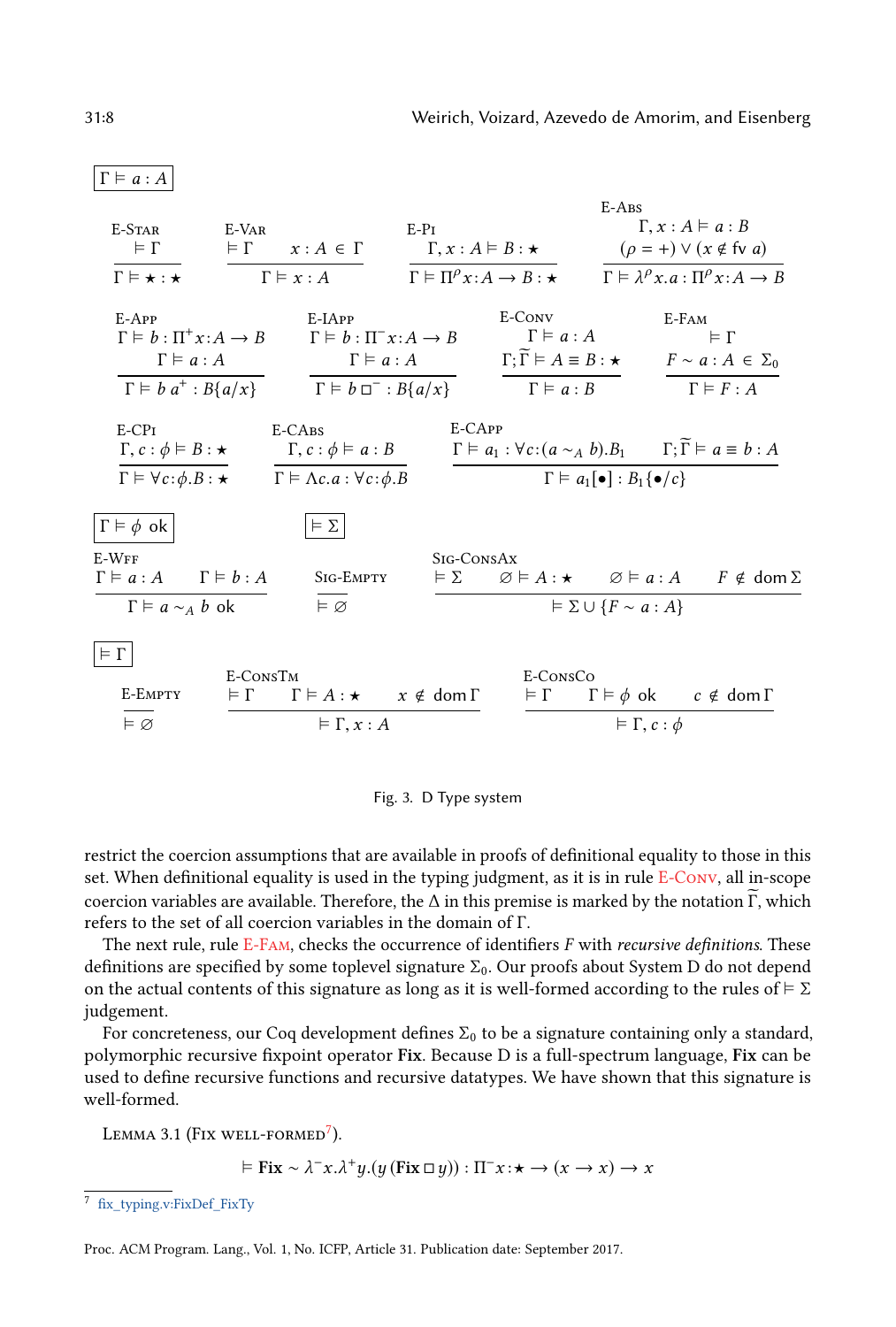However, because our Coq development treats the definition of  $\Sigma_0$  opaquely, alternative definitions for  $\Sigma_0$  can be supplied, as long as they are well-formed. For example, recursive definitions could be defined directly as part of this top-level signature. Furthermore, because there is no inherent ordering on signatures, these recursive definitions may be mutually defined and may be inductive-recursive [\[Dybjer and Setzer 1999\]](#page-28-13).

To support GADTs this language includes *coercion abstractions*, written  $\Lambda c.a$ . This term provides the ability for an expression  $a$  to be parameterized over an equality assumption  $c$ , which is evidence proving an equality proposition  $\phi$ . The assumed equality is stored in the context during type checking and can be used by definitional equality. In D, coercion assumptions are discharged in rule [E-CApp](#page-8-5) by •, a trivial proof that marks the provability of an assumed equality.

Propositions  $\phi$ , written  $a \sim_A b$ , are statements of equality between terms/types. The two terms a and b must have the same type A for this statement to be well-formed, as shown in rule  $E-WFF$ . In other words, equality propositions are homogeneous. We cannot talk about equality between terms unless we know that their types are equal.

Finally, the last three rules in Figure [3](#page-8-0) define when type contexts are well-formed. All typing derivations  $\Gamma \models a : A$  ensure that both  $\models \Gamma$  and  $\Gamma \models A : \star$ . The typing rules check contexts at the leaves of the derivation (as in rules [E-Star,](#page-8-1) [E-Var,](#page-8-7) and [E-Fam\)](#page-8-4). This means that types and propositions do not need to be checked when they are added to the context (as in in rules [E-Pi,](#page-8-8) [E-Abs,](#page-8-2) E-CPI, and [E-CAbs\)](#page-8-10).

#### 3.3 Definitional Equality

The most delicate part in the design of a dependently-typed language is the definition of the equality used in the conversion rule. This relation,  $\Gamma; \Delta \models a \equiv b : A$  defines when two terms a and b are indistinguishable. The rules in Figure [4](#page-10-0) define this relation for D.

As in most dependently-typed languages, this definition of equality is an equivalence relation (see the first three rules of the figure) and a congruence relation (see all rules ending with Cong). Similarly, equality contains the reduction relation (rule E-BETA). Because evaluation may not terminate, this definition of equality is not a decidable relation.

Furthermore, this relation is (homogeneously) typed—two terms  $a$  and  $b$  are related at a particular type  $A$  (and at all types equal to  $A$ , via rule E-EQCONV). In other words, this system has the following property:

```
8</sup>). If \Gamma; \Delta \models a \equiv b : A then \Gamma \models a : A and \Gamma \models b : A.
```
So far, these rules are similar to most judgmental treatments of definitional equality in intensional type theory, such as that shown in [Aspinall and Hoffman](#page-27-5) [\[2005\]](#page-27-5). However, this definition differs from that used in most other dependently-typed languages through the inclusion of the rule [E-Assn.](#page-10-3) This rule says that assumed propositions can be used directly, as long as they are in the available set.

The assumption rule strengthens this definition of equality considerably compared to intensional type theory. Indeed, it reflects the equality propositions into the definitional equality, as in extensional type theory [\[Martin-Löf 1984\]](#page-28-14). However, D should not be considered an extensional type theory because our equality propositions are not the same as "propositional equality" found in other type theories—equality propositions are kept separate from types. Coercion abstraction is not the same as normal abstraction, and can only be justified by equality derivations, not by arbitrary terms. Because we cannot use a term to justify an assumed equality, this language remains type sound in the presence of nontermination.

<sup>8</sup> [ext\\_invert.v:DefEq\\_regularity](ext_invert.v:DefEq_regularity)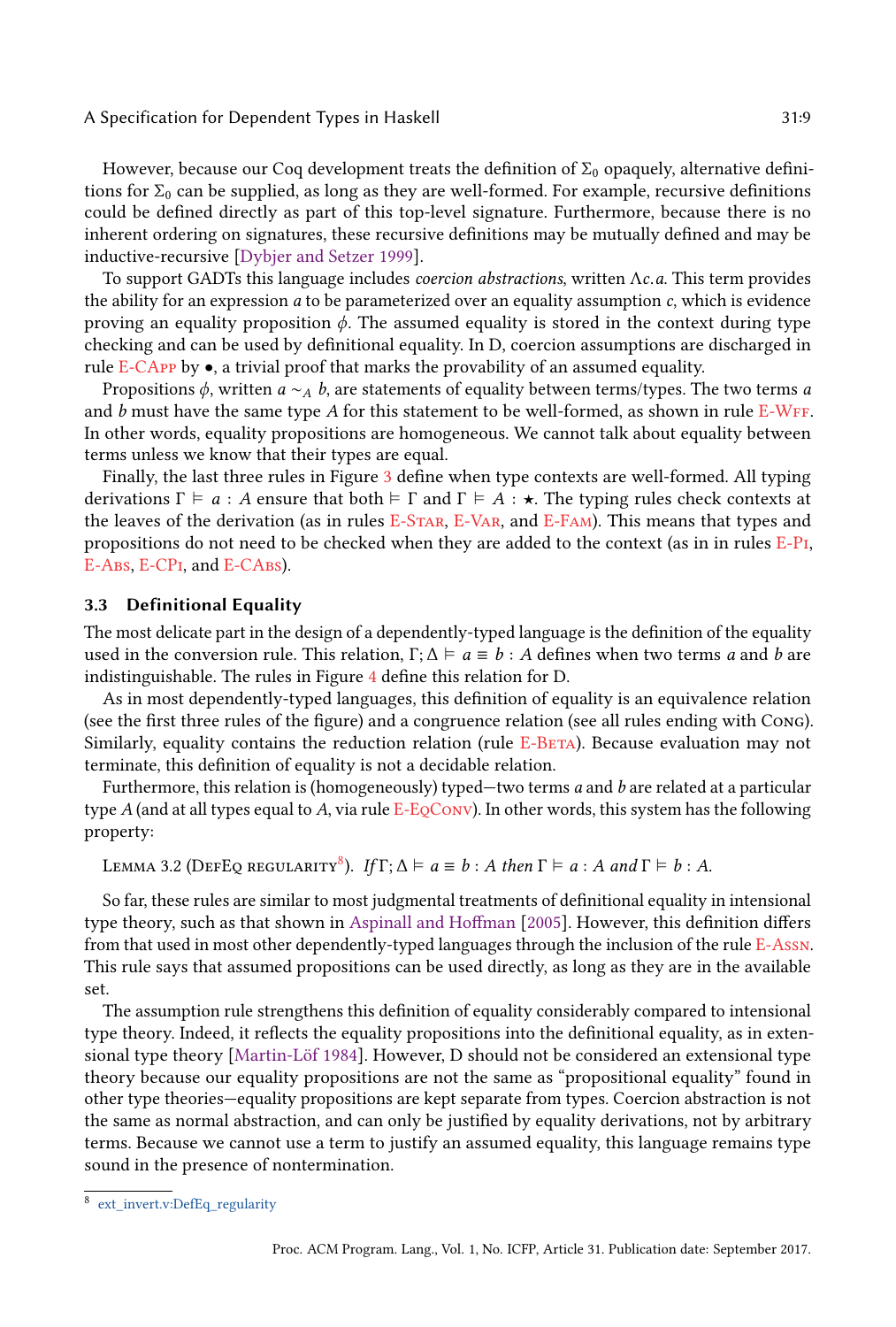<span id="page-10-1"></span><span id="page-10-0"></span>

| $\left  \Gamma; \Delta \vDash a \equiv b : A \right $ |                                         |                                         | (Definitional equality)                   |
|-------------------------------------------------------|-----------------------------------------|-----------------------------------------|-------------------------------------------|
| E-Beta                                                |                                         |                                         | E-Trans                                   |
| $\Gamma \vDash a_1 : B$                               | E-Refl                                  | E-Sym                                   | $\Gamma: \Delta \models a \equiv a_1 : A$ |
| $\vdash a_1 > a_2$                                    | $\Gamma \models a : A$                  | $\Gamma; \Delta \models b \equiv a : A$ | $\Gamma; \Delta \models a_1 \equiv b : A$ |
| $\Gamma: \Delta \models a_1 \equiv a_2 : B$           | $\Gamma; \Delta \models a \equiv a : A$ | $\Gamma; \Delta \models a \equiv b : A$ | $\Gamma; \Delta \models a \equiv b : A$   |

E-PiCong

<span id="page-10-11"></span>
$$
\Gamma; \Delta \models A_1 \equiv A_2 : \star
$$
\n
$$
\Gamma; \Delta \models A_1 \equiv A_2 : \star
$$
\n
$$
\Gamma; \Delta \models (\Pi^{\rho} x : A_1 \rightarrow B_1) \equiv (\Pi^{\rho} x : A_2 \rightarrow B_2) : \star
$$
\n
$$
\text{E-APPCONG}
$$
\n
$$
\Gamma; \Delta \models a_1 \equiv b_1 : \Pi^+ x : A \rightarrow B
$$
\n
$$
\Gamma; \Delta \models a_2 \equiv b_2 : A
$$
\n
$$
\Gamma; \Delta \models a_1 \ a_2^+ \equiv b_1 \ b_2^+ : B\{a_2/x\}
$$
\n
$$
\text{E-CPICONG}
$$
\n
$$
\Gamma; \Delta \models \phi_1 \equiv \phi_2
$$
\n
$$
\Gamma; \alpha : \phi_1; \Delta \models A \equiv B : \star
$$
\n
$$
\Gamma; \Delta \models \forall c : \phi_1. A \equiv \forall c : \phi_2. B : \star
$$

<span id="page-10-9"></span><span id="page-10-4"></span>E-CAPPCONG  
\n
$$
\Gamma; \Delta \vDash a_1 \equiv b_1 : \forall c : (a \sim_A b).B
$$
\n
$$
\Gamma; \widetilde{\Gamma} \vDash a \equiv b : A
$$
\n
$$
\Gamma; \Delta \vDash a_1[\bullet] \equiv b_1[\bullet] : B\{\bullet/c\}
$$

<span id="page-10-6"></span>E-PiFst  $\Gamma; \Delta \models \Pi^{\rho} x : A_1 \rightarrow B_1 \equiv \Pi^{\rho} x : A_2 \rightarrow B_2 : \star$  $\Gamma; \Delta \models A_1 \equiv A_2 : \star$ 

E-SYM  
\n
$$
\Gamma; \Delta \models a \equiv a : A
$$
\n
$$
\Gamma; \Delta \models a \equiv a : A
$$
\n
$$
\Gamma; \Delta \models a \equiv b : A
$$
\n
$$
\Gamma; \Delta \models a \equiv b : A
$$
\n
$$
\Gamma; \Delta \models a \equiv b : A
$$

E-ABSCONG  
\n
$$
\Gamma, x : A_1; \Delta \models b_1 \equiv b_2 : B
$$
\n
$$
(\rho = +) \lor (x \notin \text{fv } b_1)
$$
\n
$$
(\rho = +) \lor (x \notin \text{fv } b_2)
$$
\n
$$
\Gamma; \Delta \models (\lambda^{\rho} x.b_1) \equiv (\lambda^{\rho} x.b_2) : \Pi^{\rho} x : A_1 \rightarrow B
$$
\nE-IAPPCONG

$$
\Gamma; \Delta \vDash a_1 \equiv b_1 : \Pi^- x : A \to B
$$

$$
\Gamma \vDash a : A
$$

$$
\Gamma; \Delta \vDash a_1 \Box^- \equiv b_1 \Box^- : B\{a/x\}
$$

<span id="page-10-10"></span>E-CABSCONG  
\n
$$
\Gamma, c : \phi_1; \Delta \models a \equiv b : B
$$
\n
$$
\Gamma; \Delta \models (\Lambda c.a) \equiv (\Lambda c.b) : \forall c : \phi_1.B
$$
\n
$$
\models \Gamma
$$

<span id="page-10-3"></span>
$$
\cfrac{c:(a \sim_A b) \in \Gamma \qquad c \in \Delta}{\Gamma; \Delta \vDash a \equiv b : A}
$$

<span id="page-10-7"></span>E-PrSND  
\n
$$
\Gamma; \Delta \models \Pi^{\rho} x : A_1 \rightarrow B_1 \equiv \Pi^{\rho} x : A_2 \rightarrow B_2 : \star
$$
\n
$$
\Gamma; \Delta \models a_1 \equiv a_2 : A_1
$$
\n
$$
\Gamma; \Delta \models B_1 \{a_1/x\} \equiv B_2 \{a_2/x\} : \star
$$

<span id="page-10-8"></span>E-CPISND  
\n
$$
\Gamma; \Delta \models \forall c: (a_1 \sim_A a_2).B_1 \equiv \forall c: (a'_1 \sim_{A'} a'_2).B_2 : \star
$$
\n
$$
\Gamma; \widetilde{\Gamma} \models a_1 \equiv a_2 : A
$$
\n
$$
\Gamma; \widetilde{\Gamma} \models a'_1 \equiv a'_2 : A'
$$
\n
$$
\Gamma; \Delta \models B_1 \{ \bullet / c \} \equiv B_2 \{ \bullet / c \} : \star
$$
\n
$$
\Gamma; \Delta \models a \equiv b : A
$$
\n
$$
\Gamma; \Delta \models a \sim_A b \equiv a' \sim_{A'} b'
$$
\n
$$
\Gamma; \Delta \models a \sim_A b \equiv a' \sim_{A'} b'
$$
\n
$$
\Gamma; \Delta \models a' \equiv b : A
$$
\n
$$
\Gamma; \Delta \models a' \equiv b' : A'
$$
\n
$$
\Gamma; \Delta \models a \equiv b : B
$$
\n
$$
\Gamma; \Delta \models a \equiv b : B
$$

<span id="page-10-5"></span><span id="page-10-2"></span>

Proc. ACM Program. Lang., Vol. 1, No. ICFP, Article 31. Publication date: September 2017.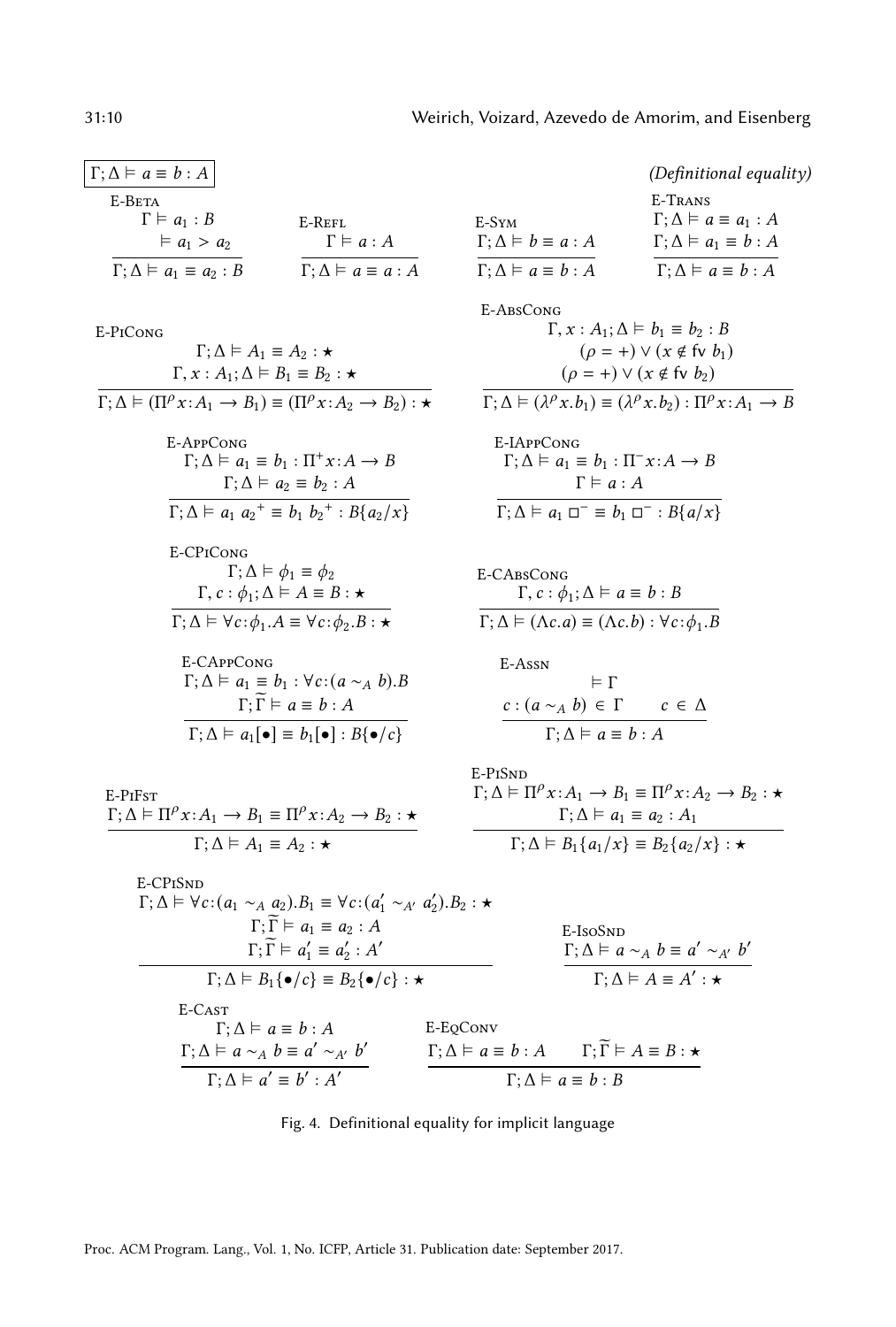<span id="page-11-1"></span><span id="page-11-0"></span> $\Gamma; \Delta \models \phi_1 \equiv \phi_2$  (Definitional prop equality) E-PropCong  $\Gamma; \Delta \models A_1 \equiv A_2 : A$  $\Gamma ; \Delta \vDash B_1 \equiv B_2 : A$  $\overline{\Gamma: A \vDash A_1 \sim_A B_1 \equiv A_2 \sim_A B_2}$ E-IsoConv  $\Gamma$ ;  $\Delta \models A \equiv B : \star$  $\Gamma \models A_1 \sim_A A_2$  ok  $\Gamma \vDash A_1 \sim_B A_2$  ok  $\Gamma; \Delta \vDash A_1 \sim_A A_2 \equiv A_1 \sim_B A_2$ E-CPiFst  $\Gamma; \Delta \models \forall c \colon \phi_1.B_1 \equiv \forall c \colon \phi_2.B_2 : \star$  $\Gamma; \Delta \vDash \phi_1 \equiv \phi_2$ 

<span id="page-11-3"></span><span id="page-11-2"></span>Fig. 5. Definitional prop equality

#### <span id="page-11-4"></span>3.4 Equality Propositions Are Not Types

Our languages firmly distinguish between types (which are all inhabited by terms) and equality propositions (which may or may not be provable using the rules in Figure [4\)](#page-10-0). Propositions are checked for well-formedness with the judgment  $\Gamma \models \phi$  ok (Figure [3\)](#page-8-0). However, because propositions appear in types, we also need to define when two propositions are equal. We do so with the judgment  $\Gamma$ ;  $\Delta \models \phi_1 \equiv \phi_2$  (Figure [5\)](#page-11-0) and call this relation *prop equality*.

We use prop equality in two places in the definition of term/type equality. Prop equality is necessary in the congruence rule for coercion types (rule [E-CPiCong\)](#page-10-4). It also may be used to change the conclusion of the definitional equality judgment to an equivalent equality proposition (rule [E-Cast\)](#page-10-5).

Two propositions are equal when their corresponding terms are equal at the same type (rule  $E$ -[PropCong\)](#page-11-1) or when their corresponding types are equal with the same terms (rule [E-IsoConv\)](#page-11-2). Furthermore, if two coercion abstraction types are equivalent then the injectivity of these types means that we can extract an equivalence of the propositions (rule E-CPIFsT). Although the type system does not explicitly include rules for reflexivity, symmetry and transitivity, these operations are derivable from the analogous rules for definitional equality and rule E-CPIFsT.<sup>[9](#page-1-0)</sup>

One difference between term/type and prop equality is that type forms are injective everywhere (see rules [E-PiFst](#page-10-6) and [E-CPiFst](#page-11-3) for example) but the constructor ∼ is injective in only the types of the equated terms, not in the two terms themselves. For example, if we have a prop equality  $a_1 \sim_A a_2 \equiv b_1 \sim_B b_2$ , we can derive  $A \equiv B : \star$ , using rule [E-EqConv,](#page-10-2) but we cannot derive  $a_1 \equiv b_1 : A \text{ or } a_2 \equiv b_2 : A.$ 

Prior work includes this sort of injectivity by default, but we separate prop equality from type equality specifically so that we can leave this injectivity out of the language definition. The reason for this omission is twofold. First, unlike rule [E-PiFst,](#page-10-6) this injectivity is not forced by the rest of the system. In contrast, the preservation theorem requires rule  $E-PIFST$ , as we describe below. Second, this omission leaves the system open for a more extensional definition of prop equality, which we hope to explore in future work (see Section [9\)](#page-26-0).

# 4 TYPE SOUNDNESS FOR SYSTEM D

The previous section completely specifies the operational and static semantics of the D language. Next, we turn to its metatheoretic properties. In this section, we show that the language is type sound by proving the usual preservation and progress lemmas. Note that although we are working

9 [ext\\_invert.v:refl\\_iso,sym\\_iso,trans\\_iso](ext_invert.v:refl_iso,sym_iso,trans_iso)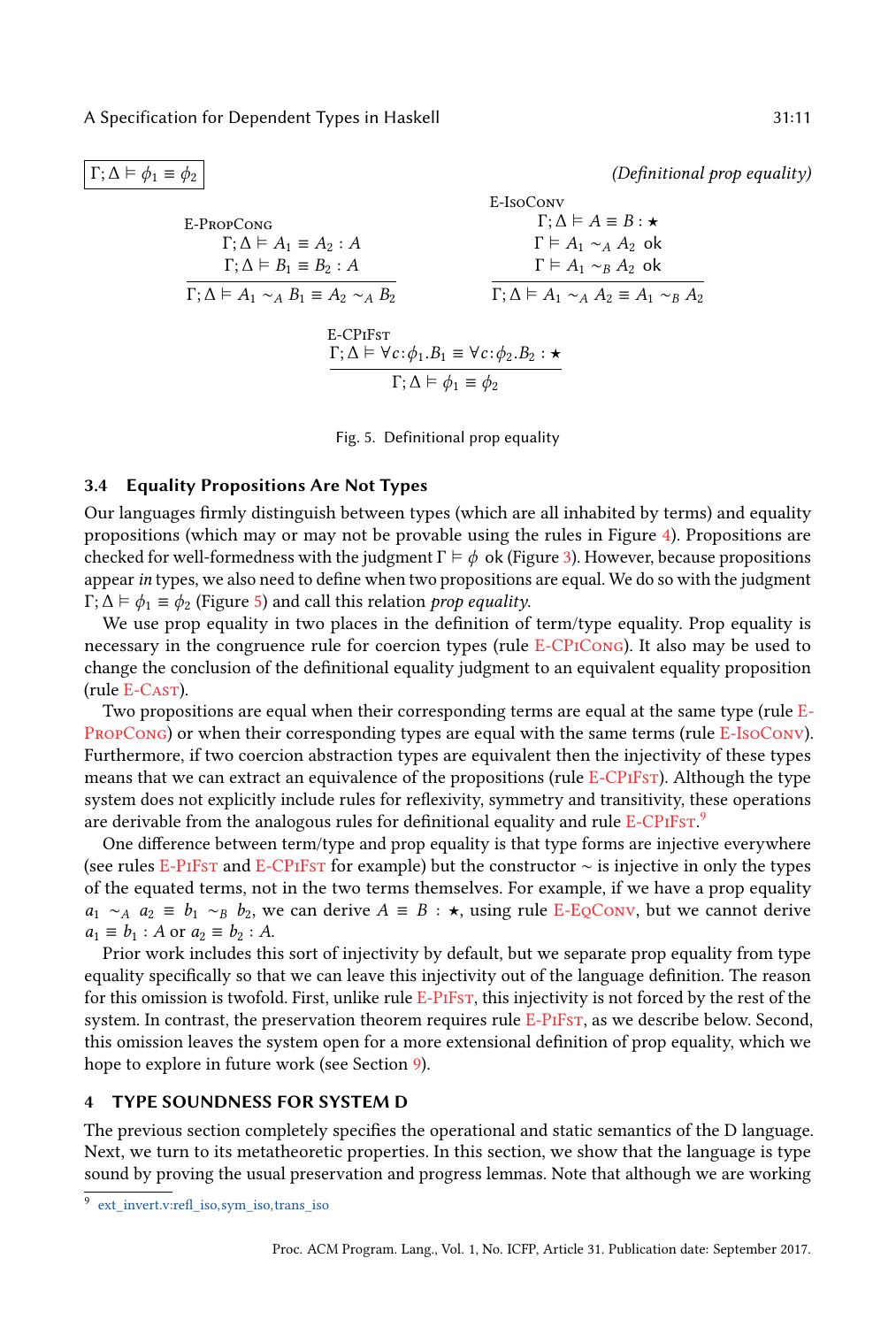with a dependent type system, the structure of the proof below directly follows related results about FC [\[Breitner et al.](#page-27-6) [2014;](#page-27-6) [Weirich et al.](#page-29-5) [2013\]](#page-29-5). In particular, because this language (like  $F_{\omega}$ ) has a nontrivial definitional equality, we must show that this equality is consistent before proving the progress lemma. We view the fact that current proof techniques extend to this full spectrum language as a positive feature of this design—the adoption of dependent types has not forced us to abandon existing methods for reasoning about the language. The contributions of this paper are in the design of the system itself, not in the structure of its proof of type soundness. Therefore, we do not describe this proof in great detail below.

# 4.1 Preservation

We have defined two different reduction relations for the implicit language: primitive reduction and one-step reduction. The preservation theorm holds for both of these reduction relations.

THEOREM 4.1 (PRESERVATION (PRIMITIVE)<sup>[10](#page-1-0)</sup>). If  $\Gamma \vDash a : A$  and  $\vDash a > a'$  then  $\Gamma \vDash a' : A$ .

THEOREM 4.2 (PRESERVATION (ONE-STEP)<sup>[11](#page-1-0)</sup>). If  $\Gamma \vDash a : A$  and  $\vDash a \leadsto a'$  then  $\Gamma \vDash a' : A$ .

The proofs of these theorems are straightforward, but require several inversion lemmas for the typing relation. Because of conversion (rule [E-Conv\)](#page-8-3), inversion of the typing judgment produces types that are definitionally equal but not syntactically equal to the given type of a term. For example, the inversion rule for term abstractions reads

<span id="page-12-1"></span>LEMMA 4.3 (INVERSION FOR ABSTRACTION $^{12}$  $^{12}$  $^{12}$ ). If  $\Gamma \vDash \lambda^\rho x$  :  $A_0.b_0 : A$  then there exists some  $A_1$ and  $B_1$  such that  $\Gamma$ ;  $\widetilde{\Gamma} \models A \equiv \Pi^{\rho} x : A_1 \rightarrow B_1 : \star \text{ and } \Gamma, x : A_1 \vdash b_0 : B_1 \text{ and } \Gamma, x : A_1 \vdash B_1 : \star \text{ and } \Gamma$  $\Gamma \vdash A_1 : \star.$ 

As a result of this inversion lemma, the case for rule E-AppABs in the preservation proof requires injectivity for function types (rules  $E-PiFST$  and  $E-PiSND$ ) in definitional equality. Similarly, rule  $E$ -CBETA requires rules E-CPIFsT and E-CPISND. These injectivity properties are admissible from the other rules of the type system in an empty context. However, because we would like preservation to hold even when coercion assumptions are available, we add these injectivity rules to the type system.

#### <span id="page-12-0"></span>4.2 Progress and Consistency

An important step for the proof of the progress lemma is to show the consistency of definitional equality. Consistency means that in certain contexts, the system cannot derive an equality between types that have different head forms. We write "consistent  $AB$ " when A and B are consistent-i.e. when it is not the case that they are types with conflicting heads.

We show consistency in two steps, using the auxiliary relations *parallel reduction* and *joinability*. Our consistency proof thus first shows that that definitionally equal types are joinable and then that joinable types are consistent.

Two types are joinable when they reduce to some common term using any number of steps of parallel reduction. Parallel reduction, written  $\models a \Rightarrow b$ , is not part of the specification of D. For reasons of space, this relation does not appear in this work.

DEFINITION 4.4 (JOINABLE<sup>[13](#page-1-0)</sup>). Two types are joinable, written ⊢  $a_1 \Leftrightarrow a_2$ , when there exists some b such that  $\vdash a_1 \Rightarrow^* b$  and  $\vdash a_2 \Rightarrow^* b$ .

Only some definitionally equal types are joinable. Because parallel reduction ignores assumed equality propositions, the next result holds only for equality derivations with no available coercion assumptions.

<sup>10</sup> [ext\\_red.v:Beta\\_preservation](ext_red.v:Beta_preservation) <sup>11</sup> [ext\\_red.v:reduction\\_preservation](ext_red.v:reduction_preservation) <sup>12</sup> [ext\\_invert.v:invert\\_a\\_Pi](ext_invert.v:invert_a_Pi) <sup>13</sup> <ett.ott:join>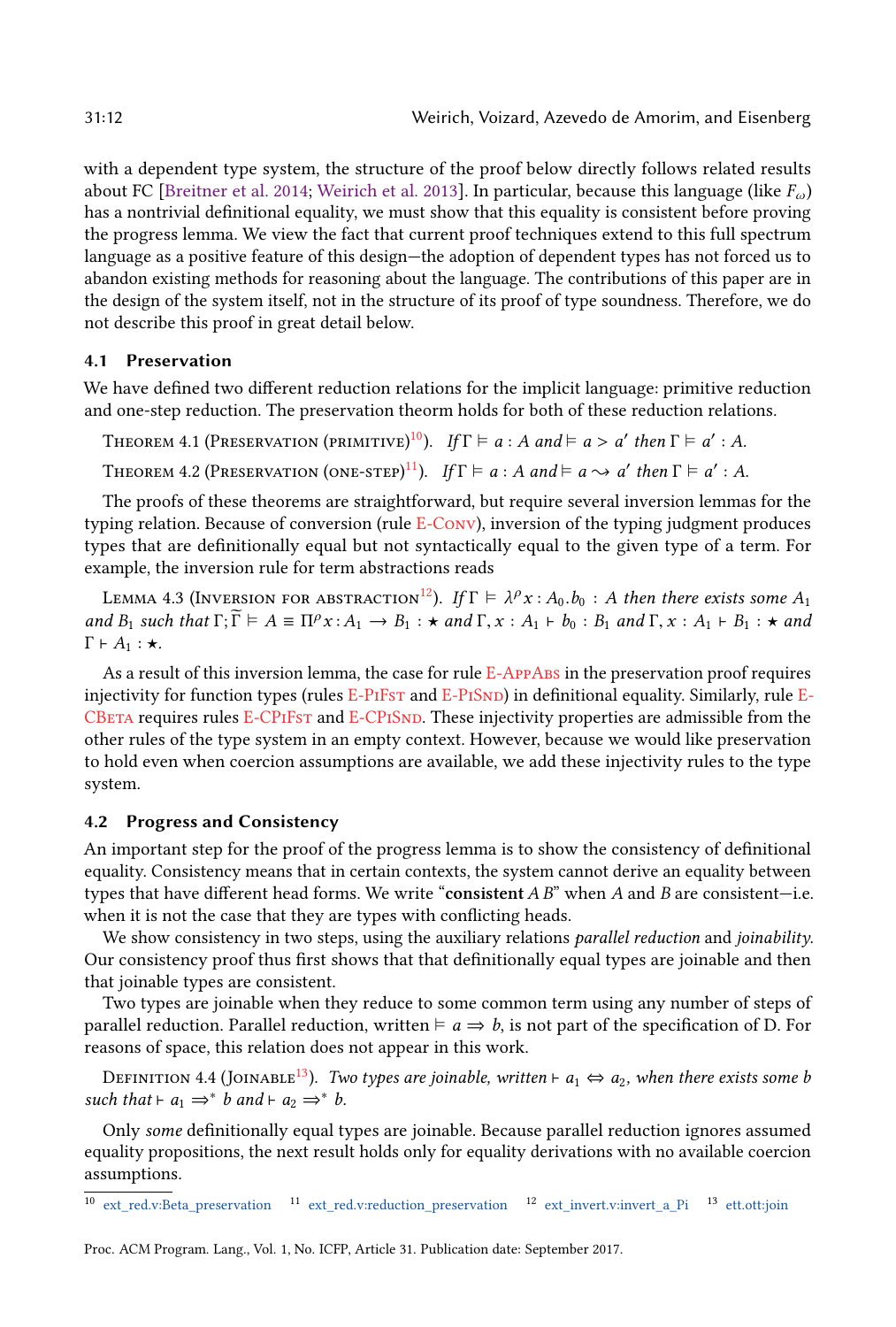THEOREM 4.5 (EQUALITY IMPLIES JOINABILITY<sup>[14](#page-1-0)</sup>). If  $\Gamma$ ;  $\emptyset \models a \equiv b : A$  then  $\vdash a \Leftrightarrow b$ 

This restriction in the lemma is necessary because the type system does not rule out clearly bogus assumptions, such as Int ∼⋆ Bool. As a result, we cannot prove that only consistent types are definitionally equal in a context that makes such an assumption available.

For the second part (joinability implies consistency), we observe that head forms are preserved by parallel reduction. This fact holds because parallel reduction is (strongly) confluent.

THEOREM 4.6 (CONFLUENCE<sup>[15](#page-1-0)</sup>). If  $\models a \Rightarrow a_1$  and  $\models a \Rightarrow a_2$  then there exists b, such that  $\models a_1 \Rightarrow b$ and  $\models a_2 \Rightarrow b$ .

THEOREM 4.7 (JOINABILITY IMPLIES CONSISTENCY<sup>[16](#page-1-0)</sup>). If ⊢ A  $\Leftrightarrow$  B then consistent A B.

COROLLARY 4.8 (CONSISTENCY FOR D). If  $\Gamma$ ;  $\varnothing \models a \equiv b : A$  then consistent A B.

A consequence of our joinability-based proof of consistency is that there are some equalities that may be safe but we cannot allow the type system to derive. For example, we cannot allow the congruence rule for coercion abstraction types (rule [E-CPiCong](#page-10-4)) to derive this equality.

 $\varnothing; \varnothing \models \forall c:$ (Int ~<sub>★</sub> Bool).Int  $\equiv \forall c:$ (Int ~<sub>\*</sub> Bool).Bool : \*

The problem is that we don't know how to show that this equality is consistent–these two terms are not joinable.

We prevent rule  $E$ -CP<sub>I</sub>Cong from deriving this equality by *not* adding the assumption c to the available set ∆ when showing the equality for Int and Bool. The rest of the rules preserve this restriction in the parts of the derivation that are necessary to show terms equivalent. Note that we can sometimes weaken the restriction in derivations: For example in rule [E-CAppCong](#page-10-9), the premise that shows  $a \equiv b$  is to make sure that the terms  $a_1[\bullet]$  and  $b_1[\bullet]$  type check. It is not part of the equality proof, so we can use the full context at that point.

One may worry that with this restriction, our definitional equality might not admit the sub-stitutivity property stated below.<sup>[17](#page-1-0)</sup> This lemma states that in any context (i.e. a term with a free variable) we can lift an equality through that context.

<span id="page-13-1"></span>LEMMA 4.9 (SUBSTITUTIVITY<sup>[18](#page-1-0)</sup>). If  $\Gamma_1$ ,  $x$  :  $A, \Gamma_2 \models b$  : B and  $\Gamma_1$ ;  $\Delta \models a_1 \equiv a_2$  : A then  $\Gamma_1$ ,  $(\Gamma_2\{a_1/x\})$ ;  $\Delta \models b\{a_1/x\} \equiv b\{a_2/x\}$ :  $B\{a_1/x\}$ .

[Eisenberg](#page-28-5) [\[2016\]](#page-28-5) could not prove this property about his language because his treatment of coercion variables in the rule was too restrictive. However, this result is provable in our system because our restriction via available sets precisely characterizes what it means to "use" a coercion variable.

The consistency result allows us to prove the progress lemma for D. This progress lemma is stated with respect to the one-step reduction relation and the definition of value given in Figure [2.](#page-6-2)

LEMMA 4.10 (PROGRESS<sup>[19](#page-1-0)</sup>). If  $\Gamma \models a : A, \Gamma$  contains no coercion assumptions, and no term variable x in the domain of  $\Gamma$  occurs free in a, then either a is a value or there exists some a' such that  $\models a \leadsto a'$ .

# <span id="page-13-0"></span>5 SYSTEM DC: AN EXPLICITLY-TYPED LANGUAGE

We now turn to the explicit language, DC, which adds syntactic forms for type annotations and explicit coercions to make type checking unique and decidable. The syntax of DC is shown in Figure [6.](#page-14-0) The syntactic form  $a \triangleright \gamma$  marks type coercions with explicit proofs  $\gamma$ . Furthermore, the syntax also includes the types of variables in term and coercion abstractions ( $\lambda x$ : A.a and  $\Lambda c$ : $\phi$ .a).

<sup>14</sup> [ext\\_consist.v:consistent\\_defeq](ext_consist.v:consistent_defeq) <sup>15</sup> [ext\\_consist.v:confluence](ext_consist.v: confluence) <sup>16</sup> [ext\\_consist.v:join\\_consistent](ext_consist.v:join_consistent) <sup>17</sup> This lemma is called the "lifting lemma" in prior work [\[Sulzmann et al.](#page-29-3) [2007;](#page-29-3) [Weirich et al.](#page-29-5) [2013\]](#page-29-5). <sup>18</sup> [congruence.v:congruence](congruence.v: congruence) <sup>19</sup> [ext\\_consist.v:progress](ext_consist.v: progress)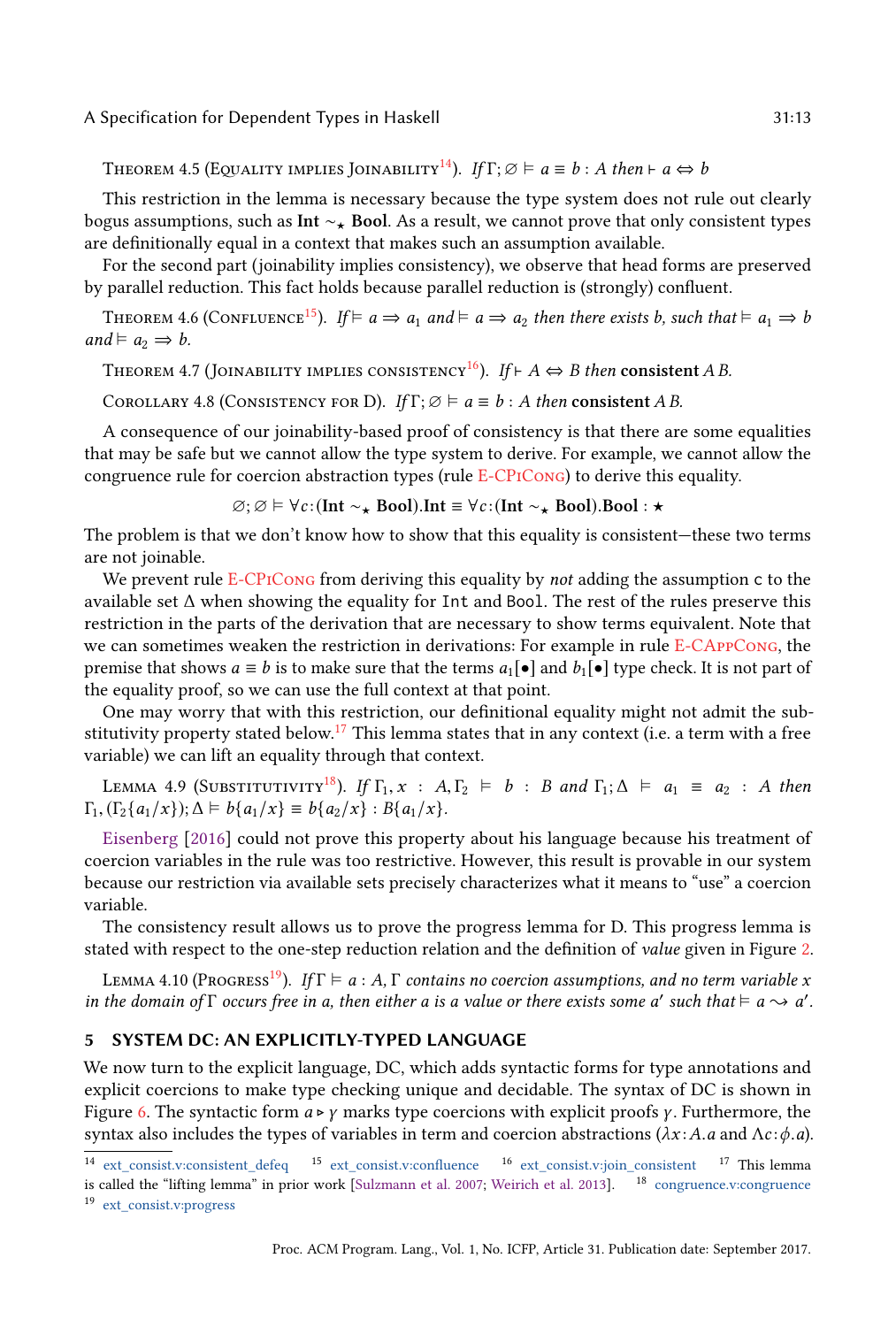31:14 Weirich, Voizard, Azevedo de Amorim, and Eisenberg

\n \n \n \n 
$$
\text{terms, types} \quad\n \begin{aligned}\n &\text{a, b, A, B} \quad \text{::=} \quad \star \mid x \mid F \mid \lambda^{\rho} x : A \cdot b \mid a \, b^{\rho} \mid \Pi^{\rho} x : A \to B \\
 &\quad \downarrow \quad \Lambda c : \phi \cdot a \mid a[y] \mid \forall c : \phi \cdot A \mid a \triangleright \gamma \\
 &\text{v} \quad \text{::=} \quad c \mid \text{refl } a \mid \text{sym } \gamma \mid \gamma_1; \gamma_2 \mid \text{red } a \, b \mid \Pi^{\rho} x : \gamma_1, \gamma_2 \mid \ldots\n \end{aligned}
$$
\n

Fig. 6. Syntax of DC, the explicit language

To require explicit terms in instantiations, the term  $(\square)$  and the trivial coercion ( $\bullet$ ) are missing from this syntax.

The main judgment forms of this language correspond exactly to the implicit language judgments, as shown in Figure [1.](#page-6-1)

We can connect DC terms to D terms through an erasure operation, written  $|a|$ , that translates annotated terms to their implicit counterparts. This definition is a structural recursion over the syntax, removing irrelevant information.

<span id="page-14-2"></span>DEFINITION 5.1 (ANNOTATION ERASURE<sup>[20](#page-1-0)</sup>).

| $ \Pi^{\rho} x: A \to B  = \Pi^{\rho} x:  A  \to  B $<br>$ \Lambda c:\phi.a  = \Lambda c.  a $<br>$ a y   =  a  \bullet $<br>$ \forall c: a_0 \sim_A a_1.b  = \forall c:  a_0  \sim_{ A }  a_1 . b $<br>$ a \triangleright y  = a$ |
|------------------------------------------------------------------------------------------------------------------------------------------------------------------------------------------------------------------------------------|
|                                                                                                                                                                                                                                    |

We start our discussion by summarizing the properties that guide the design of DC and its connection to D. For brevity, we state these properties only about the typing judgment below, but analogues hold for the first six judgment forms shown in Figure [1.](#page-6-1)

First, typing is decidable in DC, and annotations nail down all sources of ambiguity in the typing relation, making type checking fully syntax directed.

LEMMA 5.2 (DECIDABLE TYPING<sup>[21](#page-1-0)</sup>). Given  $\Gamma$  and a, it is decidable whether there exists some A such that  $\Gamma \vdash a : A$ .

LEMMA 5.3 (UNIQUENESS OF TYPING<sup>[22](#page-1-0)</sup>). If  $\Gamma \vdash a : A_1$  and  $\Gamma \vdash a : A_2$  then  $A_1 = A_2$ .

Next, the two languages are strongly related via this erasure operation, in the following way. We can always erase DC typing derivations to produce D derivations. Furthermore, given D derivations we can always produce annotated terms and derivations in DC that erase to them.

<span id="page-14-1"></span>LEMMA 5.4 (ERASURE<sup>[23](#page-1-0)</sup>). If  $\Gamma \vdash a : A$  then  $|\Gamma| \models |a| : |A|$ .

LEMMA 5.5 (ANNOTATION<sup>[24](#page-1-0)</sup>). If  $\Gamma \models a : A$  then, for all  $\Gamma_0$  such that  $|\Gamma_0| = \Gamma$ , there exists some  $a_0$ and  $A_0$ , such that  $\Gamma_0 \vdash a_0 : A_0$  where  $|a_0| = a$  and  $|A_0| = A$ .

#### 5.1 The Design of DC

Designing a language that has decidable type checking, unique types, and corresponds exactly to D requires the addition of a number of annotations to the syntax of D, reifying the information contained in the typing derivation. In this section, we discuss some of the constraints on our designs and their effects on the rules for typing terms (Figure [7\)](#page-15-0) and checking coercion proofs (Figures  $8$ and [9\)](#page-17-0). Overall, the typing rules for DC are no more complex than their D counterparts. However,

<span id="page-14-0"></span>

<sup>20</sup> <ett.ott:erase> <sup>21</sup> [fc\\_dec.v:FC\\_typechecking\\_decidable](fc_dec.v:FC_typechecking_decidable) <sup>22</sup> [fc\\_unique.v:typing\\_unique](fc_unique.v: typing_unique) <sup>23</sup> [erase.v:typing\\_erase](erase.v: typing_erase) <sup>24</sup> [erase.v:annotation\\_mutual](erase.v:annotation_mutual)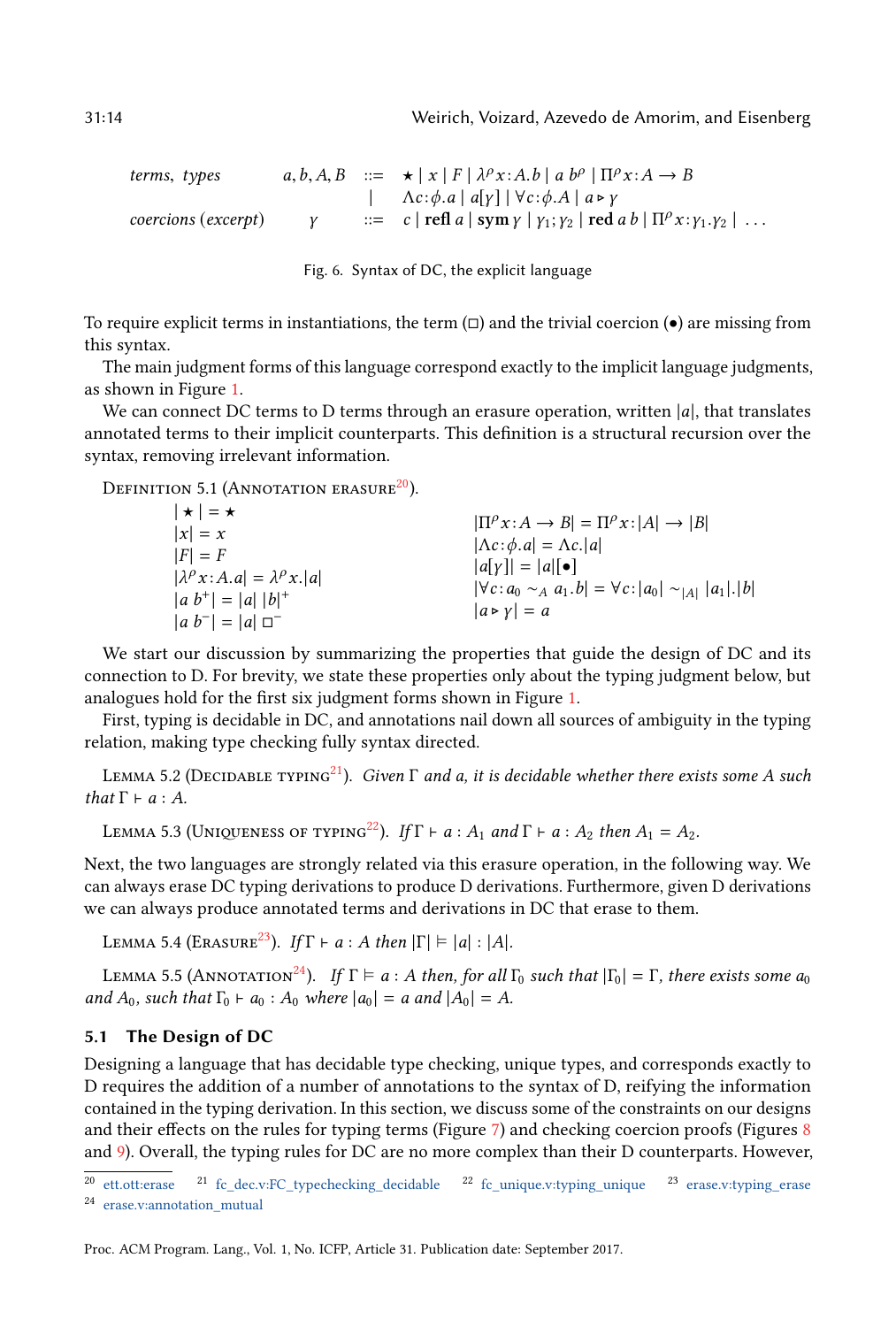<span id="page-15-8"></span><span id="page-15-7"></span><span id="page-15-2"></span><span id="page-15-0"></span>

| $\Gamma \vdash a : A$                                                    |                                                                                                          |                                                      | 'Typing)                                                |
|--------------------------------------------------------------------------|----------------------------------------------------------------------------------------------------------|------------------------------------------------------|---------------------------------------------------------|
| $AN-STAR$                                                                | $An-VAR$                                                                                                 | $An-PI$                                              |                                                         |
| $\vdash \Gamma$                                                          | $\vdash \Gamma$<br>$x:A \in \Gamma$                                                                      | $\Gamma, x:A \vdash B : \star$                       |                                                         |
| $\Gamma \vdash \star : \star$                                            | $\Gamma \vdash x:A$                                                                                      | $\Gamma \vdash \Pi^{\rho} x:A \rightarrow B : \star$ |                                                         |
|                                                                          |                                                                                                          |                                                      | AN-CONV                                                 |
|                                                                          |                                                                                                          | AN-APP                                               | $\Gamma \vdash a : A$                                   |
| $An-Abs$                                                                 |                                                                                                          | $\Gamma \vdash b : \Pi^{\rho} x : A \rightarrow B$   | $\Gamma; \widetilde{\Gamma} \vdash \gamma : A \sim B$   |
| $\Gamma, x : A \vdash a : B$ $(\rho = +) \vee (x \notin \text{fv }  a )$ |                                                                                                          | $\Gamma \vdash a : A$                                | $\Gamma \vdash B : \star$                               |
| $\Gamma \vdash \lambda^{\rho} x:A.a : \Pi^{\rho} x:A \rightarrow B$      |                                                                                                          | $\Gamma \vdash b \ a^{\rho} : B\{a/x\}$              | $\Gamma \vdash a \triangleright \gamma : B$             |
| $An-FAM$                                                                 |                                                                                                          |                                                      |                                                         |
| $\vdash \Gamma$                                                          | $An-CPI$                                                                                                 | AN-CABS                                              |                                                         |
| $F \sim a : A \in \Sigma_1$                                              | $\Gamma, c : \phi \vdash B : \star$                                                                      |                                                      | $\Gamma, c : \phi \vdash a : B$                         |
| $\Gamma \vdash F : A$                                                    | $\Gamma \vdash \forall c \colon \phi.B : \star$                                                          |                                                      | $\Gamma \vdash \Lambda c : \phi.a : \forall c : \phi.B$ |
|                                                                          | AN-CAPP                                                                                                  |                                                      |                                                         |
|                                                                          | $\Gamma \vdash a_1 : \forall c : a \sim_{A_1} b.B$ $\Gamma; \widetilde{\Gamma} \vdash \gamma : a \sim b$ |                                                      |                                                         |
|                                                                          | $\Gamma \vdash a_1[\gamma] : B\{\gamma/c\}$                                                              |                                                      |                                                         |

<span id="page-15-5"></span><span id="page-15-4"></span><span id="page-15-3"></span>Fig. 7. Typing rules for DC

<span id="page-15-9"></span>the rules for coercions require much more bookkeeping in DC than the corresponding rules in D. For example, compare rule E-CABSCONG with rule AN-CABSCONG.

The most important change for the explicit language is the addition of explicit coercion proof terms for type conversion in rule [An-Conv](#page-15-1). Because the definitional equality relation is undecidable, we cannot ask the type checker to determine whether two types are equal in a conversion. Instead, this language includes an explicit proof  $\gamma$  of the equality that the DC type checker is only required to verify. We describe this judgment in the next subsection.

Other rules of the type system also add annotations to make type checking syntax directed. For example, consider the typing rules for abstractions (rule [An-Abs](#page-15-2)) and applications (rule [An-App](#page-15-3)). We have two new annotations in these two rules. Abstractions include the types of bound variables and irrelevant applications use their actual arguments instead of using □. As a positive result of this change, we now need only one rule for typing applications. Furthermore, because terms now include irrelevant variables in annotations, irrelevant abstractions check relevance against the body after erasure, following ICC\* [\[Barras and Bernardo 2008\]](#page-27-2). Similarly, coercion abstraction (rule [An-CAbs](#page-15-4)) and instantiation (rule [An-CApp](#page-15-5)) require annotations for the abstracted proposition and the evidence that it is satisfied. All other rules of the typing judgment are the same as D.

# <span id="page-15-6"></span>5.2 Explicit Equality Proofs

Figure [6](#page-14-0) includes some of the syntax of the coercion proof terms that are available in DC. The syntax figure does not include all of the coercions because their syntax makes little sense out of the context of the rules that check them. Indeed, these proof terms merely record information found in the rules of the analogous D judgments for type and prop equality. In other words,  $\gamma$  in the coercion judgment Γ;  $\Delta \vdash \gamma : a \sim b$  records the information contained in a derivation of a type equality  $\Gamma; \Delta \models a \equiv b : A$ .

<span id="page-15-1"></span>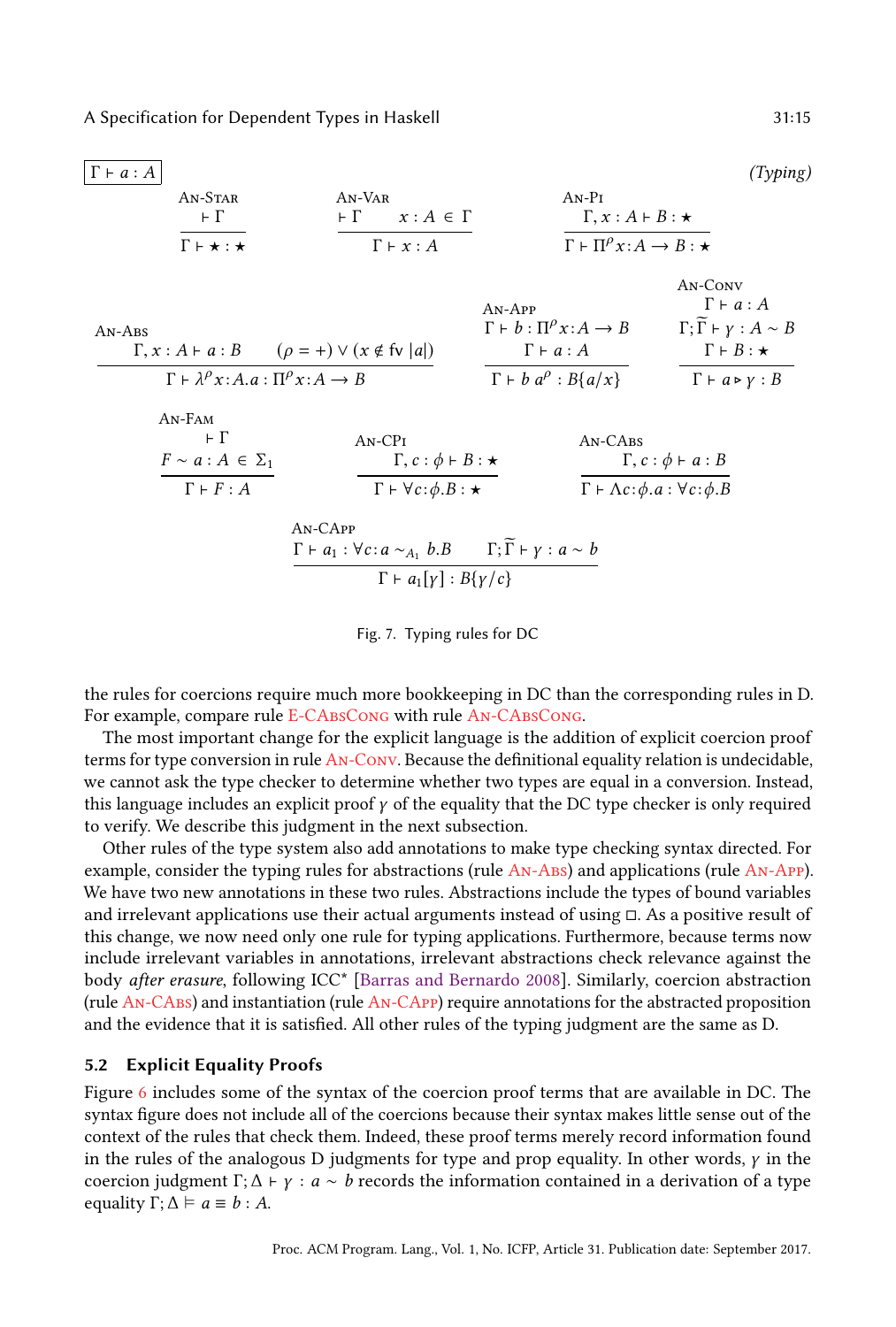<span id="page-16-5"></span><span id="page-16-3"></span><span id="page-16-0"></span>

|                                                           |                                                                                                                                                                                                                                                                                                                                                                         | (Type equality)                                  |
|-----------------------------------------------------------|-------------------------------------------------------------------------------------------------------------------------------------------------------------------------------------------------------------------------------------------------------------------------------------------------------------------------------------------------------------------------|--------------------------------------------------|
|                                                           | AN-SYM                                                                                                                                                                                                                                                                                                                                                                  | AN-TRANS                                         |
| AN-REFL                                                   | $\Gamma \vdash b : B$ $\Gamma \vdash a : A$                                                                                                                                                                                                                                                                                                                             | $\Gamma; \Delta \vdash \gamma_1 : a \sim a_1$    |
| $\Gamma \vdash a : A$                                     | $\Gamma; \Delta \vdash \gamma : b \sim a$                                                                                                                                                                                                                                                                                                                               | $\Gamma$ ; $\Delta \vdash \gamma_2 : a_1 \sim b$ |
| $\Gamma$ ; $\Delta$ + refl <i>a</i> : <i>a</i> ~ <i>a</i> | $\Gamma$ ; $\Delta$ $\vdash$ sym $\gamma$ : $a \sim b$                                                                                                                                                                                                                                                                                                                  | $\Gamma; \Delta \vdash (y_1; y_2) : a \sim b$    |
| AN-PICONG                                                 |                                                                                                                                                                                                                                                                                                                                                                         |                                                  |
|                                                           | $\Gamma; \Delta \vdash \gamma_1 : A_1 \sim A_2$ $\Gamma, x : A_1; \Delta \vdash \gamma_2 : B_1 \sim B_2$ $B_3 = B_2\{x \triangleright \mathrm{sym } \gamma_1/x\}$                                                                                                                                                                                                       |                                                  |
|                                                           | $\Gamma \vdash \Pi^{\rho} x:A_1 \to B_1 : \star \qquad \Gamma \vdash \Pi^{\rho} x:A_1 \to B_2 : \star \qquad \Gamma \vdash \Pi^{\rho} x:A_2 \to B_3 : \star$                                                                                                                                                                                                            |                                                  |
|                                                           | $\Gamma$ ; $\Delta \vdash (\Pi^{\rho} x : \gamma_1 . \gamma_2) : (\Pi^{\rho} x : A_1 \rightarrow B_1) \sim (\Pi^{\rho} x : A_2 \rightarrow B_3)$                                                                                                                                                                                                                        |                                                  |
| AN-ABSCONG                                                |                                                                                                                                                                                                                                                                                                                                                                         |                                                  |
|                                                           | $\Gamma; \Delta \vdash \gamma_1 : A_1 \sim A_2$ $\Gamma, x : A_1; \Delta \vdash \gamma_2 : b_1 \sim b_2$ $b_3 = b_2 \{x \triangleright \mathrm{sym } \gamma_1/x\}$                                                                                                                                                                                                      |                                                  |
|                                                           | $\Gamma \vdash A_2 : \star$ $(\rho = +) \vee (x \notin \text{fv }  b_1 )$ $(\rho = +) \vee (x \notin \text{fv }  b_3 )$                                                                                                                                                                                                                                                 |                                                  |
|                                                           | $\Gamma$ ; $\Delta \vdash (\lambda^{\rho} x : \gamma_1.\gamma_2) : (\lambda^{\rho} x : A_1.b_1) \sim (\lambda^{\rho} x : A_2.b_3)$                                                                                                                                                                                                                                      |                                                  |
|                                                           |                                                                                                                                                                                                                                                                                                                                                                         |                                                  |
| AN-APPCONG                                                | $\Gamma; \Delta \vdash \gamma_1 : a_1 \sim b_1$ $\Gamma; \Delta \vdash \gamma_2 : a_2 \sim b_2$ $\Gamma \vdash a_1 a_2^{\rho} : A$ $\Gamma \vdash b_1 b_2^{\rho} : B$                                                                                                                                                                                                   |                                                  |
|                                                           | $\Gamma$ ; $\Delta$ + $(y_1, y_2^{\rho})$ : $(a_1, a_2^{\rho}) \sim (b_1, b_2^{\rho})$                                                                                                                                                                                                                                                                                  |                                                  |
| AN-CPICONG                                                |                                                                                                                                                                                                                                                                                                                                                                         |                                                  |
|                                                           | $\Gamma; \Delta \vdash \gamma_1 : \phi_1 \sim \phi_2$ $\Gamma, c : \phi_1; \Delta \vdash \gamma_3 : B_1 \sim B_2$                                                                                                                                                                                                                                                       |                                                  |
|                                                           | $B_3 = B_2\{c \triangleright \operatorname{sym} \gamma_1/c\}$ $\Gamma \vdash \forall c : \phi_1.B_1 : \star$ $\Gamma \vdash \forall c : \phi_1.B_2 : \star$<br>$\Gamma$ ; $\Delta$ + ( $\forall$ c: $\gamma$ <sub>1</sub> . $\gamma$ <sub>3</sub> ) : ( $\forall$ c: $\phi$ <sub>1</sub> . $B$ <sub>1</sub> ) ~ ( $\forall$ c: $\phi$ <sub>2</sub> . $B$ <sub>3</sub> ) |                                                  |
|                                                           |                                                                                                                                                                                                                                                                                                                                                                         |                                                  |
| AN-CABSCONG                                               |                                                                                                                                                                                                                                                                                                                                                                         |                                                  |
|                                                           | $\Gamma: \Delta \vdash \gamma_1 : \phi_1 \sim \phi_2$                                                                                                                                                                                                                                                                                                                   |                                                  |
|                                                           | $\Gamma, c : \phi_1; \Delta \vdash \gamma_3 : a_1 \sim a_2 \qquad a_3 = a_2 \{ c \triangleright \mathrm{sym} \, \gamma_1 / c \} \qquad \Gamma \vdash (\Lambda c : \phi_1. a_1) : \forall c : \phi_1. B_1$                                                                                                                                                               |                                                  |
|                                                           | $\Gamma \vdash (\Lambda c:\phi_1.a_2):B$ $\Gamma \vdash (\Lambda c:\phi_2.a_3): \forall c:\phi_2.B_2$ $\Gamma;\Gamma \vdash \gamma_4: \forall c:\phi_1.B_1 \sim \forall c:\phi_2.B_2$                                                                                                                                                                                   |                                                  |

<span id="page-16-4"></span><span id="page-16-2"></span><span id="page-16-1"></span>An-CAppCong

$$
\Gamma; \Delta \vdash \gamma_1 : a_1 \sim b_1
$$
\n
$$
\Gamma; \widetilde{\Gamma} \vdash \gamma_2 : a_2 \sim b_2
$$
\n
$$
\Gamma; \widetilde{\Gamma} \vdash \gamma_3 : a_3 \sim b_3
$$
\n
$$
\Gamma \vdash a_1[\gamma_2] : A
$$
\n
$$
\Gamma \vdash b_1[\gamma_3] : B
$$
\n
$$
\Gamma; \Delta \vdash \gamma_1[\gamma_2, \gamma_3] : a_1[\gamma_2] \sim b_1[\gamma_3]
$$

$$
\begin{array}{ll}\n\text{An-BETA} \\
\Gamma \vdash a_1 : B_0 \qquad \Gamma \vdash a_2 : B_1 \\
\vert B_0 \vert = \vert B_1 \vert \qquad \vdash |a_1| > |a_2| \\
\overline{\Gamma}; \Delta \vdash \mathbf{red} \ a_1 \ a_2 : a_1 \sim a_2\n\end{array}\n\qquad\n\begin{array}{ll}\n\text{An-Assn} \\
\hline\n\Gamma \vdash \mathbf{c} : a \sim_A b \in \Gamma \qquad c \in \Delta \\
\Gamma; \Delta \vdash c : a \sim b\n\end{array}
$$

Fig. 8. Type equality for DC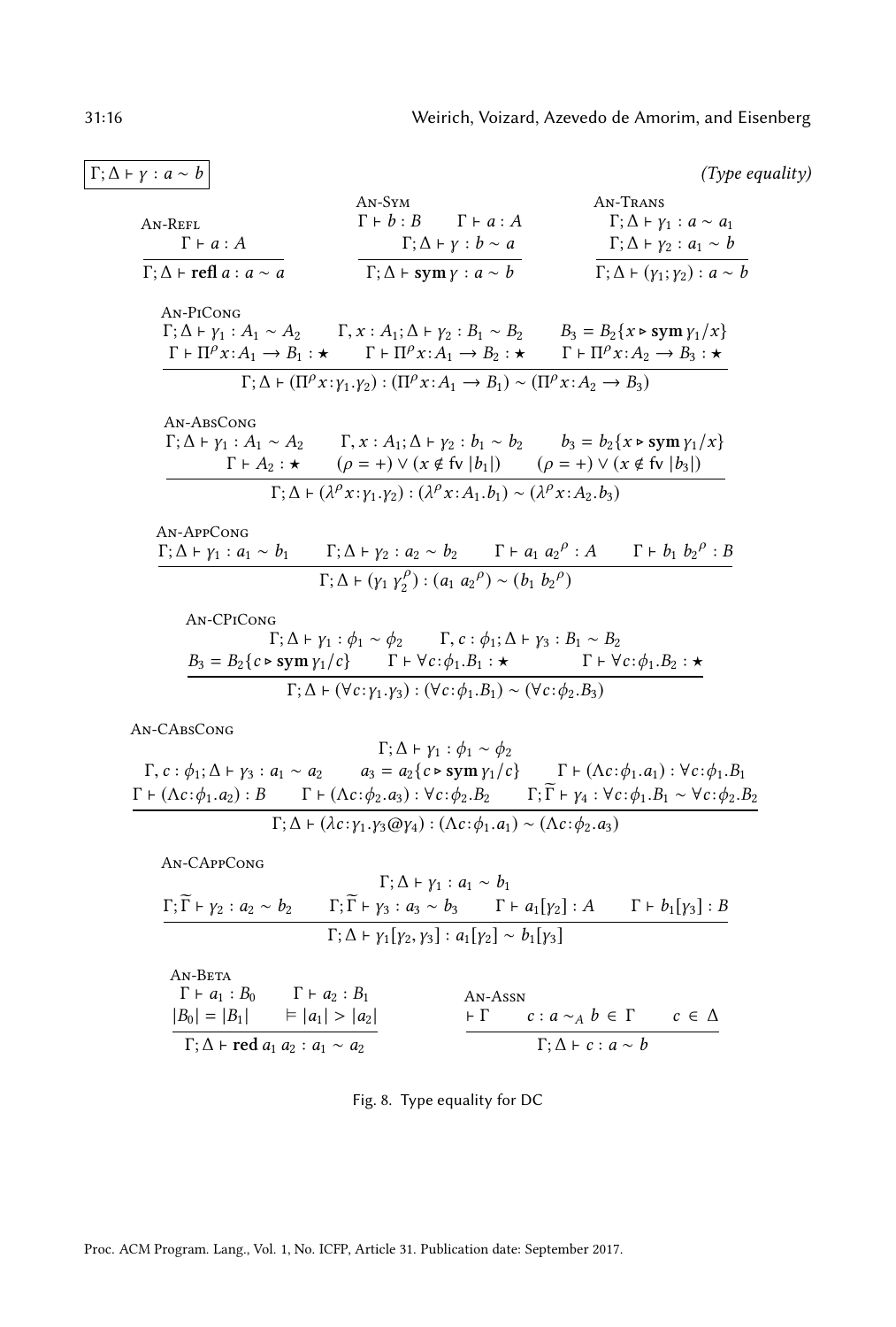<span id="page-17-0"></span> $\Gamma; \Delta \vdash \gamma : a \sim b$  (Type equality (cont'd)) An-PiFst  $\Gamma; \Delta \vdash \gamma : \Pi^{\rho} x : A_1 \rightarrow B_1 \sim \Pi^{\rho} x : A_2 \rightarrow B_2$ Γ; Δ **⊦ piFst**  $\gamma$  :  $A_1 \sim A_2$ An-PiSnd  $\Gamma; \Delta \vdash \gamma_1 : (\Pi^{\rho} x : A_1 \rightarrow B_1) \sim (\Pi^{\rho} x : A_2 \rightarrow B_2)$ Γ;  $Δ$  ⊢  $γ_2$  :  $a_1 \sim a_2$  $\Gamma \vdash a_1 : A_1 \qquad \Gamma \vdash a_2 : A_2$  $Γ; Δ ⊢ γ<sub>1</sub>@γ<sub>2</sub> : B<sub>1</sub>{a<sub>1</sub>/x} ~ B<sub>2</sub>{a<sub>2</sub>/x}$ An-CPiFst  $\Gamma; \Delta \vdash \gamma : \forall c : \phi_1.A_2 \sim \forall c : \phi_2.B_2$ Γ; Δ **⊦ cpiFst**  $\gamma$  :  $\phi_1 \sim \phi_2$ An-CPiSnd  $Γ; Δ ⊢ γ<sub>1</sub> : (∀c<sub>1</sub> : a ~<sub>A</sub> a'.B<sub>1</sub>) ~ (∨c<sub>2</sub> : b ~<sub>B</sub> b'.B<sub>2</sub>)$  $\Gamma; \overrightarrow{\Gamma} \vdash \gamma_2 : a \sim a' \qquad \Gamma; \overrightarrow{\Gamma} \vdash \gamma_3 : b \sim b'$  $Γ; Δ ⊢ γ<sub>1</sub>@(γ<sub>2</sub> ~ γ<sub>3</sub>) : B<sub>1</sub>{γ<sub>2</sub>/c<sub>1</sub>} ~ B<sub>2</sub>{γ<sub>3</sub>/c<sub>2</sub>}$ An-Cast  $\Gamma; \Delta \vdash \gamma_1 : a \sim a'$  $\Gamma; \Delta \vdash \gamma_2 : (a \sim_A a') \sim (b \sim_B b')$  $\Gamma; \Delta \vdash \gamma_1 \triangleright \gamma_2 : b \sim b'$ An-IsoSnd<br>  $\Gamma; \Delta \vdash \gamma : (a \sim_A a') \sim (b \sim_B b')$  $Γ; Δ ⊢ is oSndγ : A ∼ B$ An-EraseEq  $\Gamma \vdash a : A$  $\Gamma \vdash b : B$  |a| = |b|  $\Gamma$ ;  $\widetilde{\Gamma}$  ⊢  $\gamma$  :  $A \sim B$  $\Gamma$ ;  $\Delta$  + (a  $=|_{\gamma}$  b) : a ~ b  $\Gamma; \Delta \vdash \gamma : \phi_1 \sim \phi_2$  (Prop equality) An-PropCong  $\Gamma; \Delta \vdash \gamma_1 : A_1 \sim A_2$   $\Gamma; \Delta \vdash \gamma_2 : B_1 \sim B_2$   $\Gamma \vdash A_1 \sim_A B_1$  ok  $\Gamma \vdash A_2 \sim_A B_2$  ok  $Γ; Δ ⊢ (γ<sub>1</sub> ~<sub>A</sub> γ<sub>2</sub>) : (A<sub>1</sub> ~<sub>A</sub> B<sub>1</sub>) ~(A<sub>2</sub> ~<sub>A</sub> B<sub>2</sub>)$ An-IsoConv  $Γ; Δ ⊢ γ : A ∼ B$   $Γ ⊢ a<sub>1</sub> ∼<sub>A</sub> a<sub>2</sub> ok$   $Γ ⊢ a'<sub>1</sub> ∼<sub>B</sub> a'<sub>2</sub> ok$   $|a<sub>1</sub>| = |a'<sub>1</sub>|$   $|a<sub>2</sub>| = |a'<sub>2</sub>|$  $Γ; Δ ⊢ conv (a<sub>1</sub> ~<sub>A</sub> a<sub>2</sub>) ~<sub>γ</sub> (a'<sub>1</sub> ~<sub>B</sub> a'<sub>2</sub>) : (a<sub>1</sub> ~<sub>A</sub> a<sub>2</sub>) ~(a'<sub>1</sub> ~<sub>B</sub> a'<sub>2</sub>)$ An-CPiFst  $\Gamma; \Delta \vdash \gamma : \forall c : \phi_1.A_2 \sim \forall c : \phi_2.B_2$ Γ; Δ **⊦ cpiFst**  $\gamma$  :  $\phi_1 \sim \phi_2$ An-IsoSym Γ;  $Δ$  *⊢ γ* :  $φ_1$  ~  $φ_2$ Γ; Δ **⊦ sym**  $\gamma$  :  $\phi_2 \sim \phi_1$ 

<span id="page-17-2"></span><span id="page-17-1"></span>Fig. 9. Prop equality for DC

However, there is some flexibility in the design of the judgment  $\Gamma$ ;  $\Delta \vdash \gamma : a \sim b$ . First, observe that the syntax of the judgment does not include a component that corresponds to A, the type of a and  $b$  in the implicit system. We do not include this type because it is unnecessary. In DC,  $a$  and b have unique types. If we ever need to know what their types are, we can always recover them directly from the context and the terms. (This choice mirrors the current implementation of GHC.)

Furthermore, we have flexibility in the relationship between the types of the terms in the coercion judgment. Suppose we have Γ; Δ ⊢ γ :  $a \sim b$  and Γ ⊢  $a : A$  and Γ ⊢  $b : B$ . Then there are three possible ways we could have designed the system. We could require

- (1) that  $A = B$ , i.e. that the types must be  $\alpha$ -equivalent, or
- (2) that  $|A| = |B|$ , i.e. that the types must be equal up to erasure, or
- (3) that there must exist some coercion  $\Gamma$ ;  $\Delta \vdash \gamma_0 : A \sim B$  that relates them.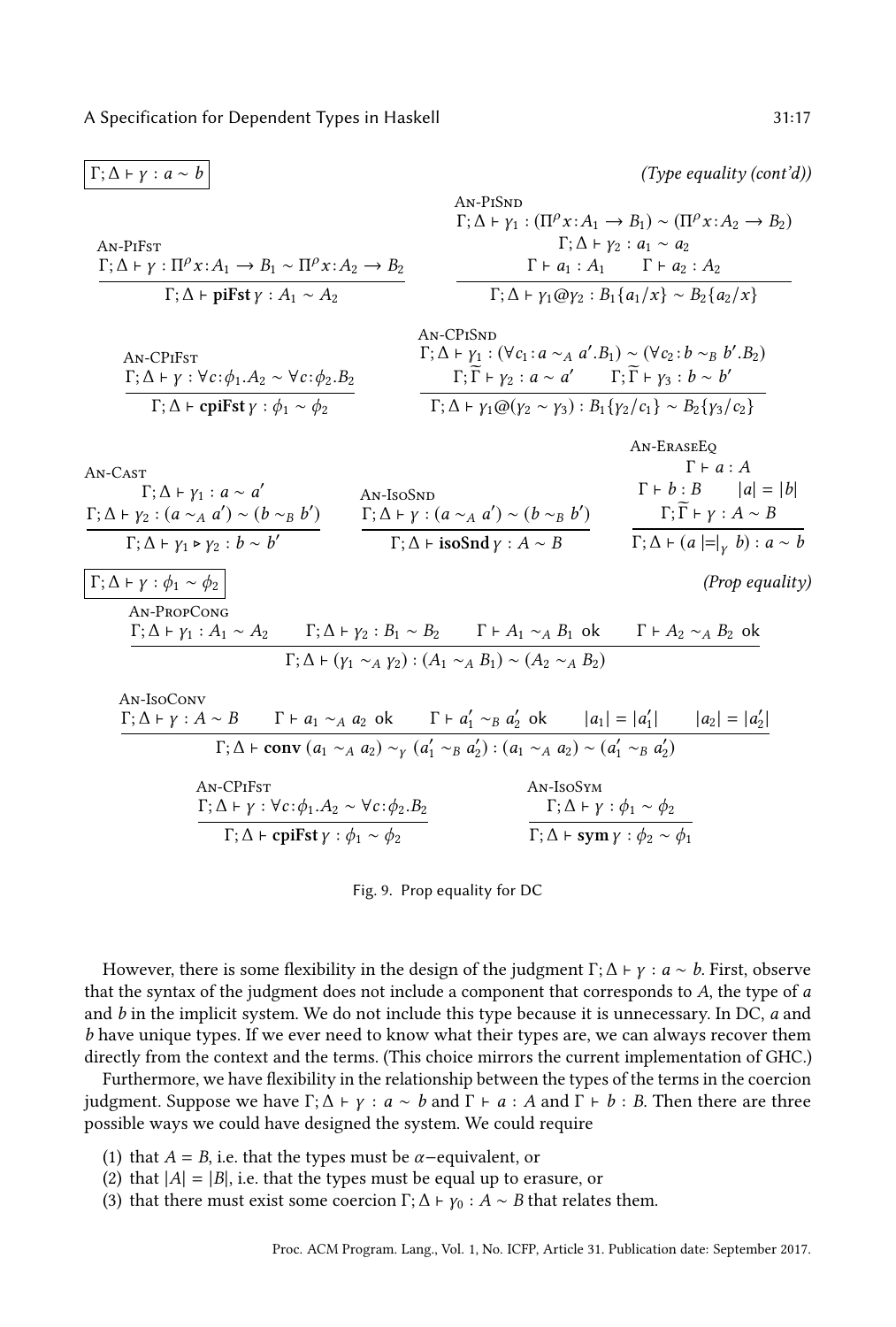There is also a fourth option–not enforcing any relationship between  $A$  and  $B$  to hold. However, we cannot choose this option and still connect to the typed equality of D.

At first glance, the first option might seem the closest to D. After all, in that language, the two terms must type check with exactly the same type. However, given that D includes implicit coercion, that choice is overly restrictive–the two terms will also type check with definitionally equal types too. Therefore, the third option is the closest to D.

As a result, our system admits the following property of the coercion judgment.

LEMMA 5.6 (COERCION REGULARITY<sup>[25](#page-1-0)</sup>). If  $\Gamma$ ;  $\Delta \vdash \gamma : a \sim b$  then there exists some A, B and  $\gamma_0$ , such that  $\Gamma \vdash a : A$  and  $\Gamma \vdash b : B$  and  $\Gamma$ ;  $\widetilde{\Gamma} \vdash \gamma_0 : A \sim B$ .

Furthermore, allowing the two terms to have provably equal types leads to more compositional rules than the first two options. For example, consider the application congruence rule, rule [An-](#page-16-2)[AppCong](#page-16-2). Due to dependency, the types of the two terms in the conclusion of this rule may not be  $\alpha$ -equivalent. If we had chosen the first option above, we would have to use the rule below instead, which includes a coercion around one of the terms to make their types line up. In DC, the rule is symmetric.

AltAn-AppCongEq

$$
\Gamma; \Delta \vdash \gamma_1 : a_1 \sim b_1
$$
\n
$$
\Gamma; \Delta \vdash \gamma_2 : a_2 \sim b_2
$$
\n
$$
\Gamma \vdash a_1 a_2^{\rho} : A
$$
\n
$$
\Gamma \vdash b_1 b_2^{\rho} : B
$$
\n
$$
\Gamma; \Delta \vdash \gamma : B \sim A
$$
\n
$$
\Gamma; \Delta \vdash (\gamma_1 \gamma_2^{\rho} \triangleright \gamma) : (a_1 a_2^{\rho}) \sim (b_1 b_2^{\rho} \triangleright \gamma)
$$

On the other hand, we follow [Eisenberg](#page-28-5) [\[2016\]](#page-28-5) and allow some asymmetry in the congruence rules for syntactic forms with binders. For example, consider rule [An-PiCong](#page-16-3) for showing two Π-types equal via congruence (this rule is analogous to rule [E-PiCong](#page-10-11) of the implicit system). Note the asymmetry—the rule requires that the bodies of the  $\Pi$ -types be shown equivalent using a single variable x of type  $A_1$ . However, in the conclusion, we would like to create a proof of equivalence for a Π-type where the bound variable has type  $A_2$ . Therefore, the resulting right-hand-side type must use a substitution to change the type of the bound variable.

Prior work [\[Gundry 2013;](#page-28-6) [Weirich et al.](#page-29-5) [2013\]](#page-29-5) included a symmetric rule instead of this one because of concern that this rule would be difficult to implement in GHC. [Eisenberg](#page-28-5) [\[2016\]](#page-28-5) reports that the opposite is true from his experience with GHC 8.0. The symmetric rule requires binding three variables instead of one, while the substitution in the asymmetric version proved no difficulty.

The congruence rule for coercion abstraction types, rule AN-CPICONG is similarly asymmetric. This rule motivates the inclusion of rule [An-IsoSym](#page-17-1), a symmetry coercion between props. As in D, this rule (like reflexivity and transitivity) is derivable from the analogous rules for type equality. However, we need to refer to symmetry coercions in rules [An-CPiCong](#page-16-4) and [An-CAbsCong](#page-16-1), so it is convenient to have syntax for it available. Note that this rule is somewhat different from prior work because we lack injectivity for equated types in propositions. However, this version is more parallel to rules [An-PiCong](#page-16-3) and [An-AbsCong](#page-16-5).

There is also a subtle issue related to rule AN-CABSCONG, the congruence rule for coercion abstractions, that we discovered in the process of proving the erasure theorem [\(5.4\)](#page-14-1). In the case for this rule, the premise that the types of the two abstractions are equal is not implied by regularity [\(3.2\)](#page-9-0). Instead, regularity gives us a coercion between  $B_1$  and  $B_2$  that could rely on c. However, the congruence rule for coercion abstraction types does not allow this dependence, so the rule requires an additional coercion  $\gamma_4$  to be equivalent to rule E-CABSCONG.

Figure  $8$  includes a rule not found in the implicit system, rule  $\overline{AN-ERASEEQ}$ . We can think of this rule as a form of "reflexivity" because, according to D, the two terms  $a$  and  $b$  are the same,

<sup>25</sup> [fc\\_invert.v:AnnDefEq\\_regularity](fc_invert.v:AnnDefEq_regularity)

Proc. ACM Program. Lang., Vol. 1, No. ICFP, Article 31. Publication date: September 2017.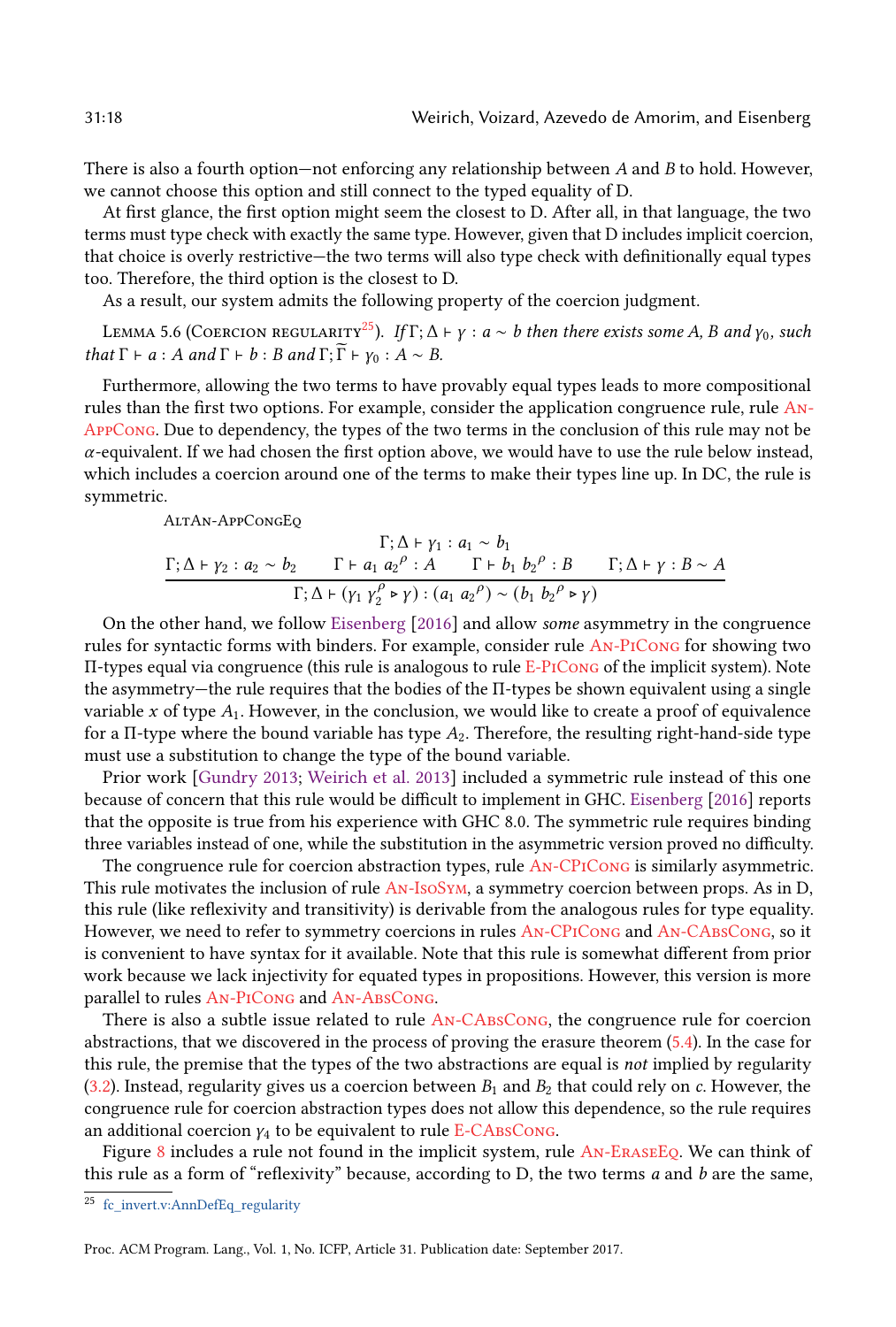<span id="page-19-0"></span>

| $\Gamma \vdash a \leadsto b$<br>AN-APPABS                                                                                                                                                                                                                                                                                                                                         | AN-CAPPCABS                                                                                                                    | (DC reduction)<br>AN-AXIOM<br>$F \sim a : A \in \Sigma_1$                                                                                                                                                                                                                                                                            |
|-----------------------------------------------------------------------------------------------------------------------------------------------------------------------------------------------------------------------------------------------------------------------------------------------------------------------------------------------------------------------------------|--------------------------------------------------------------------------------------------------------------------------------|--------------------------------------------------------------------------------------------------------------------------------------------------------------------------------------------------------------------------------------------------------------------------------------------------------------------------------------|
| $\Gamma \vdash (\lambda^{\rho} x:A.w) \ a^{\rho} \leadsto w\{a/x\}$                                                                                                                                                                                                                                                                                                               | $\Gamma \vdash (\Lambda c : \phi.b)[\gamma] \rightsquigarrow b\{\gamma/c\}$                                                    | $\Gamma \vdash F \rightsquigarrow a$                                                                                                                                                                                                                                                                                                 |
| AN-ABSTERM<br>$\Gamma \vdash A : \star$<br>$\Gamma, x : A \vdash b \leadsto b'$                                                                                                                                                                                                                                                                                                   | AN-COMBINE                                                                                                                     |                                                                                                                                                                                                                                                                                                                                      |
| $\Gamma \vdash (\lambda^{-}x:A.b) \rightsquigarrow (\lambda^{-}x:A.b')$                                                                                                                                                                                                                                                                                                           | $\Gamma \vdash (\nu \triangleright \gamma_1) \triangleright \gamma_2 \rightsquigarrow \nu \triangleright (\gamma_1; \gamma_2)$ |                                                                                                                                                                                                                                                                                                                                      |
| $An-PusH$                                                                                                                                                                                                                                                                                                                                                                         | $An$ -CP $U$ sh                                                                                                                |                                                                                                                                                                                                                                                                                                                                      |
| $\Gamma$ : $\overline{\Gamma}$ + $\gamma$ : $\Pi^{\rho} x_1$ : $A_1 \rightarrow B_1 \sim \Pi^{\rho} x_2$ : $A_2 \rightarrow B_2$<br>$b' = b \triangleright \text{sym} (\text{piFst}\, \gamma)$<br>$\gamma' = \gamma \omega(b' \mid =  _{(\text{piFst}\gamma)} b)$<br>$\Gamma \vdash (v \triangleright y) b^{\rho} \rightsquigarrow (v b^{\prime \rho}) \triangleright y^{\prime}$ |                                                                                                                                | $\Gamma$ : $\overline{\Gamma}$ + $\gamma$ : $\forall c_1$ : $\phi_1$ . $A_1 \sim \forall c_2$ : $\phi_2$ . $A_2$<br>$y'_1 = y_1 \triangleright \text{sym (cpiFst } \gamma)$<br>$y' = \gamma \omega(y'_1 \sim y_1)$<br>$\Gamma \vdash (\nu \triangleright \gamma)[\gamma_1] \rightsquigarrow (\nu[\gamma'_1]) \triangleright \gamma'$ |

Fig. 10. DC single-step reduction (excerpt)

i.e. they erase to the same result. However, even though the terms are erasure equivalent, they may not have α-equivalent types due to embedded coercions. This rule will equate them as long as their types are coercible. (Remember that we do not want to equate terms such as  $\lambda^+ x$ : Int.x and  $\lambda^+ x$ : Bool.x that are erasure equivalent but do not have coercible types.)

Because coercions do not appear in D, they should never play a role in equality. As a result, we have a form of "propositional irrelevance" for them. Therefore, we never need to show that two coercions  $y_1$  and  $y_2$  that appear in terms are equal to each other—see for example rule [An-CApp](#page-15-5). Furthermore, rule AN-ERASEEQ provides *coherence* for our language—uses of coercion proofs (i.e.  $a \triangleright \gamma$ ) do not interfere with equality. Prior work also include similar reasoning [\[Gundry 2013;](#page-28-6) [Weirich et al.](#page-29-5) [2013\]](#page-29-5), but only allowed one coercion proof to be eliminated at a time. In contrast, when viewed through the comparison with reflexivity in the implicit language, we can derive a much more efficient way of stating coherence. Proofs using this rule may be significantly smaller than in the prior system.

# 5.3 Preservation and Progress for DC

The DC language also supports a preservation theorem for an annotated single-step reduction relation (some rules appear in Figure [10,](#page-19-0) the full relation is shown in the extended version). This reduction uses a typing context (Γ) to propagate annotations during evaluation. However, these propagated annotations are irrelevant. The relation erases to the single-step relation for D which does not require type information.

LEMMA 5.7 (DC REDUCTION ERASURE<sup>[26](#page-1-0)</sup>). If  $\Gamma \vdash a \rightarrow b$  and  $\Gamma \vdash a : A$  then  $\models |a| \rightarrow |b|$  or  $|a| = |b|$ .

We proved the preservation lemma for DC (shown below) directly. The lemma shown below is stronger than the one we can derive from composing the erasure and annotation theorems with the D preservation result. That version of the lemma does not preserve the type A through reduction. Instead it produces a type B that is erasure-equivalent to A. However, our evaluation rules always maintain  $\alpha$ -equivalent types.

<sup>&</sup>lt;sup>26</sup> fc preservation.v:head reduction in one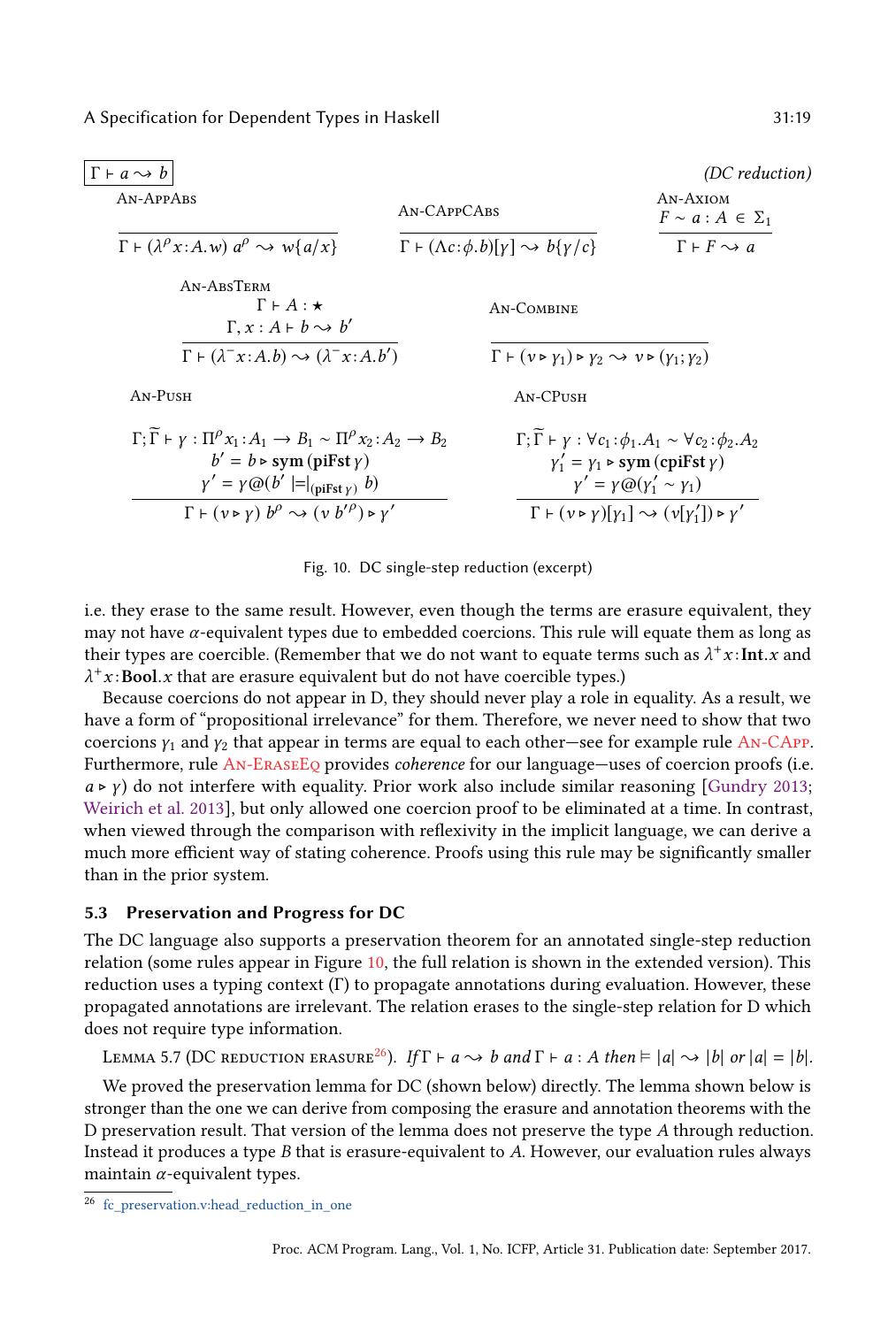LEMMA 5.8 (PRESERVATION FOR DC<sup>[27](#page-1-0)</sup>). If  $\Gamma \vdash a : A$  and  $\Gamma \vdash a \leadsto a'$  then  $\Gamma \vdash a' : A$ .

However, there are properties that we can lift from D through the annotation and erasure lemmas. For example, substitutivity and consistency directly carry over.

LEMMA 5.9 (SUBSTITUTIVITY<sup>[28](#page-1-0)</sup>). If  $\Gamma_1$ ,  $x : A, \Gamma_2 \vdash b : B$  and  $\Gamma_1 \vdash a_1 : A$  and  $\Gamma_1 \vdash a_2 : A$  and  $\Gamma_1$ ;  $\Delta \vdash \gamma : a_1 \sim a_2$  then there exists a  $\gamma'$  such that  $\Gamma_1$ ,  $(\Gamma_2\{a_1/x\})$ ;  $\Delta \vdash \gamma' : b\{a_1/x\} \sim b\{a_2/x\}$ .

LEMMA 5.10 (CONSISTENCY FOR DC<sup>[29](#page-1-0)</sup>). If  $\Gamma$ ;  $\varnothing \vdash \gamma : a \sim b$  then consistent |a| |b|.

In fact, this consistency result is also the key to the progress lemma for the annotated language. Before we can state that lemma, we must first define the analogue to values for the annotated language. Values allow explicit type coercions at top level and in the bodies of irrelevant abstractions.

DEFINITION 5.11 (COERCED VALUES AND ANNOTATED VALUES).

coerced values  $w ::= v | v \triangleright y$ annotated values  $v ::= \lambda^+ x : A \cdot b \mid \lambda^- x : A \cdot w \mid \Lambda c : \phi \cdot a$  $|\;\;\; \star \mid \Pi^{\rho} x : A \rightarrow B \mid \forall c : \phi \ldotp A$ 

LEMMA 5.12 (PROGRESS FOR  $DC^{30}$  $DC^{30}$  $DC^{30}$ ). If  $\Gamma \vdash a : A$  and  $\Gamma$  contains only irrelevant term variable assumptions, then either a is a coerced value, or there exists some a' such that  $\Gamma \vdash a \leadsto a'$ .

Consistency lets us prove an analogous annotation theorem for DC reduction; as we can use it to argue that coercions cannot block reduction. In other words, given any reduction in D, it can be simulated by a sequence of DC reductions.

LEMMA 5.13 (DC REDUCTION ANNOTATION<sup>[31](#page-1-0)</sup>). If  $\vDash a \leadsto a'$  and  $\Gamma \vdash a_0 : A_0$  and  $|a_0| = a$ , and  $\Gamma$ contains only irrelevant term variable assumptions, then there exists some  $a'_0$  such that  $|a'_0| = a'$  and  $\Gamma \vdash a_0 \leadsto^* a'_0.$ 

# 6 DESIGN DISCUSSION

We have mentioned some of the factors underlying our designs of D and DC in the prior sections. Here, we discuss some of these design choices in more detail.

# 6.1 Prop Well-formedness and Annotation

In D, well-formed equality props (a  $\sim_A b$ ) require that a and b have the same type A (see rule E-WFF). The direct analogue for that rule in DC is the following:

$$
\frac{\text{AtrAn-WFF}}{\Gamma \vdash a:A \quad \Gamma \vdash b:B \quad \Gamma;\widetilde{\Gamma} \vdash \gamma:A \sim B}{\Gamma \vdash a \sim_{\gamma} b \text{ ok}}
$$

However, DC actually places stronger restrictions on the type of A and B: instead of allowing a coercion between them, rule  $A_N-WFF$  requires them to be erasure equivalent.

We designed rule  $A_N$ -WFF this way so that DC can use the same syntax for equality props as D. Given  $a$ ,  $b$  and  $A$ , we can easily access the type of  $b$  and determine whether  $A$  and  $B$  are equal after erasure. However, we cannot necessarily determine whether there exists some coercion that equates A and B. Therefore, to allow the more flexible rule above, we would need to annotate props in DC with the coercion  $\gamma$ .

<sup>&</sup>lt;sup>27</sup> [fc\\_preservation.v:preservation](fc_preservation.v: preservation) <sup>28</sup> [congruence.v:an\\_congruence](congruence.v: an_congruence) <sup>29</sup> [fc\\_consist.v:AnnDefEq\\_consistent](fc_consist.v: AnnDefEq_consistent) <sup>30</sup> [fc\\_consist.v:progress](fc_consist.v: progress) <sup>31</sup> [fc\\_consist.v:reduction\\_annotation](fc_consist.v:reduction_annotation)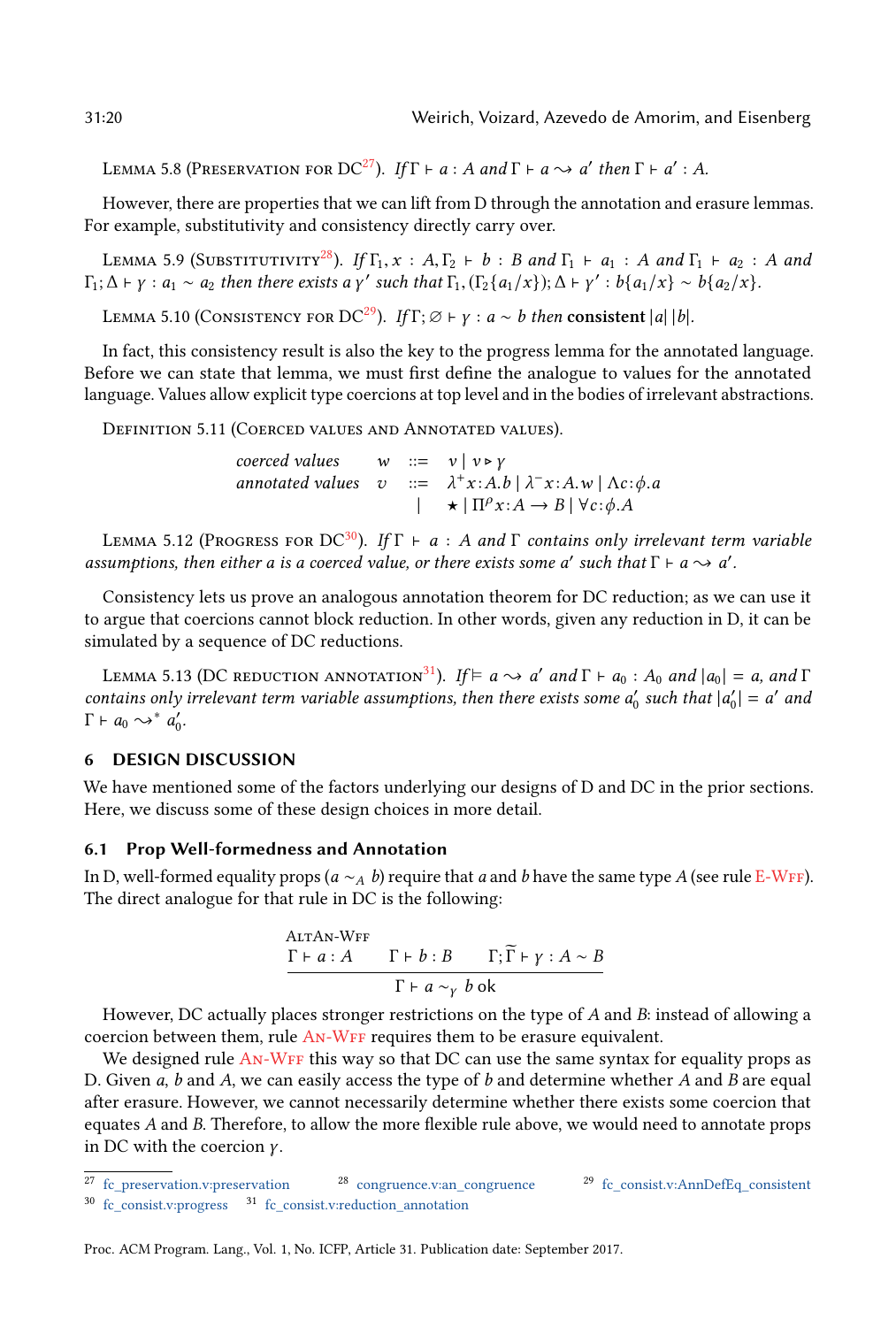The A annotation is not actually needed for decidable type checking in DC as that type can easily be recovered from a. However, we include this annotation in the prop to simplify the definition of the erasure operation, shown in definition [5.1.](#page-14-2)

This stronger restriction for props is not problematic. Even with this restriction we can annotate all valid derivations in D. In the case that the types are not erasure-equivalent in some proposition in a derivation, we can always use a cast to make the two terms have erasure-equivalent types. In other words, if we want to form a proposition that  $a : A$  and  $b : B$  are equal, where we have some  $\gamma$  :  $A \sim_{\star} B$ , we can use the proposition  $(a \triangleright \gamma) \sim_{B} b$ .

#### <span id="page-21-0"></span>6.2 Heterogeneous vs. Homogeneous Equality

A homogeneous equality proposition is a four-place relation  $a : A \sim b : B$ , where the equated terms a and b are required to have definitionally equivalent types  $(A \text{ and } B)$  for this proposition to be well-formed. Because A and B are required to be equal, this relation is almost always written as a three-place relation. In contrast, a heterogeneous equality proposition is a four place relation  $a : A \sim b : B$ , where the types of the equated terms may be unrelated [\[McBride 2000\]](#page-28-7).

In the implicit language D, equality propositions are clearly homogeneous. But what about the annotated language? The only equality defined for this language is α-equivalence. There is no conversion rule. As a result, technically we have neither homogeneous equality nor heterogeneous equality, as we require the two types to be related, but not with the "definitional equality" of that language. However, we claim that because DC is an annotation of D, the semantics of the equality proposition in DC is the same as that in D. So we use the terminology "homogeneous equality" to refer to equality propositions in both languages.

Homogeneous equality is a natural fit for D. In this language we are required to include the type of the terms in the judgment so we can know at what type they should be compared. Once we had set up D with homogeneous equality, we were inspired to make it work with DC.

In contrast, prior work on similarly annotated languages uses heterogeneous equality [\[Eisenberg](#page-28-5) [2016;](#page-28-5) [Gundry 2013;](#page-28-6) [Weirich et al.](#page-29-5) [2013\]](#page-29-5). As a result, these languages also include a "kind coercion" which extracts a proof of type equality from a proof of term equality. This kind coercion complicates the metatheory of the language. In DC, such a coercion is unnecessary.

However, there is no drawback to using homogeneous equality in D and DC. In these languages, we can *define* a heterogeneous equality proposition by sequencing homogeneous equalities. For example, consider the following definition, where the proposition  $a \sim b$  is well-formed only because it is preceded by the proposition k1  $\sim$  k2.

data Heq  $(a :: k1)$   $(b :: k2)$  where HRefl ::  $(k1 \sim k2, a \sim b)$  => Heq a b

With this encoding, we do not need the kind coercion, or any special rules or axioms. Pattern matching for this datatype makes the kind equality available.

One motivation for heterogeneous equality is to support programming with dependently-typed data structures in intensional type theories [\[McBride 2000\]](#page-28-7). In fact, the Idris language includes heterogeneous equality primitively [\[Brady 2013\]](#page-27-7). In this setting, heterogeneous equality is necessary to reason about equality between terms whose types are provably equivalent, but not definitionally equivalent. However, in D and DC, we reflect equality propositions into definitional equality so heterogeneous equality is not required for those examples.

Why did prior work use heterogeneous equality in the first place? Part of the reason was to design compositional rules for type coercions, such as rule [An-AppCong](#page-16-2) (and the symmetric version of rule [An-AbsCong](#page-16-5)). However, this work shows that we can have compositional congruence rules in the presence of homogeneous equality.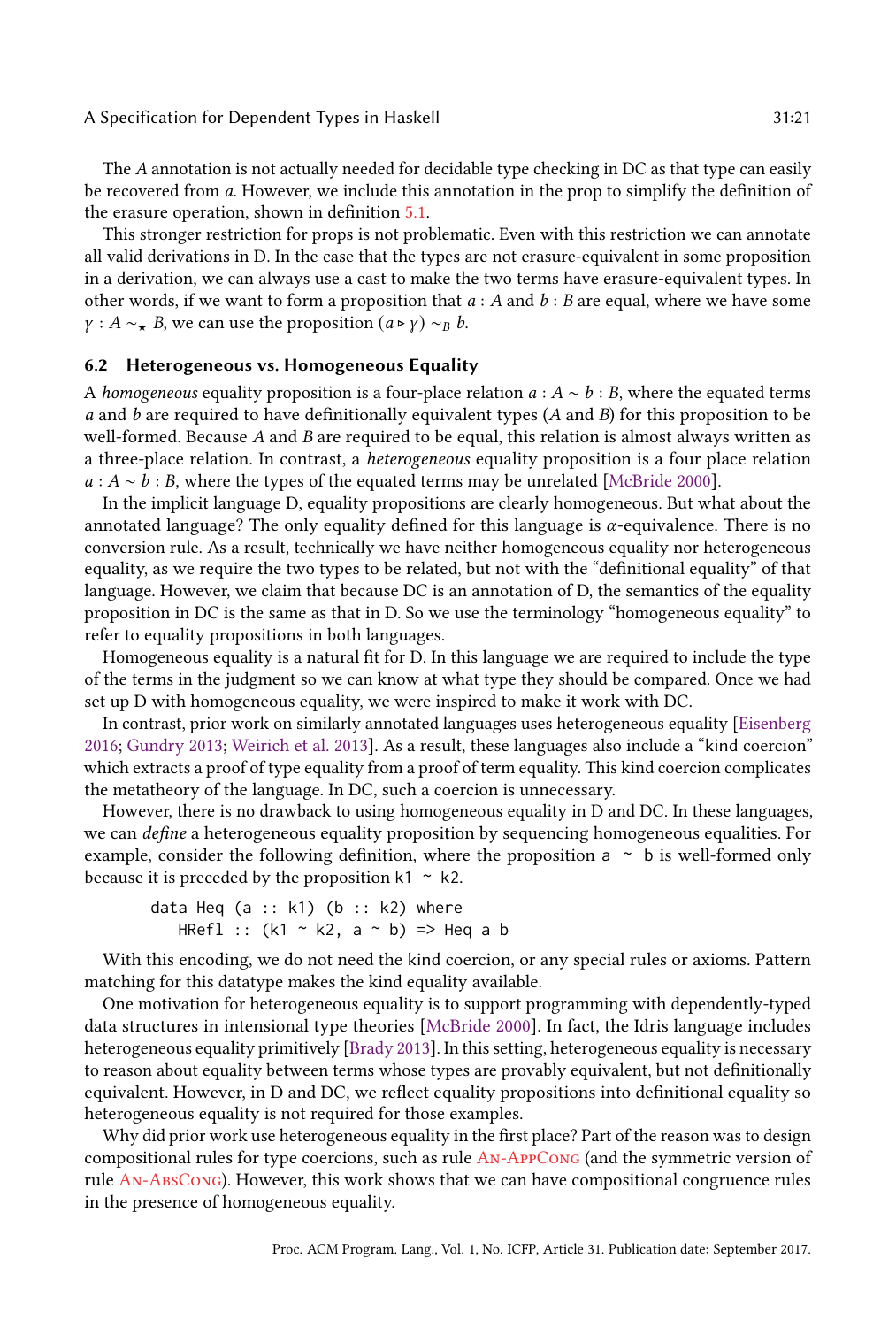#### <span id="page-22-1"></span>6.3 Can We Erase More?

D differs from some Curry-style presentations of irrelevant quantification by marking the locations of irrelevant abstractions and applications [\[Miquel 2001\]](#page-28-3). We could imagine replacing our rules for irrelevant argument introduction and elimination with the following alternatives, which allow generalization and instantiation at any point in the derivation.

$$
\frac{\text{EA-IrreizAbs}}{\Gamma \models A : \star \qquad \Gamma, x : A \models a : B \qquad x \notin f \lor a} \qquad \frac{\text{EA-IrreizAPP}}{\Gamma \models a : \Pi^- x : A \to B \qquad \Gamma \models b : A}
$$
\n
$$
\frac{\text{EA-IrreizAPP}}{\Gamma \models a : \Pi^+ x : A \to B \qquad \Gamma \models b : A}
$$

Adding these rules does not require us to change the annotated language DC. Instead, we would only need to modify the erasure operation to completely remove such abstractions and applications.

However, this change complicates the metareasoning of D as Π <sup>−</sup> quantifiers can appear anywhere in a derivation. For example, the inversion lemma  $4.3$  would allow the type  $A$  to be headed by any number of implicit binders before the explicit one. This seems possible, but intricate, so we decided to forgo this extension for a simpler system. We may revisit this decision in future work.

On the other hand, while we can contemplate this change for irrelevant quantification, we definitely cannot make an analogous change for coercion abstraction because it would violate type safety. In particular, coercion abstractions can assume bogus equalities (like one between Int and Bool) and these equalities can be used to type check a stuck program.

Previous work by [Cretin](#page-27-8) [\[2014\]](#page-27-8) and [Cretin and Rémy](#page-28-15) [\[2014\]](#page-28-15) introduced a calculus built around consistent coercion abstraction. Their mechanism allows implicit abstraction over coercions, provided those coercions are shown instantiable. However, unlike the coercion abstraction used here, consistent coercion abstraction cannot be used to implement GADTs.

#### <span id="page-22-0"></span>6.4 Variations on the Annotated Language

The annotated language, DC, that we have developed in this paper is only one possible way of annotating D terms to form an equivalent decidable, syntax-directed system. We have already discussed some alternative designs in Section [5.2.](#page-15-6) However, there are two more variants that are worth further exploration.

First, consider a version of the annotated language that calculates unique types, but only up to erasure-equivalence. This version is equivalent to adding the following conversion rule to DC, which allows any type to be replaced by one that is erasure equivalent.

$$
\frac{\text{AtrAn-Conv}}{\Gamma \vdash a : A} \quad |A| = |B|
$$

$$
\frac{\Gamma \vdash a : B}{\Gamma \vdash a : B}
$$

Because of this built-in treatment of coherence, this version of the language provides a more efficient implementation. In particular, the types of arguments do not necessarily need to be identical to the types that functions expect; they need only erase to the same result. Thus terms require fewer explicit coercions. Eisenberg reported that a related variant of this system was simpler to implement in GHC 8.0. He also explored a variant of this system in his dissertation (see Appendix F).

Second, note that we have made no efforts to compress the annotations required by DC. It is likely that there are versions of the language that can omit some of these annotations. In particular, bidirectional type checking [\[Pierce and Turner 2000\]](#page-28-16) often requires fewer annotations for terms in normal form. Here, the balance is between code size (from a bidirectional system) and simplicity (from DC). GHC's optimizer must manipulate these typed terms; having simpler rules about where annotations are required makes this job easier. On the other hand, there are known situations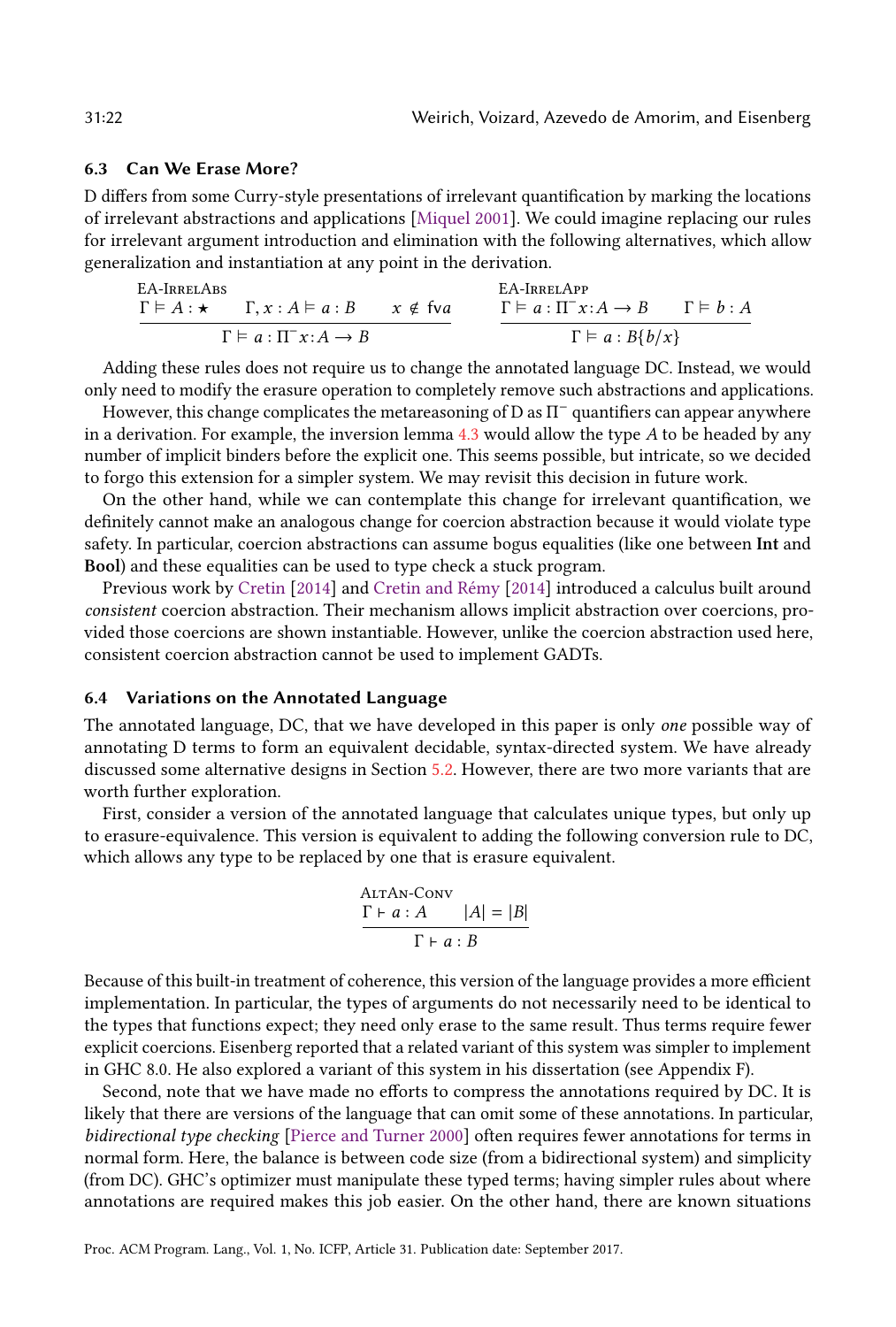where type annotations cause a significant blow up in code size, so it is worth exploring other options, such as rules proposed by [Jay and Peyton Jones](#page-28-17) [\[2008\]](#page-28-17).

Overall, even though DC may vary, none of these changes will affect D; indeed we should be able to prove analogous erasure and annotation theorems for each of these versions. The ability to contemplate these alternate versions is an argument in favor of the design of D; by rooting ourselves to the simpler language D, we can consider a variety of concrete implementable languages.

# <span id="page-23-0"></span>7 MECHANIZED METATHEORY

All of the definitions, lemmas and proofs in this paper are mechanized in the Coq proof assistant [\[Coq](#page-27-3) [development team 2004\]](#page-27-3), using tactics from the ssreflect library [\[Gonthier et al.](#page-28-18) [2016\]](#page-28-18). We used the Ott tool [\[Sewell et al.](#page-29-9) [2010\]](#page-29-9) to generate both the typeset rules in this paper and the Coq definitions that were the basis of our proofs. Our formalization uses a locally nameless representation of terms and variable binding. Some of the proofs regarding substitution and free variables were automatically generated from our language definition via the LNgen tool [\[Aydemir and Weirich](#page-27-9) [2010\]](#page-27-9). Our total development includes our 1,400 line Ott specification, about 17,000 nonblank lines of Coq proofs, plus another 13,000 lines of Coq generated by Ott and LNgen.

# 7.1 Decidability Proof

Most of our Coq development follows standard practice of proofs by induction over derivations represented with Coq inductive datatypes. Our proof that type checking DC is decidable required a different style of argument. In other words, we essentially implemented a type checker for DC as a dependently-typed functional program in Coq; this function returns not only whether the input term type checks, but also a justification of its answer. If the term type checks, the checking function returns its type as well as a derivation for that type. Alternatively, if the term does not type check, then the checking function returns a proof that there is no derivation, for any type. We used Coq's Program feature to separate the definition of the type checking function from the proof that it returns the correct result [\[Sozeau 2008\]](#page-29-10). [32](#page-1-0)We took advantage of notations so that the definition of type checker more closely resembles a functional program. This style of proof is convenient because the computation itself naturally drives the proof flow—in particular, all the branching is performed in the functions, and thus none of it has to be done during the proofs. Furthermore, many of the proof obligations could be discharged automatically.

The most difficult part of this definition was showing that the type checking function actually terminates. We separated this reasoning from the type checker itself by defining an inductive datatype representing the "fuel" required for type checking, $33$  and then showed that we could calculate that fuel from the size of the term [\[Bove and Capretta 2005\]](#page-27-10).[34](#page-1-0)

Proving termination was complicated for two reasons. First, the running time of the algorithm that results from a syntax-directed reading of the DC typing rules is not a linear function of the size of the input term. This is because these rules check the typing context in every leaf of the typing derivation (rules [An-Var](#page-15-7), [An-Star](#page-15-8), and [An-Fam](#page-15-9)). Instead of following the rules exactly, we programmed the type checker to ensure the validity of the context whenever new assumptions were added and proved that this was equivalent. Second, some typing premises in the rules are merely to access the types of subterms that are already known to be correct. To simplify the termination argument, we replaced these recursive calls to the typechecker with calls to an auxiliary function that calculates the type of an annotated term, assuming that the term has already been checked.[35](#page-1-0)Interestingly, these changes not only made the type checker more efficient and the

<sup>32</sup> [fc\\_dec\\_fun:AnnTyping\\_dec](fc_dec_fun:AnnTyping_dec) <sup>33</sup> [fc\\_dec\\_fun.v:fuel\\_tpg](fc_dec_fun.v:fuel_tpg) <sup>34</sup> [fc\\_dec.v:fuel\\_at](fc_dec.v:fuel_at) <sup>35</sup> [fc\\_get.v:get\\_tpg](fc_get.v:get_tpg)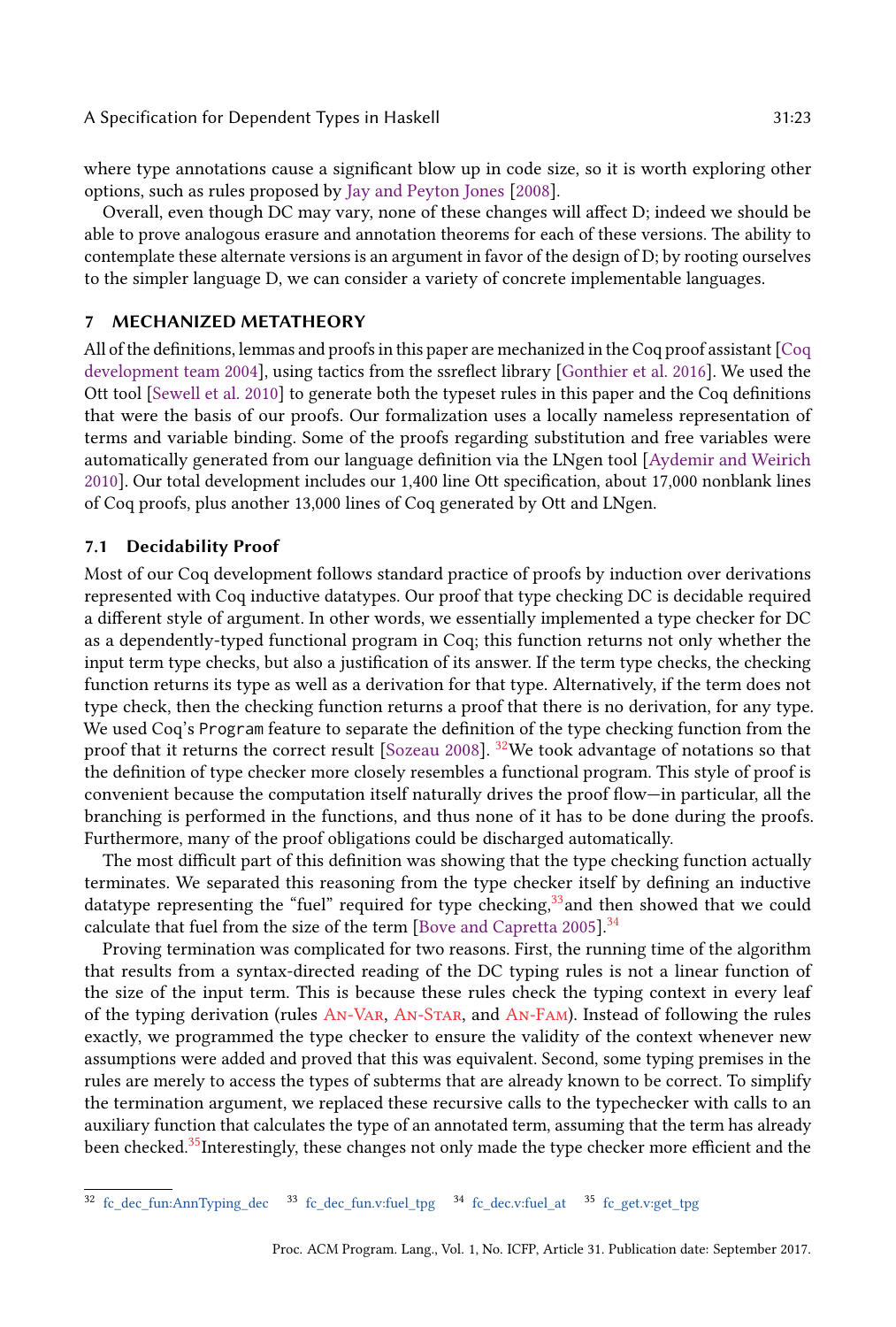termination argument more straightforward, but they also occasionally simplified the correctness argument.

#### <span id="page-24-1"></span>7.2 Why Mechanize?

Producing this proof took significant effort, much more than if we had produced a paper description of the results. We undertook this effort partly because reasoning about dependently-typed languages in the presence of nontermination is dangerous. Indeed, including  $\star : \star$  leads to inconsistent logics [\[Martin-Löf 1971\]](#page-28-19), but not necessarily unsafe languages [\[Cardelli 1986\]](#page-27-11).

In fact, some proofs that appear in both [Weirich et al.](#page-29-5) [\[2013\]](#page-29-5) and [Gundry](#page-28-6) [\[2013\]](#page-28-6) are flawed as reported by [Eisenberg](#page-28-5) [\[2016\]](#page-28-5). Eisenberg shows how to repair the consistency proof and does so for his PiCo language. However, this repair is only relevant to languages with heterogeneous equality.

Furthermore, DC is an admittedly complex language, especially when it comes to the coercion rules (Figures [8](#page-16-0) and [9\)](#page-17-0). In the course of our development, we made many changes to our designs in our efforts to prove our desired results. These changes were, of course, motivated by failed proofs due to unexpected interactions in the subtleties of the system. We are not at all confident that we would have seen all of these issues with a purely paper proof.

At the same time, we found the effort in producing a mechanized proof to be more enjoyable than that of paper proofs. Mechanization turns the proof process into a software engineering effort: multiple authors may work together and always be aware of the status of each other's work. Furthermore, we expect that our artifact itself will be useful for future experimentation (perhaps with some of the design variations and extensions that we describe below). Certainly, we have found it useful for quickly ascertaining the impact of a design change throughout the development.

# <span id="page-24-2"></span>8 RELATED WORK

# <span id="page-24-0"></span>8.1 Prior Versions of FC with Dependency

The most closely related works to this paper are [Weirich et al.](#page-29-5) [\[2013\]](#page-29-5), Gundry's dissertation [\[2013\]](#page-28-6) and Eisenberg's dissertation [\[2016\]](#page-28-5). The current work is the only version to define an implicitlytyped language in addition to DC, a language whose design directly influenced the design of the more practical DC. Furthermore, as we have discussed previously, this variant of FC contains several technical distinctions from prior work, which we summarize here.

We have already discussed in detail the three main differences: that this language uses homogeneous equality instead of heterogeneous equality (Section [6.2\)](#page-21-0), that this system is paired with an implicit language (Section [3\)](#page-6-0), and that all of our proofs have been formalized in Coq (Section [7\)](#page-23-0).

Other more minor technical improvements include:

- This system admits a substitutivity lemma (Lemma [4.9\)](#page-13-1), which Eisenberg was unable to show. Substitutivity is not necessary for safety, though the computational content of this lemma is useful in GHC for optimization.
- This system uses an available set  $(\Delta)$  to restrict the use of coercion assumptions in rules [E-](#page-10-10)[CAbsCong](#page-10-10) and [An-CAbsCong](#page-16-1). Weirich et al. used an (invalid) check of how the coercion variable was used in the coercion, and Eisenberg repaired this check with the "almost devoid" relation. However, this approach is not available for D because it does not include explicit coercions. Instead, we use available sets in both languages, both simplifying the check and making it more generally applicable.
- This system includes a signature for general recursive definitions (Section [3.2\)](#page-7-2), following Gundry. In contrast, Eisenberg only includes a fix term and Weirich et al. reuses coercion assumptions for recursive definitions.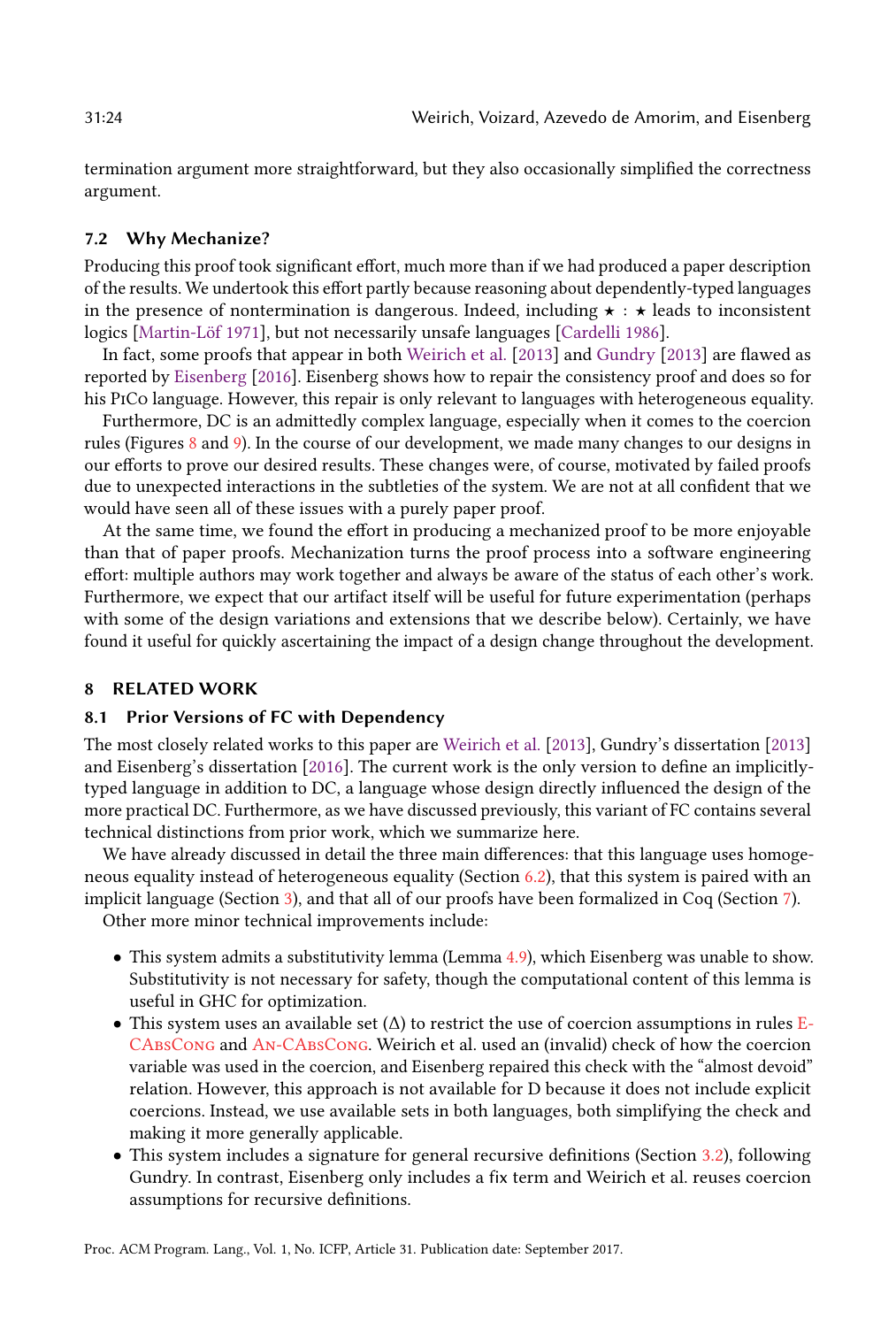- This system includes a separate definition of equality for propositions (unlike all prior work). As a result, it includes injectivity only where needed (Section [3.4\)](#page-11-4).
- Following Eisenberg, this system includes an asymmetric rule for congruence rules with binders as opposed to the symmetric rule proposed in Weirich et al. and also used by Gundry (Section [5.2\)](#page-15-6).

# 8.2 Other Related Calculi

[Geuvers and Wiedijk](#page-28-20) [\[2004\]](#page-28-20) and [van Doorn et al.](#page-29-11) [\[2013\]](#page-29-11) develop variants of pure type systems that replace implicit conversions with explicit convertibility proofs. Like this work, they show that the system with explicit equalities is equivalent to the system with implicit equalities, and include asymmetric rules for congruence with binders. However, there are several key differences. First, their work is based in intensional type theory and does not include coercion abstractions. Second, they also use heterogeneous equality instead of homogeneous equality. Finally, their work is based on Pure Type Systems, generalizing over sorts, rules and axioms; whereas we consider only a single instance here. However, given the context of GHC, this generality is not necessary.

The Trellys project developed novel languages for dependently-typed programming, such as Sep<sup>3</sup> [\[Kimmel et al.](#page-28-21) [2013\]](#page-28-21) and Zombie [\[Casinghino et al.](#page-27-12) [2014;](#page-27-12) [Sjöberg and Weirich 2015\]](#page-29-12). As here, these languages include nontermination, full-spectrum dependent types and irrelevant arguments. Furthermore, the semantics are specified via paired annotated and erased languages. However, unlike this work, the Trellys project focused on call-by-value dependently-typed languages with heterogeneous equality, and on the interaction between terminating and nonterminating computation. In Sep $^3$  the terminating language is a separate language from the computation language, whereas in Zombie it is defined as a sublanguage of computation via the type system. Neither language includes a separate abstraction form for equality propositions.

[Yang et al.](#page-29-13) [\[2016\]](#page-29-13) also develop a full-spectrum dependently-typed calculus with type-in-type and general recursion. As in this work, they replace implicit conversion with explicit casts to produce a language with decidable type checking. However, their system is much less expressive: it lacks implicit quantification and any sort of propositional equality for first-class coercions.

In addition, many dependent type systems support irrelevant arguments. The specific treatment in this paper is derived in D from [Miquel](#page-28-3) [\[2001\]](#page-28-3) and in DC from [Barras and Bernardo](#page-27-2) [\[2008\]](#page-27-2). We chose this formalism because of the necessary machinery (free variable checks) need only appear in the rules involving irrelevant abstractions. However, this is not the only mechanism for enforcing irrelevance; we could have alternatively used the context to mark variables that are restricted to appear only in irrelevant locations [\[Brady 2005;](#page-27-13) [Eisenberg 2016;](#page-28-5) [Gundry 2013;](#page-28-6) [Pfenning 2001\]](#page-28-4).

#### 8.3 Intensional Type Theory

The dependent type theory that we develop here is different in many ways from existing type theories, such as the ones that underlie other dependently-typed languages such as Epigram, Agda, Idris, or Coq. These languages are founded on intensional type theory [\[Coquand 1986;](#page-27-14) [Martin-Löf](#page-28-22) [1975\]](#page-28-22), a consistent foundation for mathematics. In contrast, Haskell is a nonterminating language, and thus inconsistent when viewed as a logic. Because Haskell programs do not always terminate, they cannot be used as proofs without running them first. As a result, our language has three major differences from existing type theories:

• Type-in-type. Terminating dependently-typed languages require polymorphism to be stratified into a hierarchy of levels, lest they permit an encoding of Girard's paradox [\[Girard 1972\]](#page-28-23). This stratification motivates complexities in the design of the language, such as cumulativity [\[Martin-Löf 1984\]](#page-28-14) or level polymorphism [\[Norell 2007\]](#page-28-24). However, because Haskell does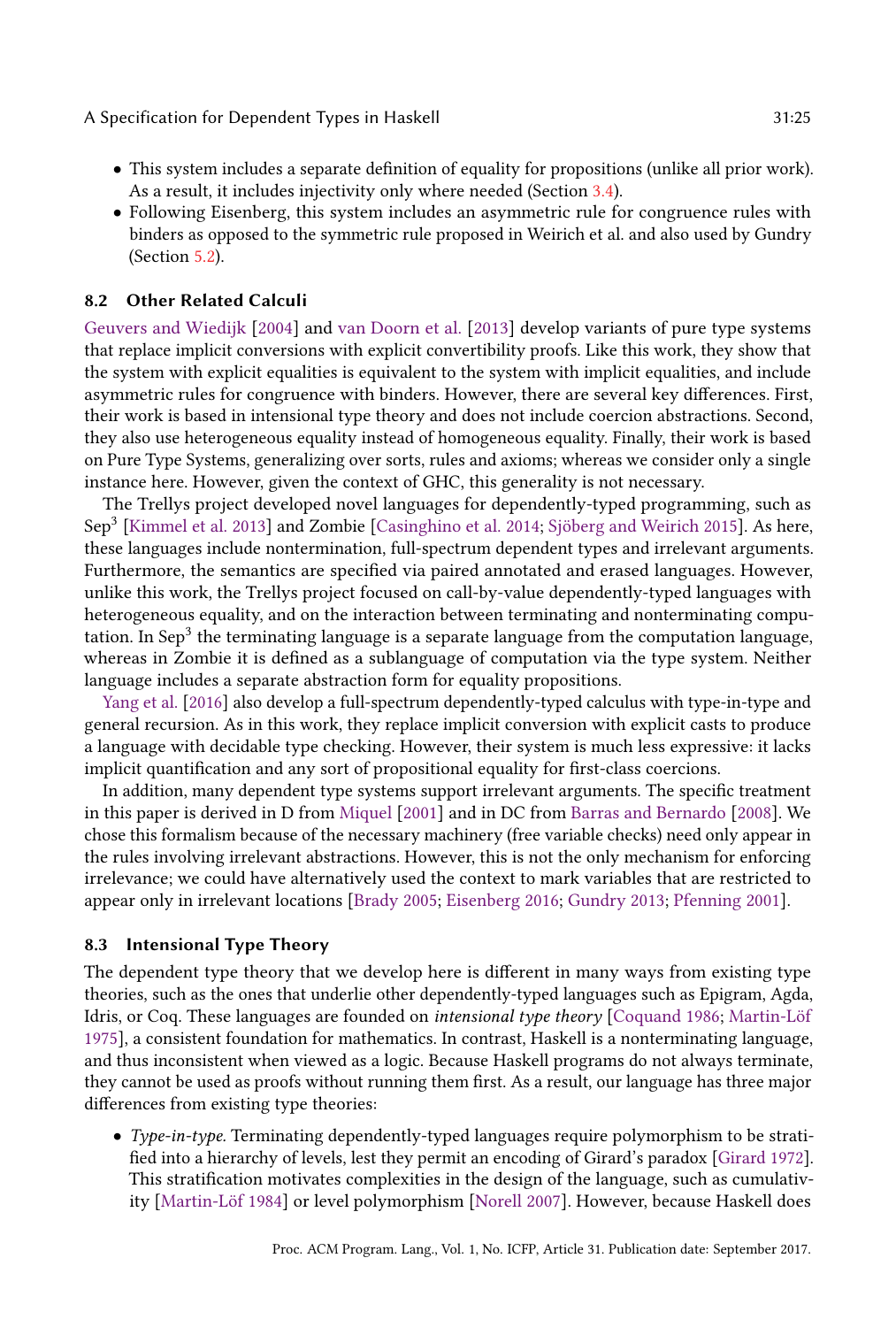not require termination, there is no motivation for stratification. Programmers have a much simpler system when this hierarchy is collapsed into a single level with the addition of the **★ : ★ axiom. But, although languages with type-in-type have been proposed before [\[Martin-](#page-28-19)**[Löf 1971\]](#page-28-19) (and been proven type sound [\[Cardelli 1986\]](#page-27-11)), there is significantly less research into their semantics than there is for intensional type theories.

- Syntactic type theory. Type theories are often extended through the use of axioms. For example, adding the law of the excluded middle produces a classical type theory. We include axioms for type constructor injectivity, which is sometimes referred to as "syntactic" type theory. However, syntactic type theories are known to be inconsistent with classical type theory, as well as other extensions [\[Hur 2010;](#page-28-25) [Miquel 2010\]](#page-28-26). As a result, they have not been as well studied.
- Separation between terms and coercions. Because the term language may not terminate, DC coercions come from a separate, consistent language for reasoning about equality in DC. Propositional equalities are witnessed by coercions instead of computational proofs. This distinction means that coercions are not relevant at runtime and may be erased. Furthermore, DC's form of propositional equality has a flavor of extensional type theory [\[Martin-Löf](#page-28-14) [1984\]](#page-28-14)–equality proofs, even assumed ones, can be used without an elimination form.

# 8.4 Other Programming Languages with Dependent Types

Our goal is to extend a mature, existing functional programming language with dependent types, in a way that is compatible with existing programs. However, instead of extending an existing language, other projects seek to design new dependently-typed languages from scratch.

The Cayenne Language [\[Augustsson 1998\]](#page-27-15) was an early prototype in this area. This language was a full-spectrum dependently-typed language, inspired by Haskell. It was implemented as a new typechecker over an existing Haskell implementation, but unlike Dependent Haskell was not intended to be backwards compatible with Haskell. Furthermore, with this architecture, dependent types are only available at the source level—the implementation did not use a strongly typed core language for optimization. In addition, the type system of Cayenne was derived from intensional type theory, so differs from that of D and DC. In particular, in Cayenne the kind  $\star$  is stratified into a universe hierarchy. This ensures (a) type-level computation terminates (necessary for soundness) and (b) that types can be erased prior to runtime. No other irrelevant arguments can be erased.

More recent languages, based on intensional type theory, include Epigram [\[McBride 2004\]](#page-28-27), Agda [\[Norell 2007\]](#page-28-24), and Idris [\[Brady 2013\]](#page-27-7). Of these, Idris is the most advanced current language designed for practical dependently-typed programming. Because these languages are based on intensional type theory, their type systems differ from Dependent Haskell, as mentioned above. On the other hand, as practical tools for programming with dependent types, they do support erasure of irrelevant information.

#### <span id="page-26-0"></span>9 CONCLUSIONS AND FUTURE WORK

This paper presents two strongly coupled versions of a full-spectrum core calculus for dependent types including nontermination, irrelevant arguments and first class equality coercions. Although these calculi were designed with GHC in mind, we find this new approach to dependently-typed programming exciting in its own right.

In future work, we plan to extend these calculi with more features of GHC, including recursive datatypes and pattern matching, and type system support for efficient compilation, such as roles [\[Breitner et al.](#page-27-6) [2014\]](#page-27-6), and levity polymorphism [\[Eisenberg and Peyton Jones 2017\]](#page-28-28). For the former, we may follow prior work and add datatypes as primitive constructs. However, we are also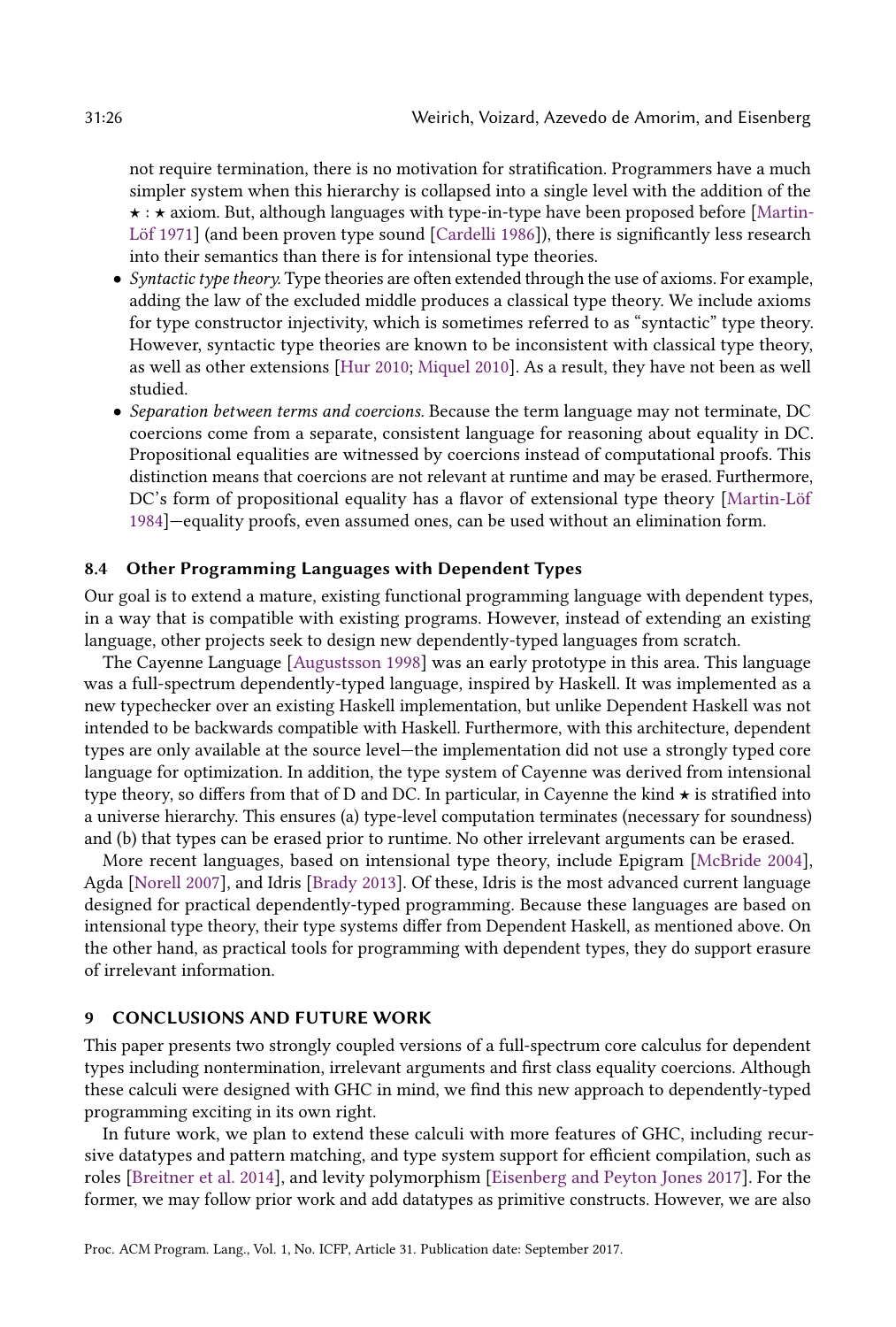excited about adopting some of the technology in Cedille [\[Stump 2016\]](#page-29-14), which would allow us to encode dependent pattern matching with minimal extension.

We also would like to extend the definition of type equality in this language. The more terms that are definitionally equal, the more programs that will type check. Some extensions we plan to consider include rules such as  $\eta$ -equivalence or additional injectivity rules, including those for type families [\[Stolarek et al.](#page-29-15) [2015\]](#page-29-15). We also hope to extend prop equality with more semantic equivalences between propositions.

Finally, because our first-class equality is irrelevant we cannot extend this equality directly with ideas from cubical type theory [\[Angiuli et al.](#page-27-16) [2017;](#page-27-16) [Bezem et al.](#page-27-17) [2014\]](#page-27-17). However, we would also like to explore alternative treatment of coercions that are not erased, so that we can add higher-inductive types to GHC.

# ACKNOWLEDGMENTS

Thanks to Simon Peyton Jones, Adam Gundry, Iavor Diatchki and Pritam Choudhury for feedback and suggestions. This material is based upon work supported by the National Science Foundation under Grant No. 1319880 and Grant No. 1521539. Any opinions, findings, and conclusions or recommendations expressed in this material are those of the author and do not necessarily reflect the views of the National Science Foundation.

# **REFERENCES**

- <span id="page-27-16"></span>Carlo Angiuli, Robert Harper, and Todd Wilson. 2017. Computational higher-dimensional type theory. In Proceedings of the 44th ACM SIGPLAN Symposium on Principles of Programming Languages. ACM, 680-693.
- <span id="page-27-15"></span><span id="page-27-5"></span>David Aspinall and Martin Hoffman. 2005. Dependent Types. MIT Press, 45-86. <http://www.cis.upenn.edu/~bcpierce/attapl/> Lennart Augustsson. 1998. Cayenne-a language with dependent types. In Proc. ACM SIGPLAN International Conference on Functional Programming (ICFP '98). ACM, 239-250.
- <span id="page-27-9"></span>Brian Aydemir and Stephanie Weirich. 2010. LNgen: Tool Support for Locally Nameless Representations. Technical Report MS-CIS-10-24. Computer and Information Science, University of Pennsylvania.
- <span id="page-27-4"></span>Henk Barendregt. 1991. Introduction to generalized type systems. J. Funct. Program. 1, 2 (1991), 125-154.
- <span id="page-27-2"></span>Bruno Barras and Bruno Bernardo. 2008. The Implicit Calculus of Constructions as a Programming Language with Dependent Types. In Foundations of Software Science and Computational Structures (FOSSACS 2008), Roberto Amadio (Ed.). Springer Berlin Heidelberg, Budapest, Hungary, 365-379.
- <span id="page-27-17"></span>Marc Bezem, Thierry Coquand, and Simon Huber. 2014. A model of type theory in cubical sets. In 19th International Conference on Types for Proofs and Programs (TYPES 2013), Vol. 26. 107-128.
- <span id="page-27-10"></span>A. Bove and V. Capretta. 2005. Modelling General Recursion in Type Theory. Mathematical Structures in Computer Science 15 (February 2005), 671-708. Cambridge University Press.
- <span id="page-27-13"></span>Edwin Brady. 2005. Practical Implementation of a Dependently Typed Functional Programming Language. Ph.D. Dissertation. Durham University.
- <span id="page-27-7"></span>Edwin Brady. 2013. Idris, a general-purpose dependently typed programming language: Design and implementation. J. Funct. Prog. 23 (2013).
- <span id="page-27-6"></span>Joachim Breitner, Richard A. Eisenberg, Simon Peyton Jones, and Stephanie Weirich. 2014. Safe Zero-cost Coercions for Haskell. In International Conference on Functional Programming (ICFP '14). ACM.
- <span id="page-27-11"></span>Luca Cardelli. 1986. A Polymorphic Lambda Calculus with Type:Type. Technical Report 10. Degital Equipment Corporation, SRC.
- <span id="page-27-12"></span>Chris Casinghino, Vilhelm Sjöberg, and Stephanie Weirich. 2014. Combining Proofs and Programs in a Dependently Typed Language. In POPL 2014: 41st ACM SIGPLAN-SIGACT Symposium on Principles of Programming Languages. San Diego, CA, USA, 33-45.
- <span id="page-27-1"></span>Manuel M. T. Chakravarty, Gabriele Keller, and Simon Peyton Jones. 2005. Associated Type Synonyms. In International Conference on Functional Programming (ICFP '05). ACM.
- <span id="page-27-0"></span>James Cheney and Ralf Hinze. 2003. First-Class Phantom Types. Technical Report. Cornell University.

<span id="page-27-14"></span><span id="page-27-3"></span>Coq development team. 2004. The Coq proof assistant reference manual. LogiCal Project. <http://coq.inria.fr> Version 8.0. Thierry Coquand. 1986. A Calculus of Constructions. (Nov. 1986). manuscript.

<span id="page-27-8"></span>Julien Cretin. 2014. Erasable coercions: a unified approach to type systems. Ph.D. Dissertation. Université Paris Diderot (Paris 7).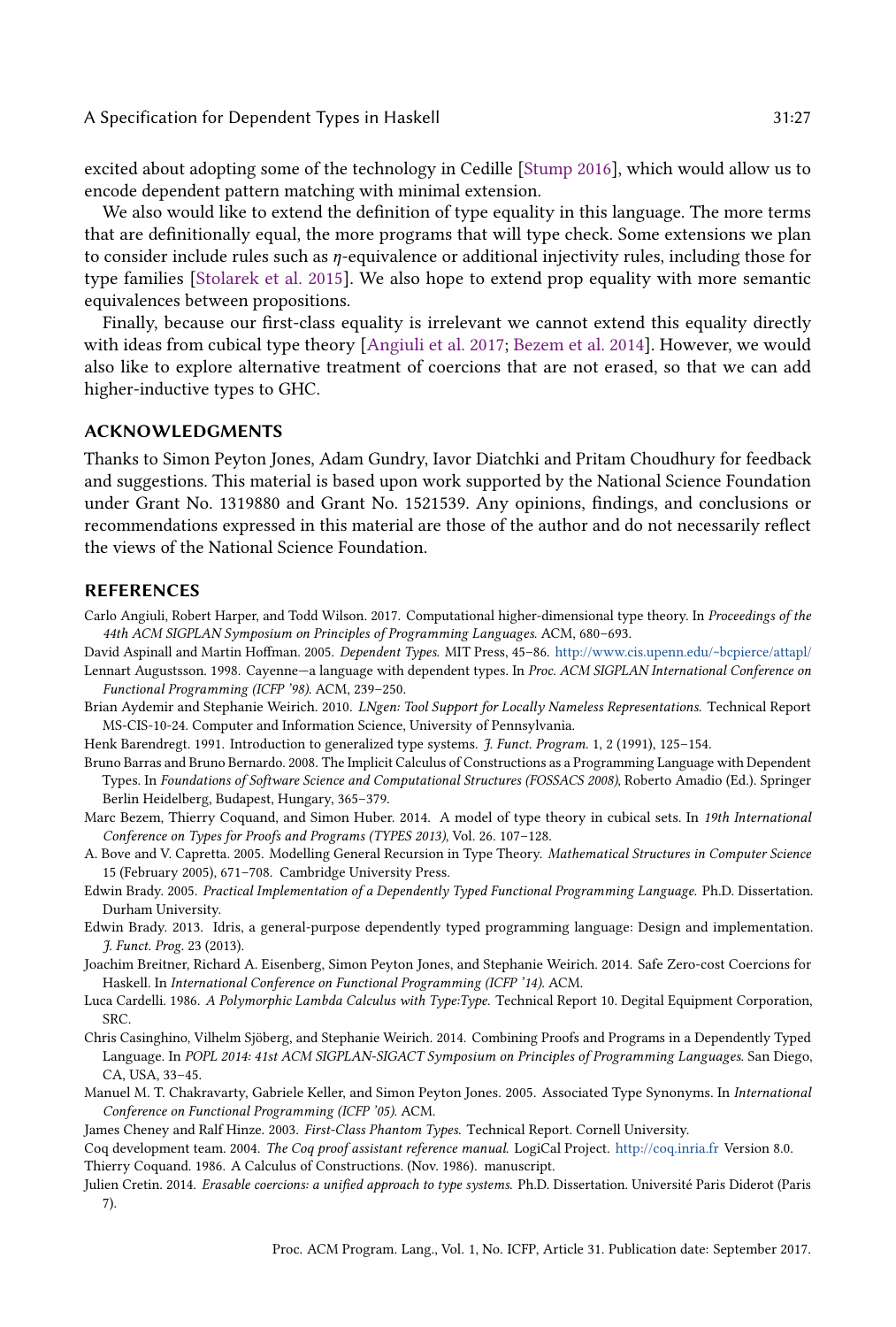<span id="page-28-15"></span>Julien Cretin and Didier Rémy. 2014. System F with Coercion Constraints. In Logics In Computer Science (LICS). ACM.

- <span id="page-28-12"></span>Haskell B. Curry, J. Roger Hindley, and J.P. Seldin (Eds.). 1972. Combinatory logic: Volume II. Amsterdam: North-Holland Pub. Co.
- <span id="page-28-8"></span>Luis Damas and Robin Milner. 1982. Principal Type-Schemes for Functional Programs. In Conference Record of the 9th Annual ACM Symposium on Principles of Programming Languages. ACM Press, New York, 207-12.
- <span id="page-28-13"></span>Peter Dybjer and Anton Setzer. 1999. A finite axiomatization of inductive-recursive definitions. In Typed Lambda Calculi and Applications, volume 1581 of Lecture Notes in Computer Science. Springer, 129-146.

<span id="page-28-28"></span><span id="page-28-5"></span>Richard A. Eisenberg. 2016. Dependent Types in Haskell: Theory and Practice. Ph.D. Dissertation. University of Pennsylvania. Richard A. Eisenberg and Simon Peyton Jones. 2017. Levity Polymorphism. In PLDI '17. To appear.

- <span id="page-28-10"></span>Richard A. Eisenberg, Stephanie Weirich, and Hamidhasan G. Ahmed. 2016. Visible Type Application. In European Symposium on Programming (ESOP). 229-254.
- <span id="page-28-20"></span>H. Geuvers and F. Wiedijk. 2004. A logical framework with explicit conversions. In LFM'04, Proceedings of the Fourth International Workshop on Logical Frameworks and Meta-Languages, Cork, Ireland, Carsten Schuermann (Ed.). 32-45.
- <span id="page-28-1"></span>Jean-Yves Girard. 1971. Une Extension De L'Interpretation De Gödel à L'Analyse, Et Son Application à L'Élimination Des Coupures Dans L'Analyse Et La Theorie Des Types. In Proceedings of the Second Scandinavian Logic Symposium, J.E. Fenstad (Ed.). Studies in Logic and the Foundations of Mathematics, Vol. 63. Elsevier, 63 - 92. [http://www.sciencedirect.](http://www.sciencedirect.com/science/article/pii/S0049237X08708437) [com/science/article/pii/S0049237X08708437](http://www.sciencedirect.com/science/article/pii/S0049237X08708437)
- <span id="page-28-23"></span>Jean-Yves Girard. 1972. Interprétation fonctionnelle et élimination des coupures de l'arithmétique d'ordre supérieur. Ph.D. Dissertation. Université Paris 7.
- <span id="page-28-18"></span>Georges Gonthier, Assia Mahboubi, and Enrico Tassi. 2016. A Small Scale Reflection Extension for the Coq system. Research Report RR-6455. Inria Saclay Ile de France. <https://hal.inria.fr/inria-00258384>
- <span id="page-28-6"></span>Adam Gundry. 2013. Type Inference, Haskell and Dependent Types. Ph.D. Dissertation. University of Strathclyde.
- <span id="page-28-25"></span>Chung-Kil Hur. 2010. Agda with the excluded middle is inconsistent? URL [https://lists.chalmers.se/pipermail/agda/2010/](https://lists.chalmers.se/pipermail/agda/2010/001522.html) [001522.html.](https://lists.chalmers.se/pipermail/agda/2010/001522.html). (2010).
- <span id="page-28-17"></span>Barry Jay and Simon Peyton Jones. 2008. Scrap Your Type Applications. In Proceedings of the 9th International Conference on Mathematics of Program Construction (MPC '08). Springer-Verlag, Berlin, Heidelberg, 2-27. [https://doi.org/10.1007/](https://doi.org/10.1007/978-3-540-70594-9_2) [978-3-540-70594-9\\_2](https://doi.org/10.1007/978-3-540-70594-9_2)
- <span id="page-28-21"></span>Garrin Kimmel, Aaron Stump, Harley D. Eades, Peng Fu, Tim Sheard, Stephanie Weirich, Chris Casinghino, Vilhelm Sjöberg, Nathin Collins, and Ki Yunh Anh. 2013. Equational reasoning about programs with general recursion and call-by-value semantics. Progress in Informatics 10 (March 2013), 19–48. <http://www.nii.ac.jp/pi/>
- <span id="page-28-19"></span>Per Martin-Löf. 1971. A Theory of Types. (1971). Unpublished manuscript.
- <span id="page-28-22"></span>Per Martin-Löf. 1975. An intuitionistic theory of types: predicative part. In Logic Colloquium '73, Proceedings of the Logic Colloquium, H.E. Rose and J.C. Shepherdson (Eds.). Studies in Logic and the Foundations of Mathematics, Vol. 80. North-Holland, 73-118.
- <span id="page-28-14"></span>Per Martin-Löf. 1984. Intuitionistic type theory. Studies in Proof Theory, Vol. 1. Bibliopolis. iv+91 pages.
- <span id="page-28-7"></span>Conor McBride. 2000. Elimination with a Motive. In Types for Proofs and Programs, International Workshop, TYPES 2000, Durham, UK, December 8-12, 2000, Selected Papers. 197-216. [https://doi.org/10.1007/3-540-45842-5\\_13](https://doi.org/10.1007/3-540-45842-5_13)

<span id="page-28-27"></span>Conor McBride. 2004. Epigram. (2004). [http://www.dur.ac.uk/CARG/epigram.](http://www.dur.ac.uk/CARG/epigram)

- <span id="page-28-3"></span>Alexandre Miquel. 2001. The Implicit Calculus of Constructions Extending Pure Type Systems with an Intersection Type Binder and Subtyping. Springer Berlin Heidelberg, Berlin, Heidelberg, 344-359. [https://doi.org/10.1007/3-540-45413-6\\_27](https://doi.org/10.1007/3-540-45413-6_27)
- <span id="page-28-26"></span>Alexandre Miquel. 2010. Re: Agda with the excluded middle is inconsistent? URL [https://lists.chalmers.se/pipermail/agda/](https://lists.chalmers.se/pipermail/agda/2010/001543.html) [2010/001543.html.](https://lists.chalmers.se/pipermail/agda/2010/001543.html) (2010).
- <span id="page-28-24"></span>Ulf Norell. 2007. Towards a practical programming language based on dependent type theory. Ph.D. Dissertation. Department of Computer Science and Engineering, Chalmers University of Technology, SE-412 96 Göteborg, Sweden.
- <span id="page-28-9"></span>Simon L. Peyton Jones, Dimitrios Vytiniotis, Stephanie Weirich, and Mark Shields. 2007. Practical type inference for arbitrary-rank types. Journal of Functional Programming 17, 1 (Jan. 2007), 1-82.
- <span id="page-28-0"></span>Simon L. Peyton Jones, Dimitrios Vytiniotis, Stephanie Weirich, and Geoffrey Washburn. 2006. Simple unification-based type inference for GADTs. In International Conference on Functional Programming (ICFP). Portland, OR, USA, 50-61.
- <span id="page-28-11"></span>Frank Pfenning. 1992. On the Undecidability of Partial Polymorphic Type Reconstruction. Technical Report. Pittsburgh, PA, USA.
- <span id="page-28-4"></span>F. Pfenning. 2001. Intensionality, extensionality, and proof irrelevance in modal type theory. In Proceedings 16th Annual IEEE Symposium on Logic in Computer Science. 221-230. <https://doi.org/10.1109/LICS.2001.932499>
- <span id="page-28-16"></span>Benjamin C. Pierce and David N. Turner. 2000. Local Type Inference. ACM Trans. Program. Lang. Syst. 22, 1 (Jan. 2000), 1-44. <https://doi.org/10.1145/345099.345100>
- <span id="page-28-2"></span>John C. Reynolds. 1974. Towards a theory of type structure. In Programming Symposium, B. Robinet (Ed.). Lecture Notes in Computer Science, Vol. 19. Springer Berlin Heidelberg, 408-425. [http://dx.doi.org/10.1007/3-540-06859-7\\_148](http://dx.doi.org/10.1007/3-540-06859-7_148)